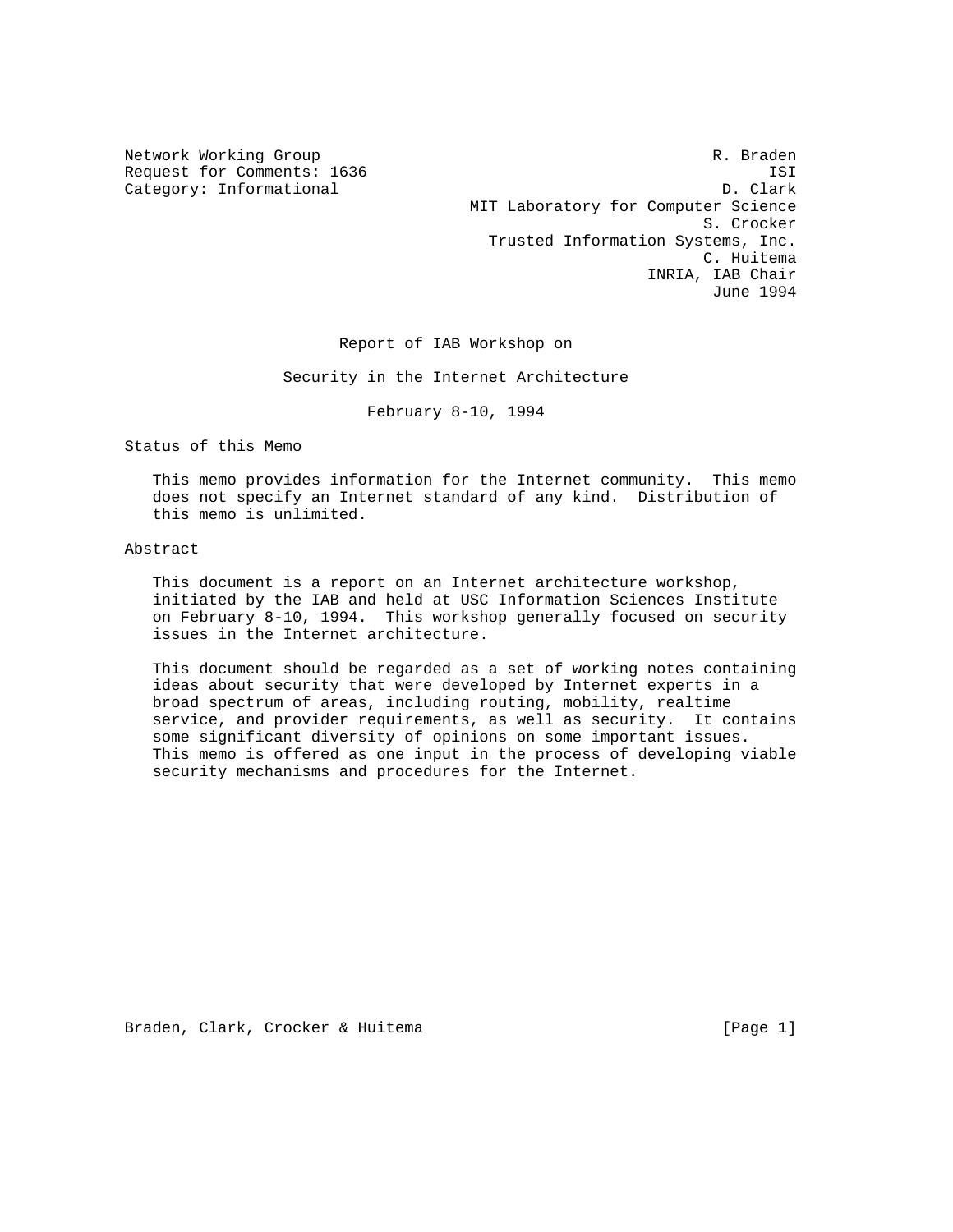| Table of Contents |  |
|-------------------|--|
|-------------------|--|

|  | $\mathbf{1}$ |                                                                                                           |                |  |  |  |  |
|--|--------------|-----------------------------------------------------------------------------------------------------------|----------------|--|--|--|--|
|  | 2.1          | OVERVIEW                                                                                                  | $\overline{4}$ |  |  |  |  |
|  |              | Strategic and Political Issues<br>2.1                                                                     | $\overline{4}$ |  |  |  |  |
|  |              | 2.2                                                                                                       | $\overline{4}$ |  |  |  |  |
|  |              | DNS Names for Certificates<br>2.3                                                                         | 7              |  |  |  |  |
|  |              |                                                                                                           |                |  |  |  |  |
|  |              | 3.1                                                                                                       | 9              |  |  |  |  |
|  |              | Application-Layer Firewalls  11<br>3.2                                                                    |                |  |  |  |  |
|  |              | 3.3                                                                                                       |                |  |  |  |  |
|  |              |                                                                                                           |                |  |  |  |  |
|  |              | 4.1                                                                                                       |                |  |  |  |  |
|  |              | Securing the Setup Process.  22<br>4.2                                                                    |                |  |  |  |  |
|  |              | 4.3                                                                                                       |                |  |  |  |  |
|  |              | 4.4                                                                                                       |                |  |  |  |  |
|  |              | 4.5                                                                                                       |                |  |  |  |  |
|  |              | 4.6                                                                                                       |                |  |  |  |  |
|  |              |                                                                                                           |                |  |  |  |  |
|  |              | Names and Credentials $\ldots, \ldots, \ldots, \ldots, \ldots, \ldots, \ldots, \ldots, \ldots, 36$<br>5.1 |                |  |  |  |  |
|  |              | 5.2                                                                                                       |                |  |  |  |  |
|  |              | 5.3                                                                                                       |                |  |  |  |  |
|  |              |                                                                                                           |                |  |  |  |  |
|  |              | Privacy and Authentication of Multicast Groups  39<br>6.1                                                 |                |  |  |  |  |
|  |              | Secure Plug-and-Play a Must  41<br>6.2                                                                    |                |  |  |  |  |
|  |              | A Short-Term Confidentiality Mechanism  42<br>6.3                                                         |                |  |  |  |  |
|  |              |                                                                                                           |                |  |  |  |  |
|  |              | Suggested Short-Term Actions  44<br>7.1                                                                   |                |  |  |  |  |
|  |              | Suggested Medium-Term Actions  46<br>7.2                                                                  |                |  |  |  |  |
|  |              | Suggested Long-Term Actions  46<br>7.3                                                                    |                |  |  |  |  |
|  |              | APPENDIX A -- Workshop Organization  48                                                                   |                |  |  |  |  |
|  |              |                                                                                                           |                |  |  |  |  |
|  |              |                                                                                                           |                |  |  |  |  |

# 1. INTRODUCTION

 The Internet Architecture Board (IAB) holds occasional workshops designed to consider long-term issues and strategies for the Internet, and to suggest future directions for the Internet architecture. This long-term planning function of the IAB is complementary to the ongoing engineering efforts performed by working groups of the Internet Engineering Task Force (IETF), under the leadership of the Internet Engineering Steering Group (IESG) and area directorates.

 An IAB-initiated workshop on the role of security in the Internet Architecture was held on February 8-10, 1994 at the Information Sciences Institute of the University of Southern California, in

Braden, Clark, Crocker & Huitema [Page 2]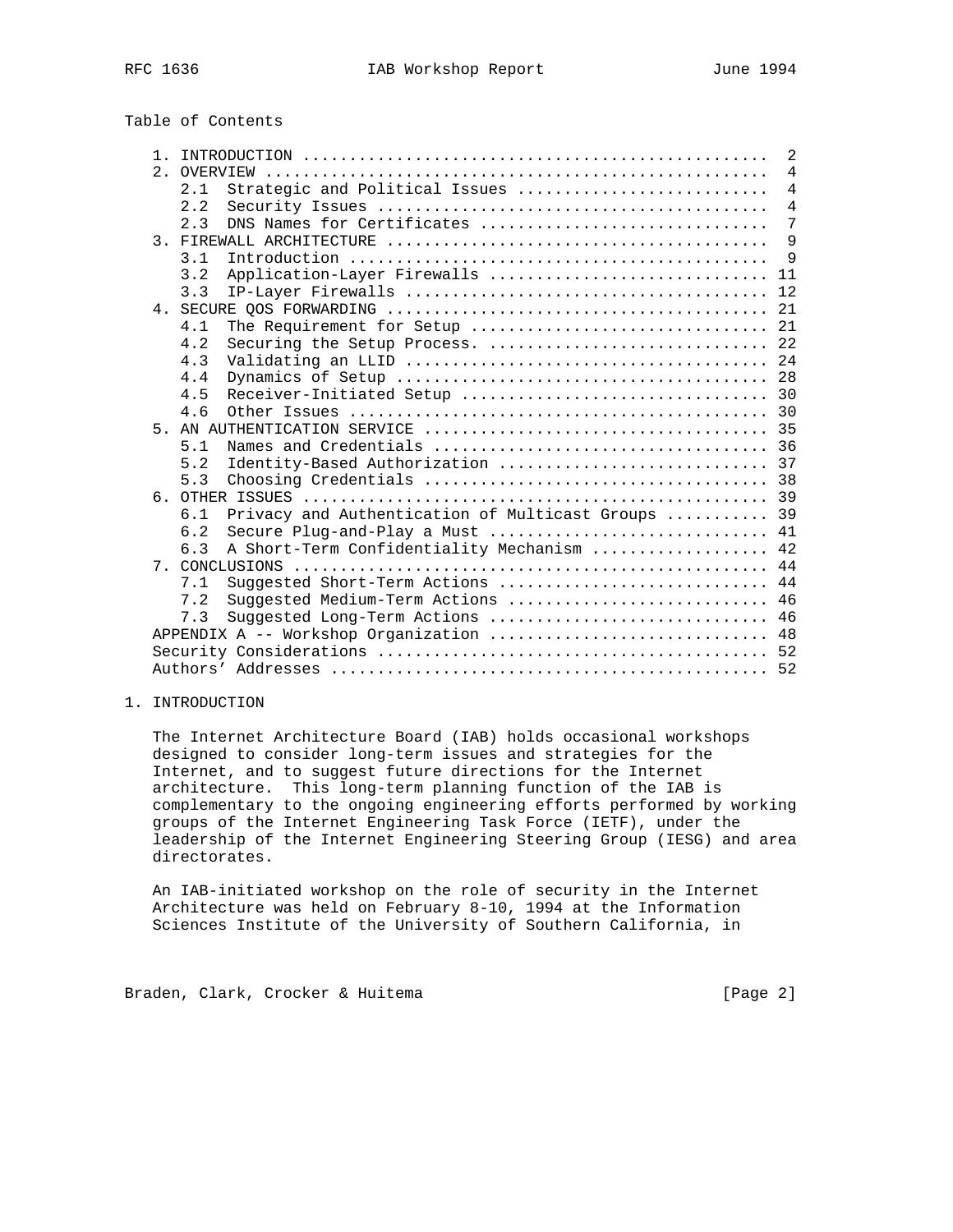Marina del Rey, California. This RFC reports the results of the workshop.

 In addition to the IAB members, attendees at this meeting included the IESG Area Directors for the relevant areas (Internet, Transport, Security, and IPng) and a group of 15 other experts in the following areas: IPng, routing, mobility, realtime service, and security (see Appendix for a list of attendees). The IAB explicitly tried to balance the number of attendees from each area of expertise. Logistics limited the attendance to about 30, which unfortunately meant that many highly qualified experts were omitted from the invitation list.

 In summary, the objectives of this workshop were (1) to explore the interconnections between security and the rest of the Internet architecture, and (2) to develop recommendations for the Internet community on future directions with respect to security. These objectives arose from a conviction in the IAB that the two most important problem areas for the Internet architecture are scaling and security. While the scaling problems have led to a flood of activities on IPng, there has been less effort devoted to security.

 Although some came to the workshop eager to discuss short-term security issues in the Internet, the workshop program was designed to focus more on long-term issues and broad principles. Thus, the meeting began with the following ground rule: valid topics of discussion should involve both security and at least one from the list: (a) routing (unicast and multicast), (b) mobility, and (c) realtime service. As a basis for initial discussion, the invitees met via email to generate a set of scenarios (see Appendix) satisfying this ground rule.

 The 30 attendees were divided into three "breakout" groups, with each group including experts in all the areas. The meeting was then structured as plenary meetings alternating with parallel breakout group sessions (see the agenda in Appendix). On the third day, the groups produced text summarizing the results of their discussions. This memo is composed of that text, somewhat rearranged and edited into a single document.

 The meeting process determined the character of this document. It should be regarded as a set of working notes produced by mostly autonomous groups, containing some diversity of opinions as well as duplication of ideas. It is not the output of the "security community", but instead represents ideas about security developed by a broad spectrum of Internet experts. It is offered as a step in a process of developing viable security mechanisms and procedures for the Internet.

Braden, Clark, Crocker & Huitema (Page 3)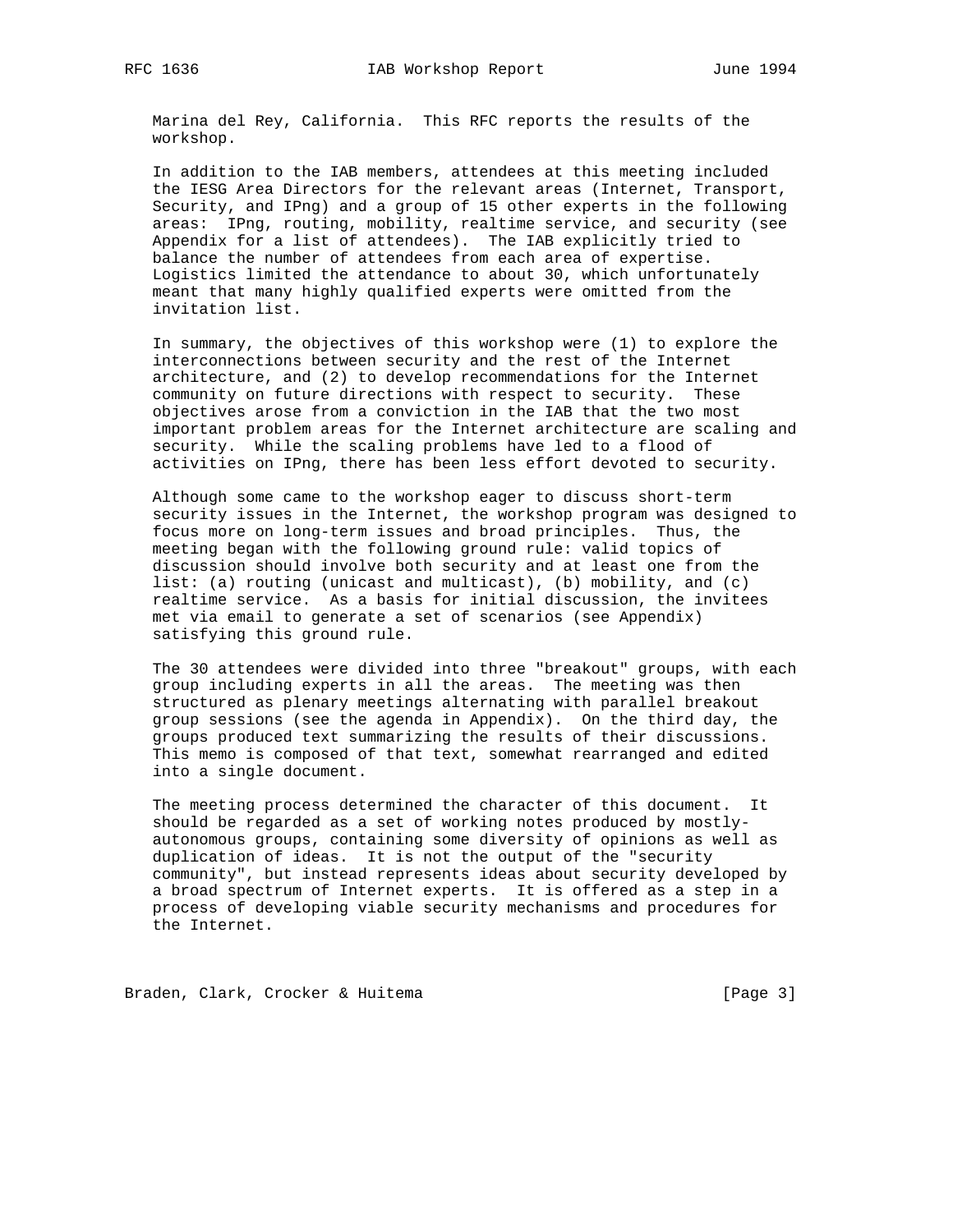# 2. OVERVIEW

2.1 Strategic and Political Issues

 Despite the workshop emphasis on architectural issues, there was considerable discussion of the real-politik of security.

 For a number of years, the IETF, with IAB backing, has worked on developing PEM, which provides email security with a great deal of functionality. A question was repeatedly raised at the workshop: why has user acceptance of PEM been slow? A number of answers to this question were suggested.

- (a) High-quality implementations have been slow in coming.
- (b) The use of a patented technology, the RSA algorithm, violates social conventions of the Internet.
- (c) Export restrictions dampen vendor enthusiasm.
- (d) PEM currently depends upon a certificate hierarchy for its names, and certificates form a new and complex name space. There is no organizational infrastructure in place for creat ing and managing this name space.
- (e) There is no directory infrastructure available for looking up certificates.

 The decision to use X.500 has been a complete failure, due to the slow deployment of X.500 in the Internet. Because of UDP packet size restrictions, it is not currently feasible to store certificates in the DNS, even if the DNS were expanded to hold records for individual email users.

 It seems probable that more than one, and possibly all, of these reasons are at work to discourage PEM adoption.

 The baleful comment about eating: "Everything I enjoy is either immoral, illegal, or fattening" seems to apply to the cryptography technology that is required for Internet security.

2.2 Security Issues

 Almost everyone agrees that the Internet needs more and better security. However, that may mean different things to different people. Four top-level requirements for Internet security were identified: end-to-end security, end-system security, secure QOS, and secure network infrastructure.

Braden, Clark, Crocker & Huitema (Page 4)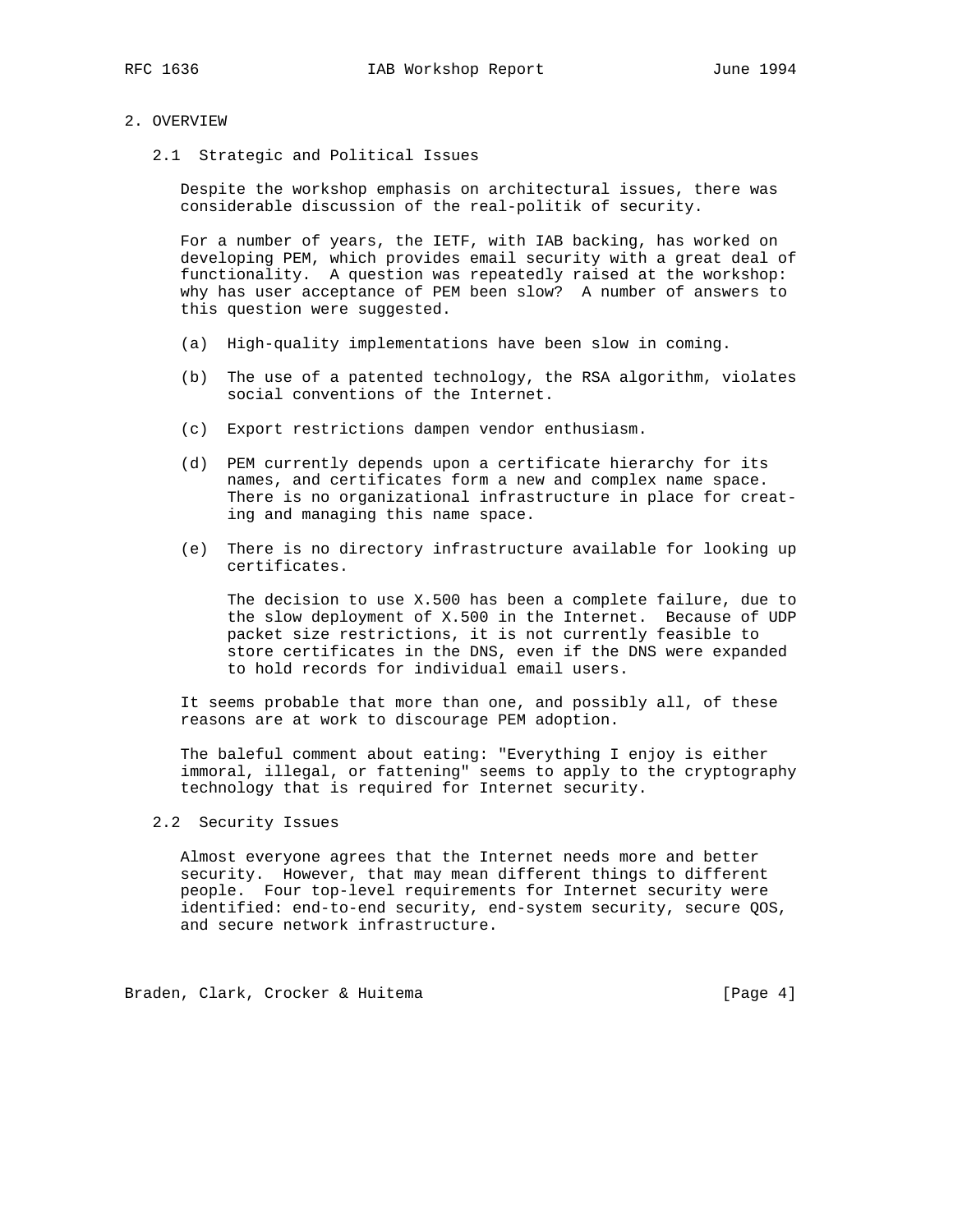# A. End-to-End Security

 One requirement is to support confidentiality, authentication and integrity for end-to-end communications. These security services are best provided on an end-to-end basis, in order to minimize the number of network components that users must trust. Here the "end" may be the end system itself, or a proxy (e.g., a firewall) acting on behalf of an end system.

 For point-to-point applications, the workshop felt that existing security techniques are well suited to support confidentiality, authentication and integrity services efficiently. These existing techniques include symmetric encryption applied on an end-to-end basis, message digest functions, and key management algorithms. Current work in these areas in the IETF include the PEM and Common Authentication Technologies working groups.

 The group favored a strategic direction for coping with export restrictions: separate authentication from privacy (i.e., confidentiality). This will allow work to proceed on authentication for the Internet, despite government restrictions on export of privacy technology. Conversely, it will allow easy deployment of privacy without authentication, where this is appropriate.

 The workshop explored the implications of multicasting for end-to-end security. Some of the unicast security techniques can be applied directly to multicast applications, while others must be modified. Section 6.2 contains the results of these discussions; in summary, the conclusions were:

- a) Existing technology is adequate to support confidentiality, authentication, and integrity at the level of an entire multicast group. Supporting authentication and integrity at the level of an individual multicast source is performance-limited and will require technology advances.
- b) End-to-end controls should be based on end system or user identifiers, not low level identifiers or locator information. This requirement should spawn engineering work which consists of applying known key distribution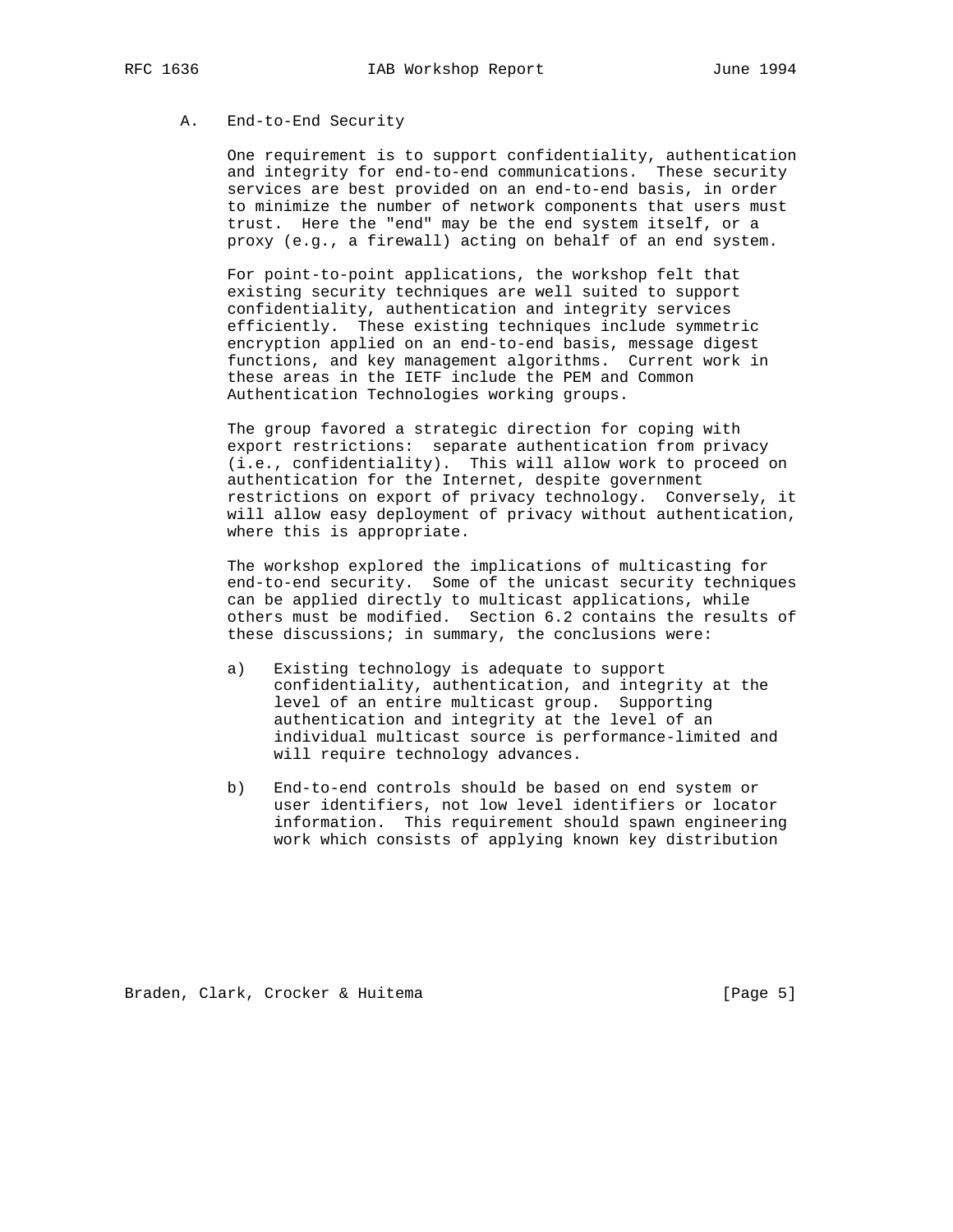and cryptographic techniques.

B. End-System Security

 Every host has its own security defenses, but the strength of these defenses depends upon the care that is taken in administering them. Careful host security administration means plugging security holes in the kernel and applications as well as enforcing discipline on users to set good (hard to crack) passwords.

 Good security administration is labor-intensive, and therefore organizations often find it difficult to maintain the security of a large number of internal machines. To protect their machines from outside subversion, organizations often erect an outer security wall or "perimeter". Machines inside the perimeter communicate with the rest of the Internet only through a small set of carefully managed machines called "firewalls". Firewalls may operate at the application layer, in which case they are application relays, or at the IP layer, in which case they are firewall routers.

 The workshop spent considerable time on the architecture of firewall routers. The results are contained in Section 3.

C. Secure QOS

 The Internet is being extended to provide quality-of-service capabilities; this is the topic called "realtime service" in the workshop. These extensions raise a new set of security issues for the architecture, to assure that users are not allowed to attach to resources they are not authorized to use, both to prevent theft of resources and to prevent denial of service due to unauthorized traffic. The resources to be protected include link shares, service classes or queues, multicast trees, and so on. These resources are used as virtual channels within the network, where each virtual channel is intended to be used by a particular subset or "class" of packets.

 Secure QOS, i.e., protection against improper virtual channel usage, is a form of access control mechanism. In general it will be based on some form of state establishment (setup) that defines authorized "classes". This setup may be done via management configuration (typically in advance and for aggregates of users), or it may be done dynamically via control information in packets or special messages (typically at the time of use by the source or receiver(s) of the

Braden, Clark, Crocker & Huitema (Page 6)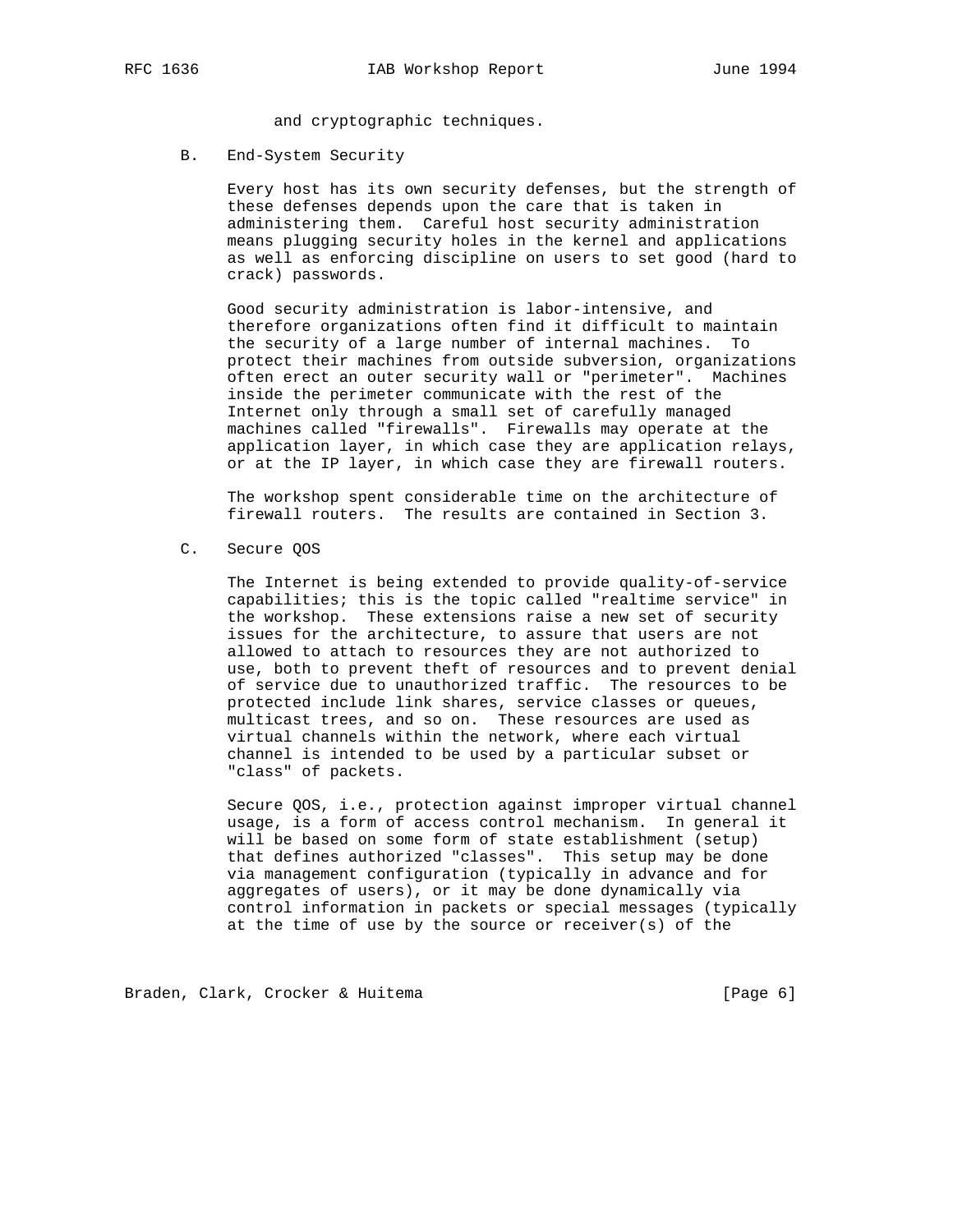flow/data). In addition to state establishment, some form of authentication will be needed to assure that successive packets belong to the established class. The general case to be solved is the multicast group, since in general the multicast problem includes the two-party case as a subset. The workshop developed an approach to the secure QOS problem, which appears in Section 4 below.

D. Secure Network Infrastructure

 Network operation depends upon the management and control protocols used to configure and operate the network infrastructure, including routers and DNS servers. An attack on the network infrastructure may cause denial-of-service from the user viewpoint, but from the network operators' viewpoint, security from attack requires authentication and integrity for network control and management messages.

 Securing the routing protocols seems to be a straightforward engineering task. The workshop concluded the following.

- a) All routing information exchanges should be authenticated between neighboring routers.
- b) The sources of all route information should be authenticated.
- c) Although authenticating the authority of an injector of route information is feasible, authentication of operations on that routing information (e.g., aggregation) requires further consideration.

 Securing router management protocols (e.g., SNMP, Telnet, TFTP) is urgent, because of the currently active threats. Fortunately, the design task should be a straightforward application of existing authentication mechanisms.

 Securing DNS is an important issue, but it did not receive much attention at the workshop.

# 2.3 DNS Names for Certificates

 As noted in Section 2.1, work on PEM has assumed the use of X.509 distinguished names as the basis for issuing certificates, with public-key encryption. The most controversial discussion at the workshop concerned the possibility of using DNS (i.e., domain) names instead of X.509 distinguished names as (at least) an interim basis for Internet security.

Braden, Clark, Crocker & Huitema (Page 7)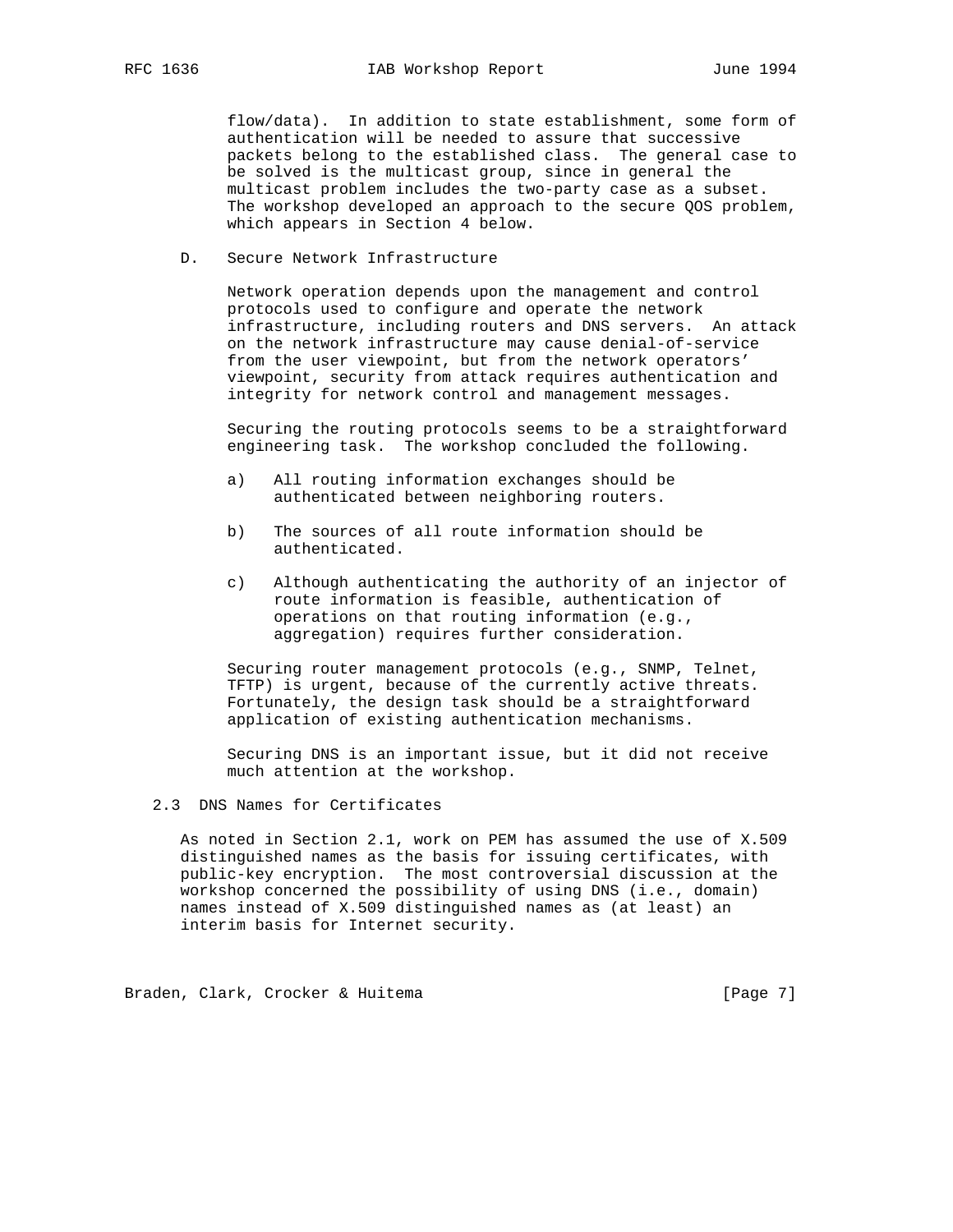The argument in favor of DNS names is that they are simple and well understood in the Internet world. It is easy for a computer operating in the Internet to be identified this way, and users who receive email on such machines already have DNS mailbox names. In contrast, introducing X.509 distinguished names for security will add a new layer of names. Most importantly, there is an existing administrative model for assigning DNS names. There is no administrative infrastructure for assigning X.509 distinguished names, and generating them may be too complex for early acceptance. The advocates of DNS names for certificates hope that using DNS names would encourage the widespread use of security in the Internet. It is expected that DNS names can be replaced later by a more capable naming mechanism such as X.509-based certificates.

 The basic argument against DNS names as a basis for security is that they are too "weak". Their use may lead to confusion in many instances, and this confusion can only grow as more organizations and individuals attach to the Internet. Some commercial email systems employ numeric mailbox names, and in many organizations there are uncertainties such as whether "bumber@foo.edu" belongs to Bill Umber or Tom Bumber. While it is feasible to make DNS names more descriptive, there is a concern that the existing infrastructure, with millions of short, non-descriptive names, will be an impediment to adoption of more descriptive names.

 It was noted that the question of what name space to use for certificates is independent of the problem of building an infrastructure for retrieving those names. Because of UDP packet size restrictions, it would not be feasible to store certificates in the DNS without significant changes, even if the DNS were expanded to hold records for individual email users.

 The group was unable to reach a consensus on the issue of using DNS names for security; further discussion in the Internet community is needed.

Braden, Clark, Crocker & Huitema (Page 8)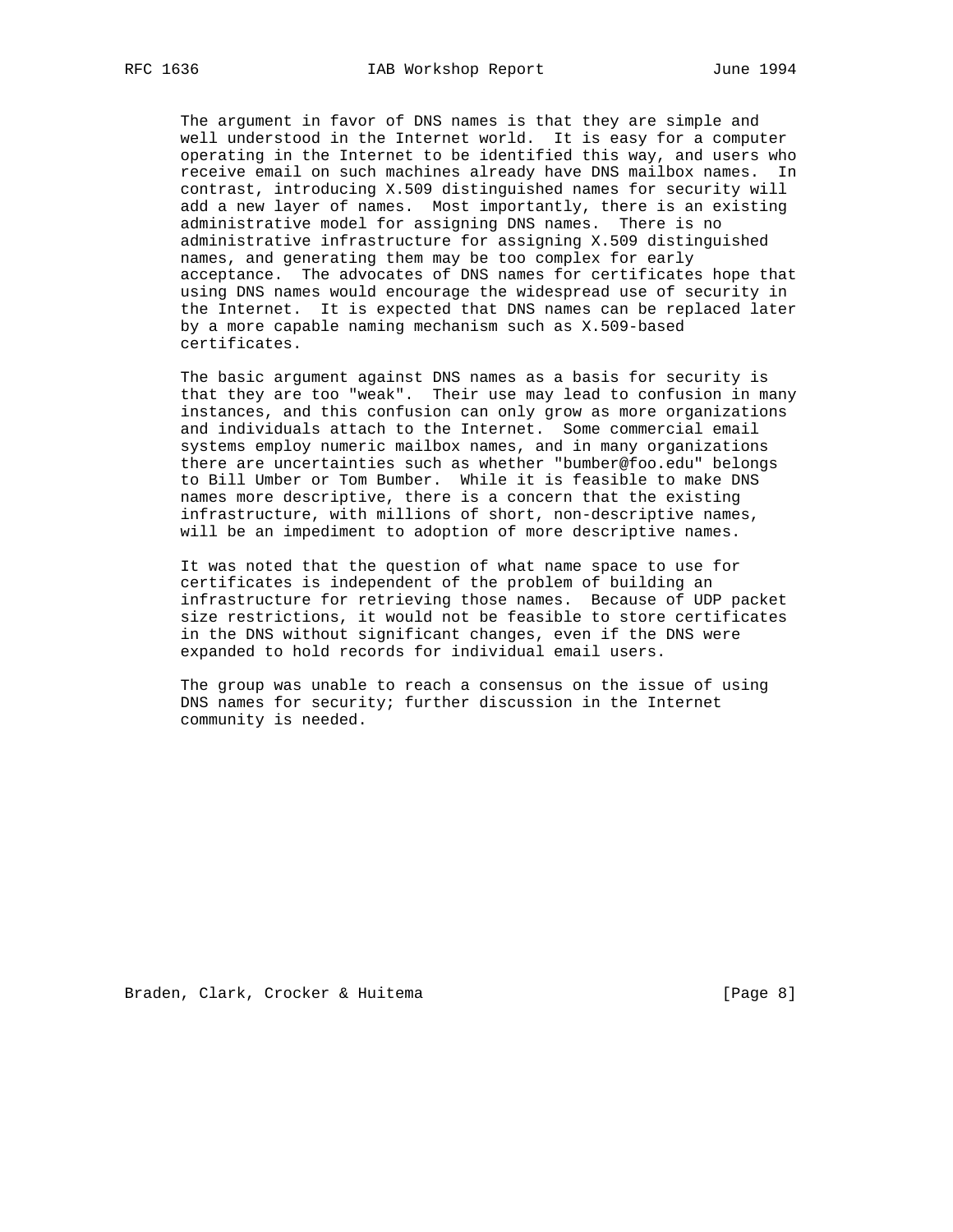# 3. FIREWALL ARCHITECTURE

### 3.1 Introduction

 A firewall may be used to isolate a specific connected segment of Internet topology. When such a segment has multiple links to the rest of the Internet, coordinated firewall machines are required on all the links.

 Firewalls may be implemented at different layers in the protocol stack. They are most commonly implemented at the application layer by forwarding (application) gateways, or at the IP (Internet) layer by filtering routers. Section 3.2 discusses application gateways. Section 3.3 concerns Internet-layer firewalls, which filter IP datagrams entering or leaving a security perimeter.

 The general architectural model for a firewall should separate policy, i.e., determining whether or not the requester of a service should be granted access to that service, from control, i.e., limiting access to resources to those who have been granted access.

### 3.1.1 The Use for Firewalls

 Firewalls are a very emotional topic in the Internet community. Some community members feel the firewall concept is very powerful because firewalls aggregate security functions in a single place, simplifying management, installation and configuration. Others feel that firewalls are damaging for the same reason: they provide "a hard, crunchy outside with a soft chewy center", i.e., firewalls foster a false sense of security, leading to lax security within the firewall perimeter. They observe that much of the "computer crime" in corporate environments is perpetrated by insiders, immune to the perimeter defense strategy. Firewall advocates counter that firewalls are important as an additional safeguard; they should not be regarded as a substitute for careful security management within the perimeter. Firewall detractors are also concerned about the difficulty of using firewalls, requiring multiple logins and other out-of-band mechanisms, and their interference with the usability and vitality of the Internet.

> However, firewalls are a fact of life in the Internet today. They have been constructed for pragmatic reasons by organizations interested in a higher level of security than may be possible without them. This section will try to outline some of the advantages and disadvantages of firewalls, and some

Braden, Clark, Crocker & Huitema (Page 9)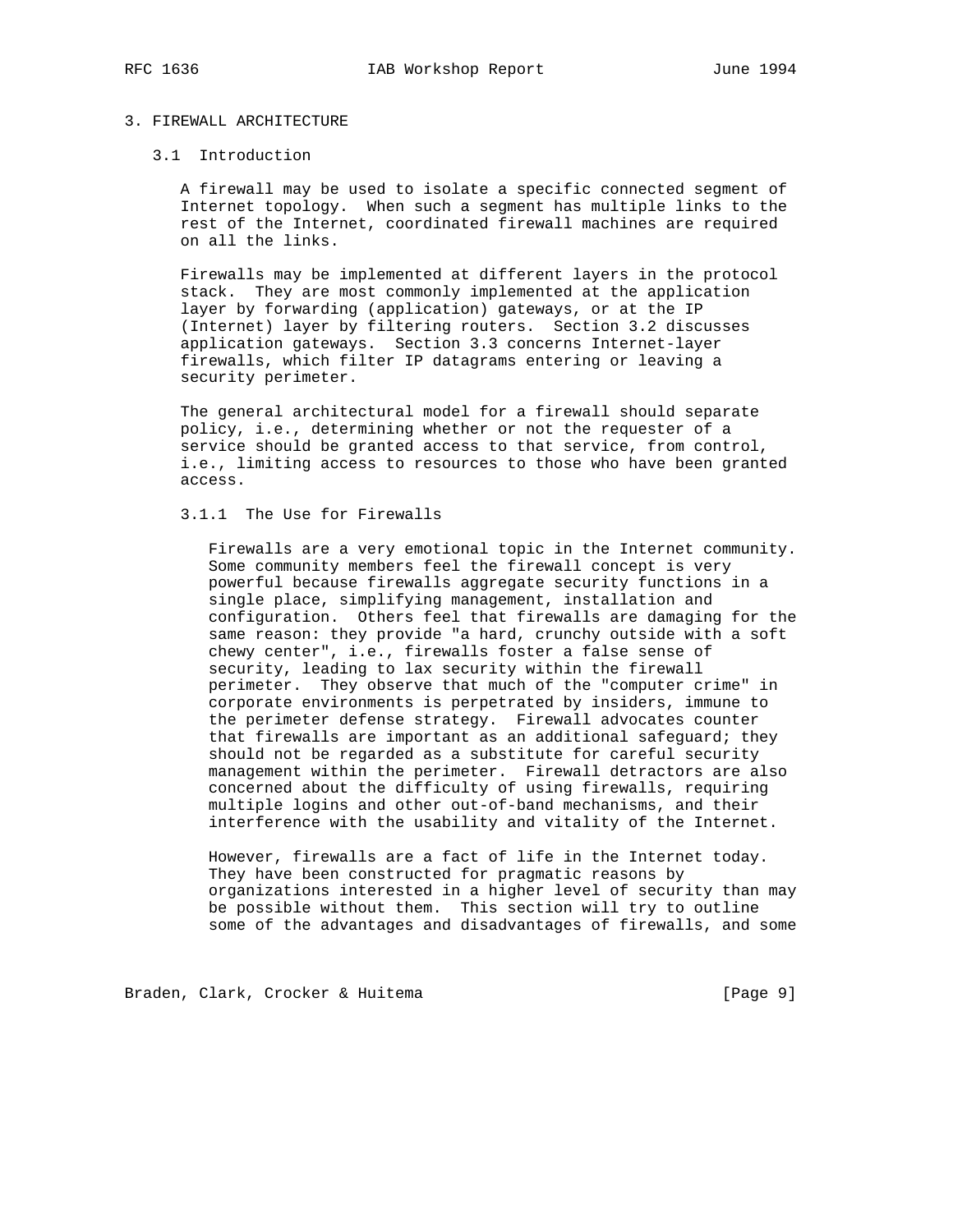instances where they are useful.

 Consider a large organization of thousands of hosts. If every host is allowed to communicate directly with the outside world, attackers will attempt to penetrate the organization by finding the weakest host in the organization, breaching its defenses, and then using the resources of that host to extend the penetration further within the organization. In some sense, firewalls are not so much a solution to a security problem as they are a reaction to a more basic software engineering/administration problem: configuring a large number of host systems for good security. If this more basic problem could be solved, firewalls would generally be unnecessary.

 It is interesting to consider the effect that implementing a firewall has upon various individuals in the organization. Consider first the effect upon an organization's most secure host. This host basically receives little or no extra protection, because its own perimeter defenses are as strong or stronger than the firewall. In addition, the firewall will probably reduce the connectivity available to this host, as well as the reliability of the communications path to the outside world, resulting in inconvenience to the user(s) of this host. From this (most secure) user's point of view, the firewall is a loss.

 On the other hand, a host with poor security can "hide" behind the firewall. In exchange for a more limited ability to communicate with the outside world, this host can benefit from the higher level of security provided by the firewall, which is assumed to be based upon the best security available in the entire organization. If this host only wants to communicate with other hosts inside the organization, the outside communications limitations imposed by the firewall may not even be noticed. From this host's viewpoint, better security has been gained at little or no cost.

 Finally, consider the point of view of the organization as a whole. A firewall allows the extension of the best security in the organization across the whole organization. This is a benefit (except in the case where all host perimeter defenses in the organization are equal). Centralized access control also becomes possible, which may be either a benefit or a cost, depending upon the organization. The "secure" hosts within the organization may perceive a loss, while the "unsecure" hosts receive a benefit. The cost/benefit ratio to the organization as a whole thus depends upon the relative numbers of "secure" and "unsecure" hosts in the organization.

Braden, Clark, Crocker & Huitema [Page 10]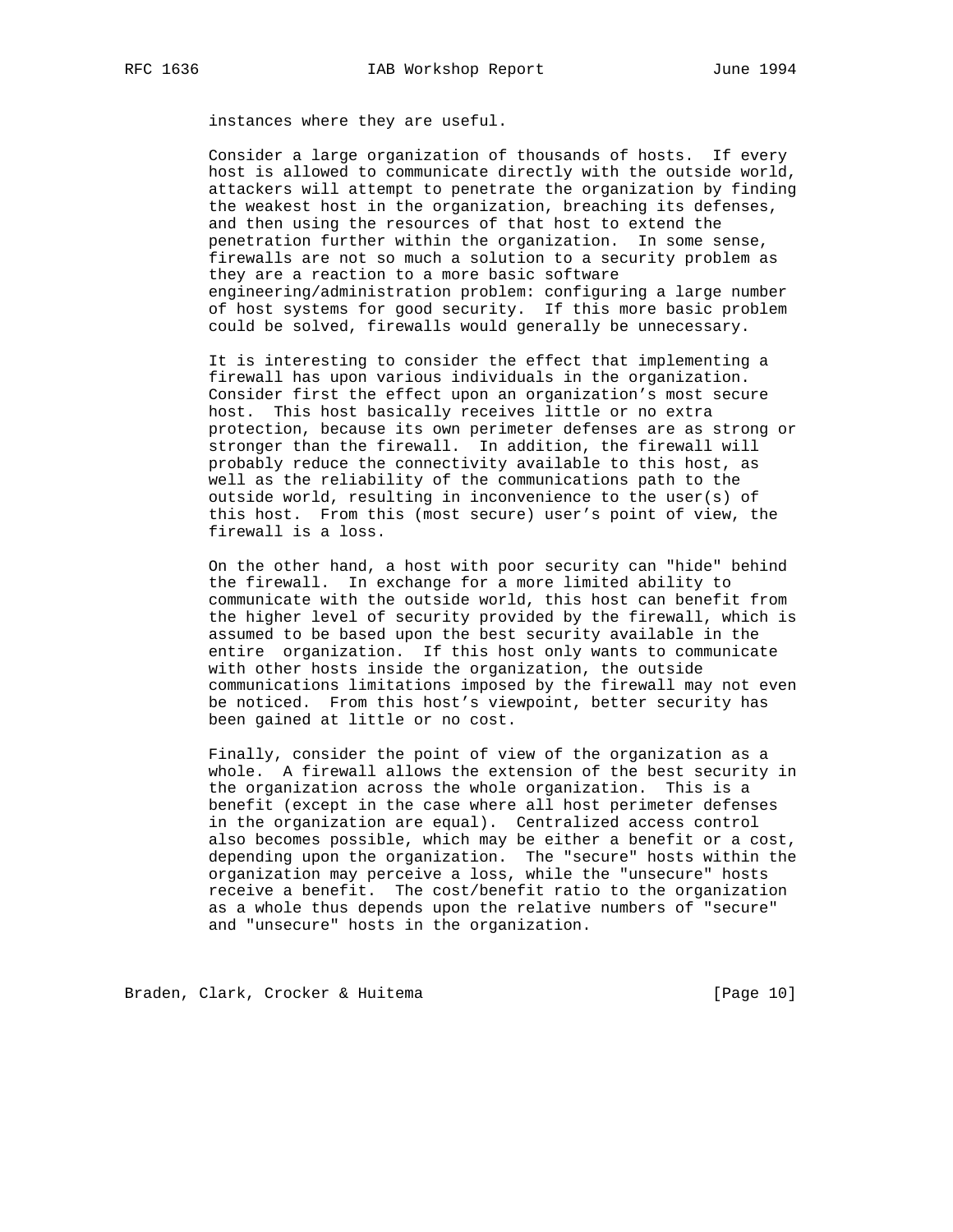Consider some cases where firewalls do not make sense. An individual can be thought of as an organization of one host. The security of all the host(s) is thus (trivially) identical, and by definition the best available to the organization. In this case the choice of firewall is simple. Does this individual wish to communicate with the outside or not? If not, then the "perfect" firewall is implemented (by complete disconnection). If yes, then the host perimeter will be the same as the firewall perimeter, so a firewall becomes unnecessary.

 Another interesting case is an organization that consists of individuals with few shared interests. This might be the case of a service provider that sells public access to the network. An unrelated community of subscribers should probably be considered as individuals, rather than an organization. Firewalls for the whole organization may make little sense in this case.

 To summarize, the benefit of a firewall depends upon the nature of the organization it protects. A firewall can be used to extend the best available protection within the organization across the entire organization, and thus be of benefit to large organizations with large numbers of poorly administered hosts. A firewall may produce little or no perceived benefit, however, to the individuals within an organization who have strong host perimeters already.

#### 3.2 Application-Layer Firewalls

 An application-layer firewall can be represented by the following diagram.

C <---> F <---> S

 Here the requesting client C opens its transport connection to the firewall F rather than directly to the desired server S. One mechanism for redirecting C's request to F's IP address rather than S's could be based on the DNS. When C attempts to resolve S's name, its DNS lookup would return a "service redirection" record (analogous to an MX record) for S. The service redirection record would return the IP address of F.

 C enters some authentication conversation to identify itself to F, and specifies its intention to request a specific service from S. F then decides if C is authorized to invoke this service. If C is authorized, F initiates a transport layer connection to S and begins the operation, passing requests and responses between C and

Braden, Clark, Crocker & Huitema [Page 11]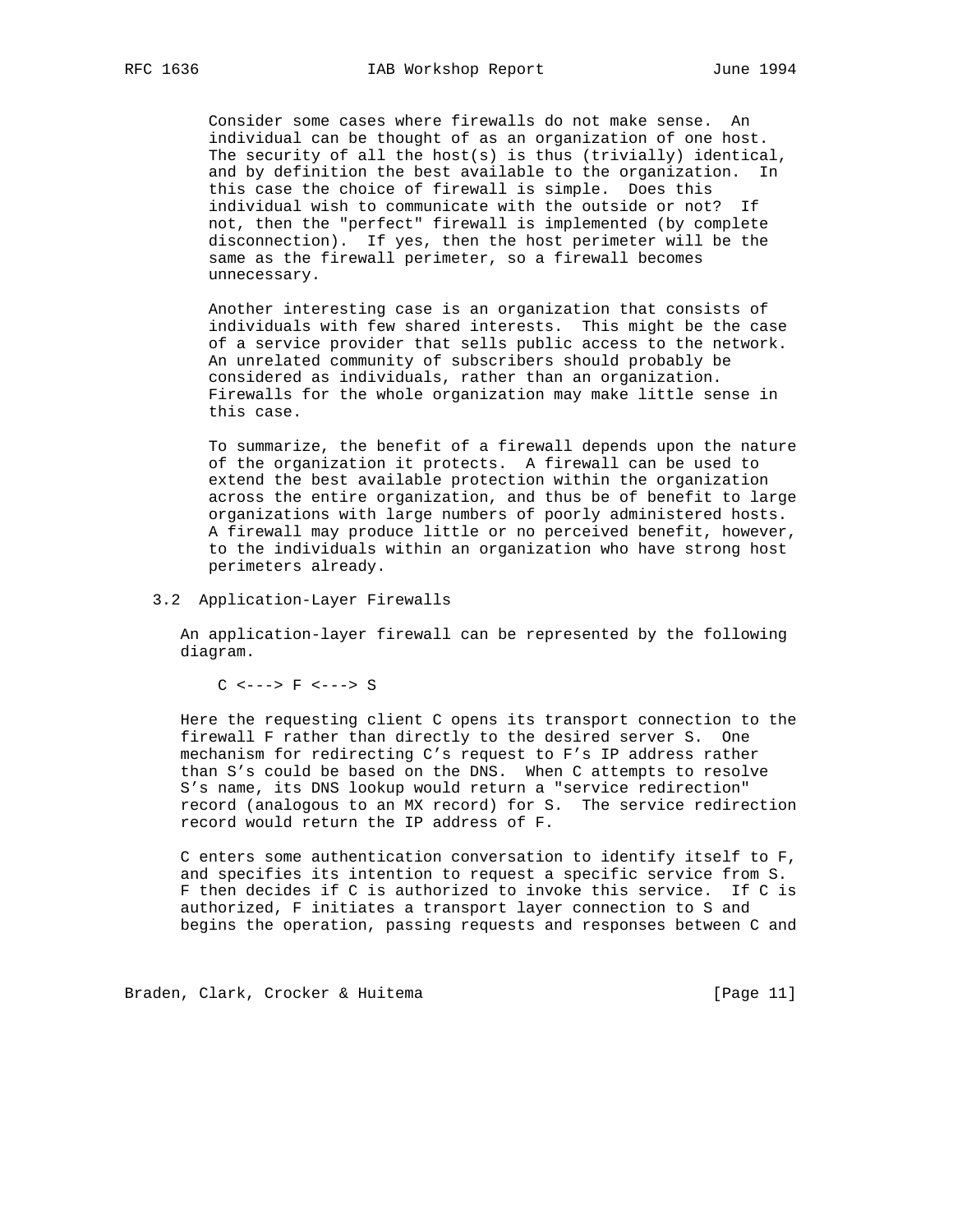S.

 A major advantage of this scenario over an IP-layer firewall is that raw IP datagrams are never passed through the firewall. Because the firewall operates at the application layer, it has the opportunity to handle and verify all data passing through it, and it may be more secure against illicit rendezvous attacks (see below).

 Application layer firewalls also have important disadvantages. For full benefit, an application level firewall must be coded specifically for each application. This severely limits the deployment of new applications. The firewall also represents a new point of failure; if it ceases to be reachable, the application fails. Application layer firewalls also may affect performance more than IP-layer firewalls, depending on specific mechanisms in use.

# 3.3 IP-Layer Firewalls

 Our model of an IP-layer firewall is a multi-ported IP router that applies a set of rules to each incoming IP datagram, to decide whether it will be forwarded. It is said to "filter" IP datagrams, based on information available in the packet headers.

 A firewall router generally has a set of filtering rules, each of which specifies a "packet profile" and an "action". The packet profile specifies values for particular header fields, e.g., source and destination IP address, protocol number, and other suitable source and destination identifying information (for instance, port numbers). The set of possible information that may be used to match packets is called an "association". The exact nature of an association is an open issue.

 The high-speed datagram forwarding path in the firewall processes every arriving packet against all the packet profiles of all active rules, and when a profile matches, it applies the corresponding action. Typical actions may include forwarding, dropping, sending a failure response, or logging for exception tracking. There may be a default rule for use when no other rule matches, which would probably specify a drop action.

 In addition to the packet profile, some firewalls may also use some cryptographic information to authenticate the packet, as described below in section 3.3.2.

Braden, Clark, Crocker & Huitema [Page 12]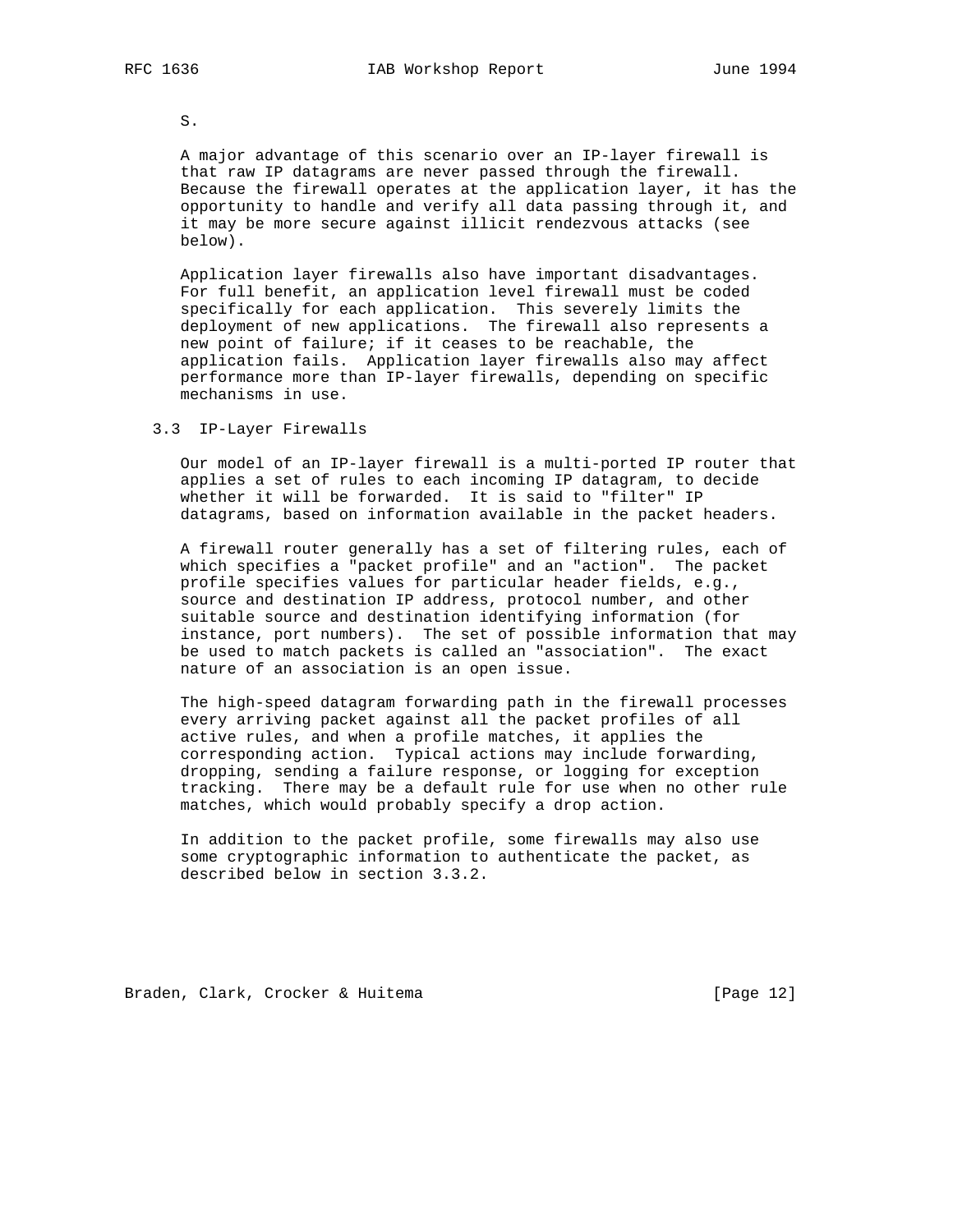# 3.3.1 Policy Control Level

 This section presents a model for the control of a firewall router, with some examples of specific mechanisms that might be used.

- 1. A client C attempts to access a service S. (Client here can mean either a person or a process - that also is an issue to be resolved.)
- 2. The initiation of access to that service may result in an attempt to cross one or more boundaries of protection via firewall router(s).
- 3. The policy control level sets filters in the firewall router(s), to permit or deny that attempt.

 The policy control level consists of two distinct functions, authentication and authorization. Authentication is the function of verifying the claimed identity of a user. The authentication function should be distributed across the Internet, so that a user in one organization can be authenticated to another organization. Once a user is authenticated, it is then the job of the authorization service local to the resource being requested to determine if that user is authorized to access that resource. If authorization is granted, the filter in the firewall can be updated to permit that access.

 As an aid to understanding the issues, we introduce a particular detailed mechanism. We emphasize that this mechanism is intended only as an illustrative example; actual engineering of the mechanism will no doubt lead to many changes. Our mechanism is illustrated by the following sketch. Here a user wishes to connect from a computer C behind firewall F1, to a server S behind firewall F2. A1 is a particular authentication server and Z1 is a particular authorization server.

 C <-------> F1 <-------> F2 <-------> S  $\sqrt{2}$  /  $\sqrt{2}$  /  $\sqrt{2}$  /  $\sqrt{2}$  /  $\sqrt{2}$  /  $\sqrt{2}$  /  $\sqrt{2}$  /  $\sqrt{2}$  /  $\sqrt{2}$  /  $\sqrt{2}$  /  $\sqrt{2}$  /  $\sqrt{2}$  /  $\sqrt{2}$  /  $\sqrt{2}$  /  $\sqrt{2}$  /  $\sqrt{2}$  /  $\sqrt{2}$  /  $\sqrt{2}$  /  $\sqrt{2}$  /  $\sqrt{2}$  /  $\sqrt{2}$  /  $\sqrt{2}$  / \\_\_\_\_\_ /  $\qquad \qquad \backslash$ A1 Z1

> C attempts to initiate its conversation by sending an initial packet to S. C uses a normal DNS lookup to resolve S's name, and uses normal IP routing mechanisms. C's packet reaches

Braden, Clark, Crocker & Huitema [Page 13]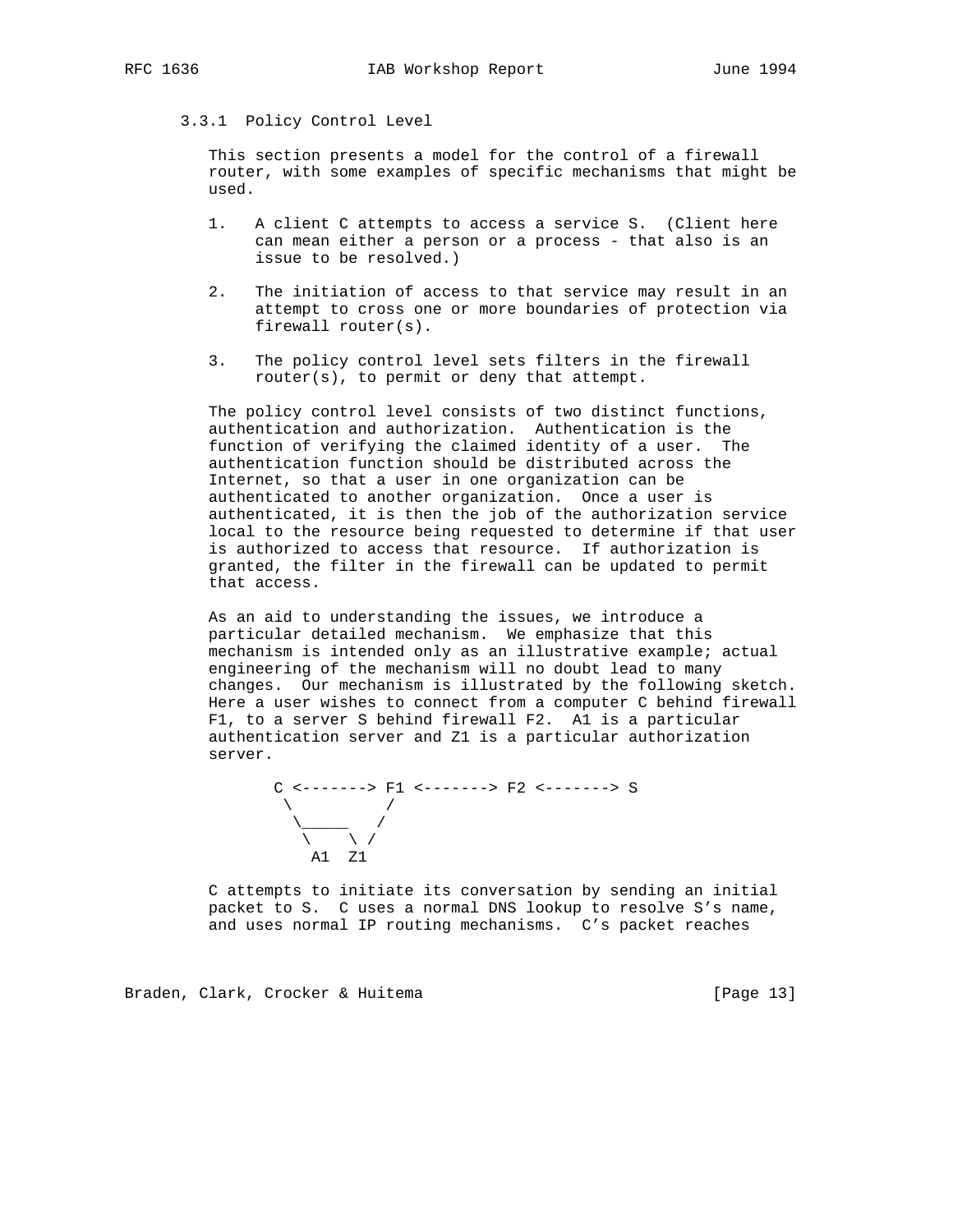firewall router F1, which rejects the packet because it does not match any acceptable packet profile. F1 returns an "Authentication Required" error indication to C, including a list of authentication/authorization servers that F1 trusts. This indication might be a new type of ICMP Destination Unreachable packet, or some other mechanism for communicating with C.

 When C receives the error indication, authenticates itself with A1, one of the authentication servers listed in the error indication, after validating A1's identity. C then requests authorization from server Z1 (using a ticket provided by A1), informs Z1 of the application it wishes to perform, and provides a profile for the packets it wishes to pass through F1. Z1 then performs an authorization function to decide whether to allow C to penetrate F1. If C is to be allowed, Z1 then informs the firewall F1 to allow packets matching the packet profile to pass through the firewall F1.

 After C's packets penetrate F1, they may again be rejected by a second firewall F2. C could perform the same procedures with authentication server A2 and authorization server Z2, which F2 trusts. This is illustrated by the following schematic diagram of the sequence of events.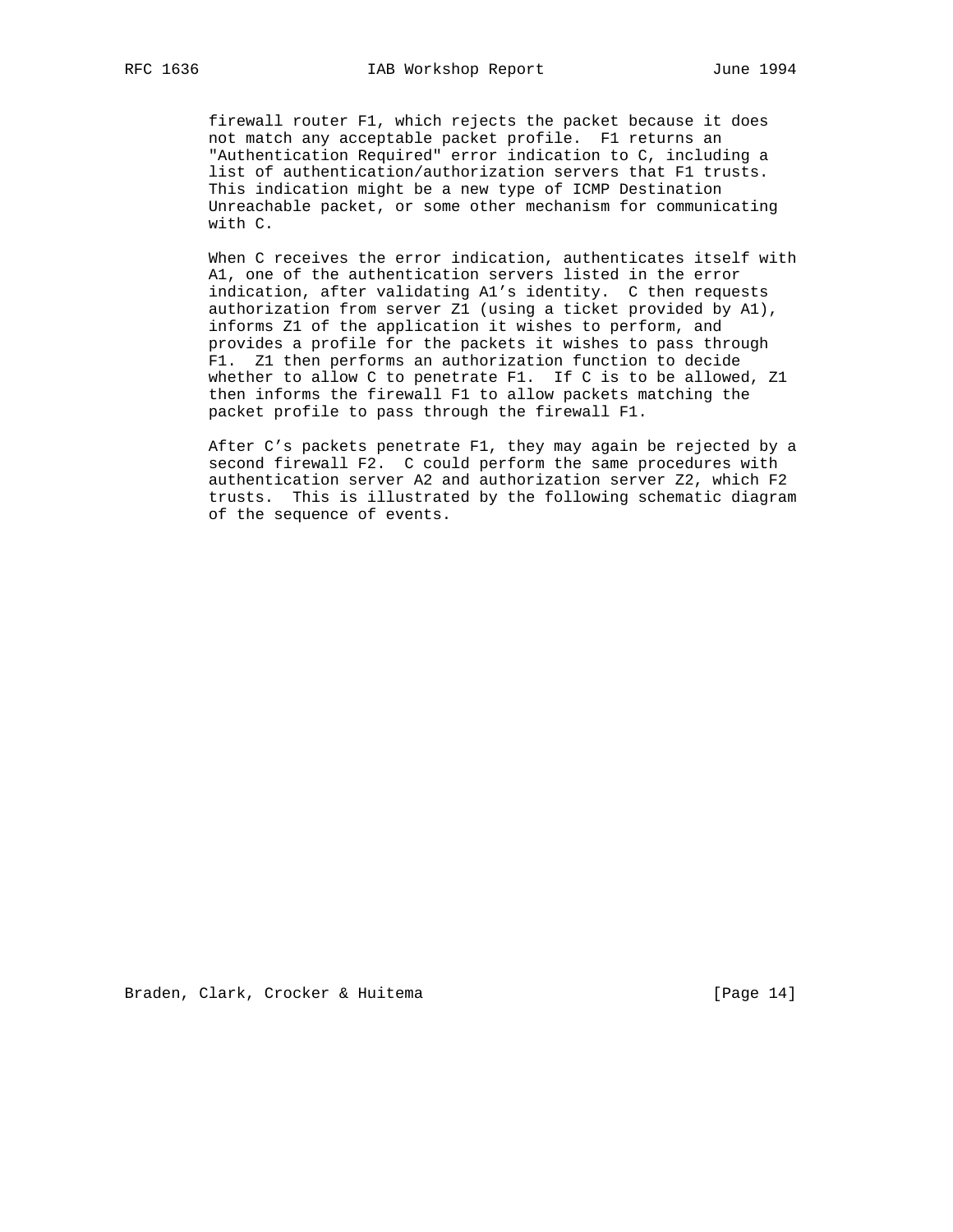| $\mathsf{C}$    | A1              | Z1              | F1                               | F2                         | S |
|-----------------|-----------------|-----------------|----------------------------------|----------------------------|---|
| Sends pkt       |                 |                 |                                  |                            |   |
| to S            |                 |                 | --------------------->Intercept; |                            |   |
|                 |                 |                 | requires                         |                            |   |
|                 |                 |                 | authenticat'n                    |                            |   |
|                 |                 |                 |                                  |                            |   |
| Auth'cate       |                 |                 |                                  |                            |   |
| C to $AI$ ----> |                 |                 |                                  |                            |   |
|                 | Provide         |                 |                                  |                            |   |
|                 | $------$ ticket |                 |                                  |                            |   |
| Request         |                 |                 |                                  |                            |   |
| authoriz'n      |                 |                 |                                  |                            |   |
|                 |                 | --> Is C        |                                  |                            |   |
|                 |                 | allowed?        |                                  |                            |   |
|                 |                 | $OK$ ---------> |                                  |                            |   |
| Resend          |                 |                 | Set filter                       |                            |   |
| first $pkt$     |                 |                 |                                  |                            |   |
| to $S$ ---      |                 |                 |                                  | $---->(OK)---->Intercept;$ |   |
|                 |                 |                 |                                  | requires                   |   |
|                 |                 |                 |                                  | authenticat'n              |   |
| < -             |                 |                 |                                  |                            |   |
| (Repeat         |                 |                 |                                  |                            |   |
| procedure       |                 |                 |                                  |                            |   |
| with $A2, Z2)$  |                 |                 |                                  |                            |   |
|                 |                 |                 |                                  |                            |   |
| Resend          |                 |                 |                                  |                            |   |
|                 |                 |                 |                                  |                            |   |
|                 |                 |                 |                                  |                            |   |
| first pkt       |                 |                 |                                  |                            |   |
|                 |                 |                 |                                  | ->(OK)--------(OK)------>  |   |

 Again, we emphasize that this is only intended as a partial sketch of one possible mechanism. It omits some significant issues, including the possibility of asymmetric routes (see 3.3.3 below), and the possibility that the profiles may be different in the two directions between C and S.

 We could imagine generalizing this to an arbitrary sequence of firewalls. However, security requires that each of the firewalls be able to verify that data packets actually come from C. This packet authentication problem, which is discussed in the next section, could be extremely difficult if the data must traverse more than one or possibly two firewalls in sequence.

Braden, Clark, Crocker & Huitema [Page 15]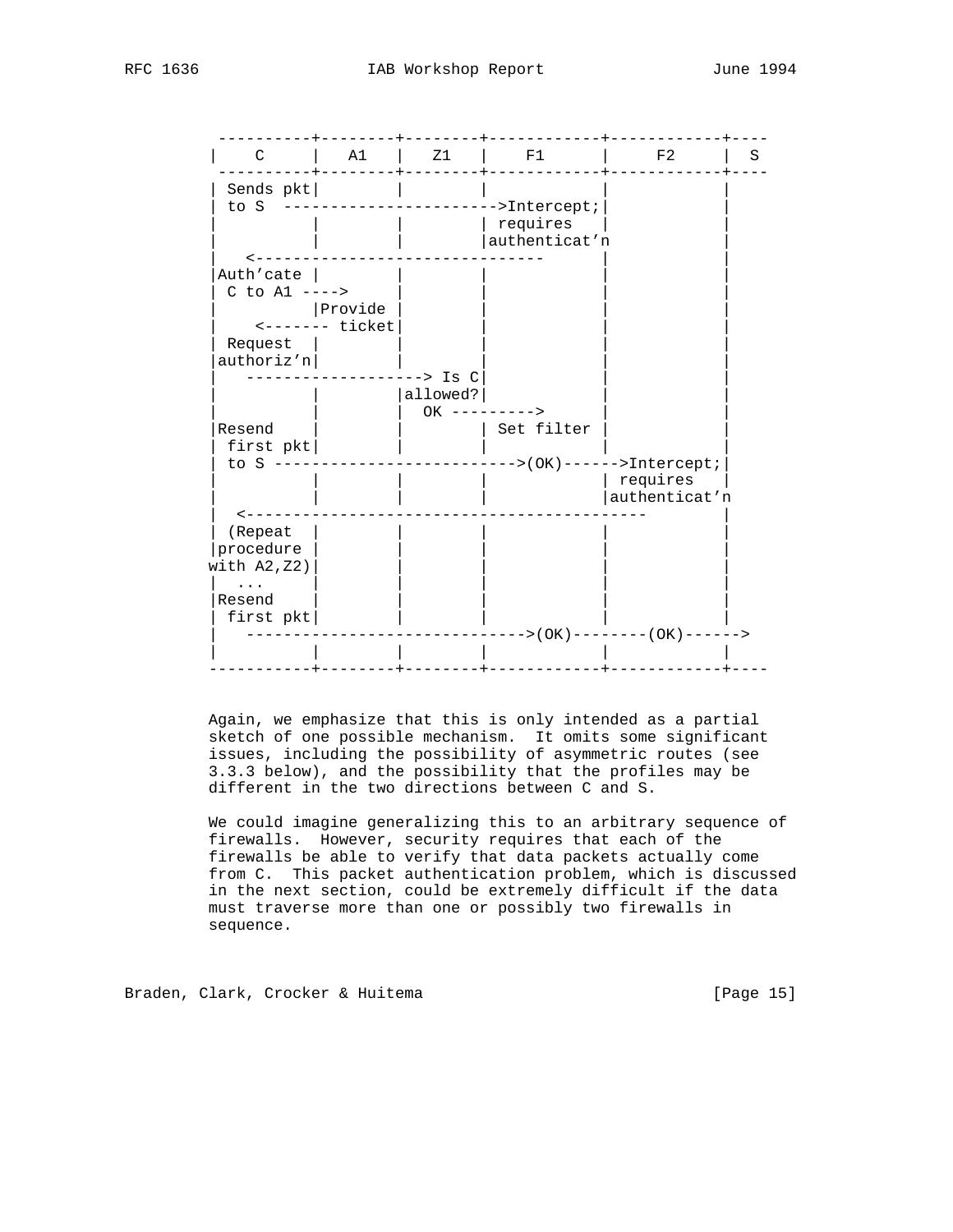A firewall router may require re-authentication because:

- it has been added to the path by a routing change, or
- \* it has timed out the profile entry, or
- \* it has been newly re-activated, perhaps after a crash that lost its list of acceptable profiles.

 If C contacts authentication and authorization servers that S trusts, C may utilize tickets given it by these servers when initiating its use of S, and avoid re-authenticating itself to S.

 Although the authentication server A1 and the authorization server Z1 are conceptually separate, they may run on the same computer or router or even be separate aspects of a single program. The protocol that C speaks to an An, the protocol that C speaks to a Zn, and the protocol that Zn speaks to Fn are not specified in these notes. The authentication mechanism used with An and the packet profile required by a firewall Fn are considered matters of policy.

3.3.2 Source Authentication

 We next consider how to protect against spoofing the IP source address, i.e., injecting packets that are alleged from come from C but do not. There are three classes of mechanisms to prevent such spoofing of IP-level firewalls. The mechanisms outlined here are also discussed in Section 4.3 below.

o Packet Profile Only

 The lowest level of security consists of allowing the IP layer firewall to filter packets purely on the basis of the packet profile. This is essentially the approach used by filtering routers today, with the addition of (1) authentication and authorization servers to control the filtering profiles, and (2) the automatic "Authentication Required" notification mechanism. This approach provides almost no security; it does not prevent other computers from spoofing packets that appear to be transmitted by C, or from taking over C's transport level connection to S.

o Sealed Packets

 In the second level of security, each packet is "sealed" with a secure hash algorithm. An authentication server Ai

Braden, Clark, Crocker & Huitema [Page 16]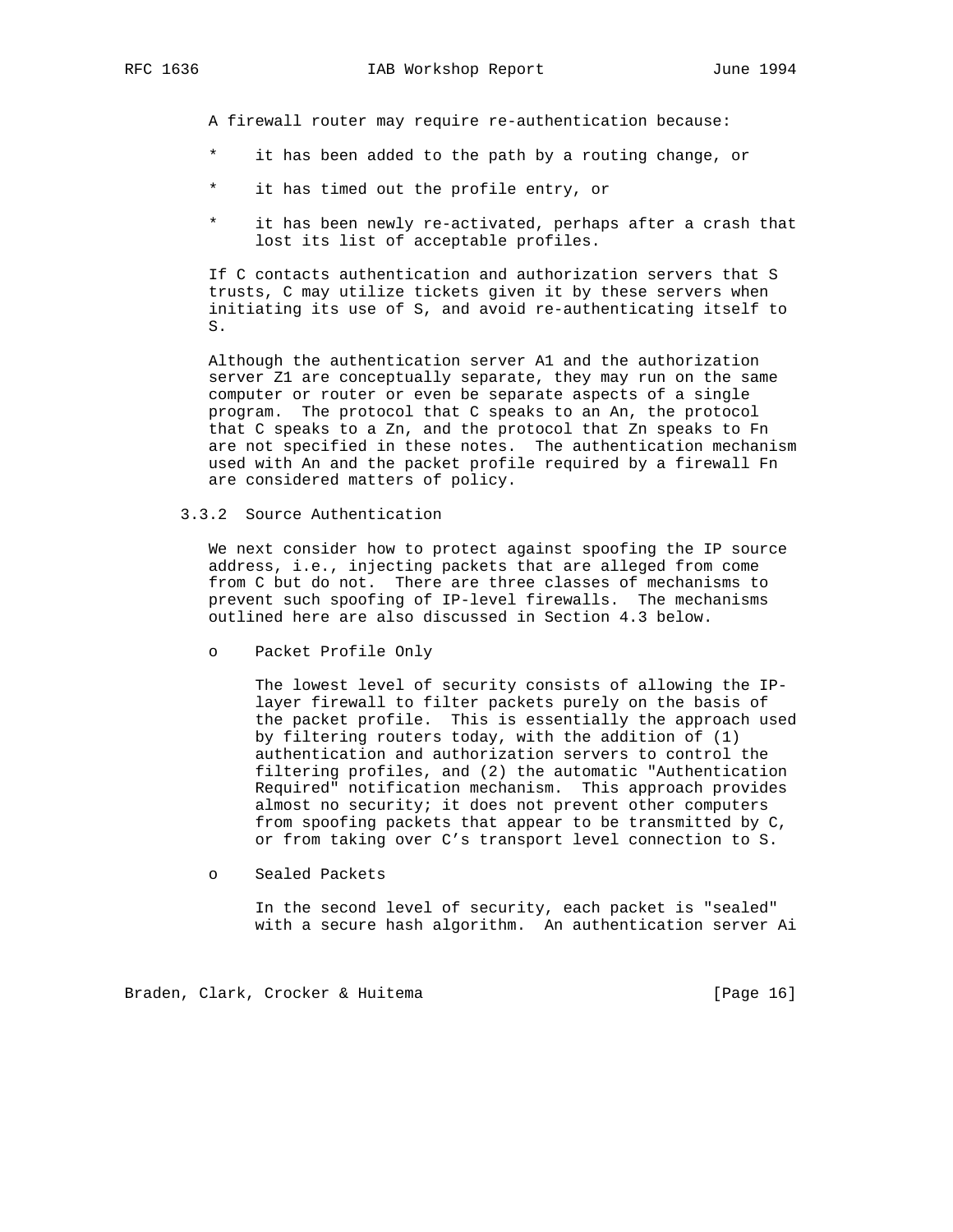chooses a secret and shares it with the source host S and also with the authorization server Zi, which shares the secret with the firewall Fi. Every packet that C transmits contains a hash value that depends upon both the contents of the packet and the secret value. The firewall Fi can compute the same hash function and verify that the packet was originated by a computer that knew the shared secret.

 This approach does raise issues of how much C trusts Zi and Fi. Since they know C's secret, Zi or Fi could spoof C. If C does not trust all Z's and F's in its path, a stronger mechanism (see below) is needed.

 A more difficult problem arises in authenticating C's packets when more than one firewall lies in the path. Carrying a separate seal for each firewall that is penetrated would be costly in terms of packet size. On the other hand, in order to use a single seal, all the firewalls would have to cooperate, and this might require a much more complex mechanism than the one sketched in the previous section. Morever, it may require mutual trust among all of the authentication servers Ai and authorization servers Zi; any of these servers could undermine all the others. Another possibility to be investigated is to use hop-by-hop rather than end-to-end authentication of C's packets. That is, each firewall would substitute into the packet the hash needed by the next firewall.

 Multi-firewall source authentication is a difficult problem that needs more investigation.

o Packet Signatures

 In the third level of security, each packet is "signed" using a public/private key algorithm. C shares its public key with Zn, which shares it with Fn. In this scenario, C can safely use one pair of keys for all authorization servers and firewalls. No authorization server or firewall can spoof C because they cannot sign packets correctly.

> Although packet signing gives a much higher level of security, it requires public key algorithms that are patented and currently very expensive to compute; their time must be added to that for the hash algorithm. Also, signing the hash generally makes it larger.

Braden, Clark, Crocker & Huitema [Page 17]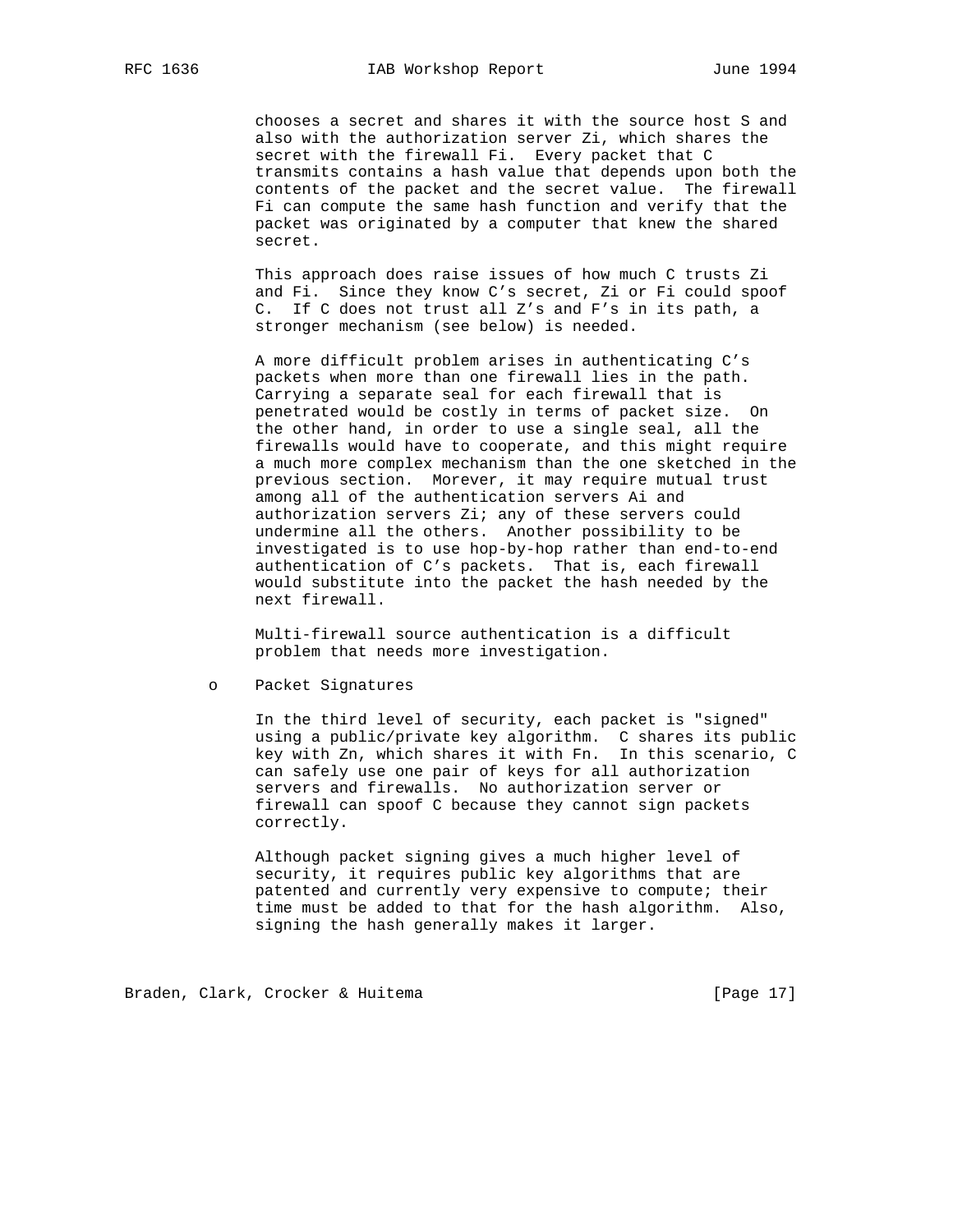# 3.3.3 Other Firewall Issues

#### o Performance

 An Internet-layer firewall has the advantage of generality and flexibility. However, filtering introduces a potential performance problem. Performance may depend upon the number and position of the packet fields used for filtering, and upon the number of rules against which a packet has to be matched.

 Denial of service attacks require that the per-packet rule matching and the drop path be able to keep up with the interface speed.

o Multicasting

 To allow multicast traffic to penetrate a firewall, the rule that is needed should be supplied by the receiver rather than the sender. However, this will not work with the challenge mechanism outlined in Section 3.3.1, since "Authentication Required" notifications would be sent to the sender, not to the receiver(s).

 Multicast conversations may use any of the three levels of security described in the previous section, but all firewalls will have to share the same secret with the originator of the data stream. That secret would have to be provided to the receivers through other channels and then passed to the firewalls at the receivers' initiative (in much the same way that resources are reserved at receiver's initiative in RSVP).

 Given a client computer C utilizing a service from another computer C through a firewall F: if the packets returning from S to C take a different route than packets from C to S, they may encounter another firewall F' which has not been authorized to pass packets from S to C (unlike F, which has been). F' will challenge S rather than C, but S may not have credentials to authenticate itself with a server trusted by F'.

 Fortunately, this asymmetric routing situation is not a problem for the common case of single homed administrative domains, where any asymmetric routes converge at the firewall.

Braden, Clark, Crocker & Huitema [Page 18]

o Asymmetric Routing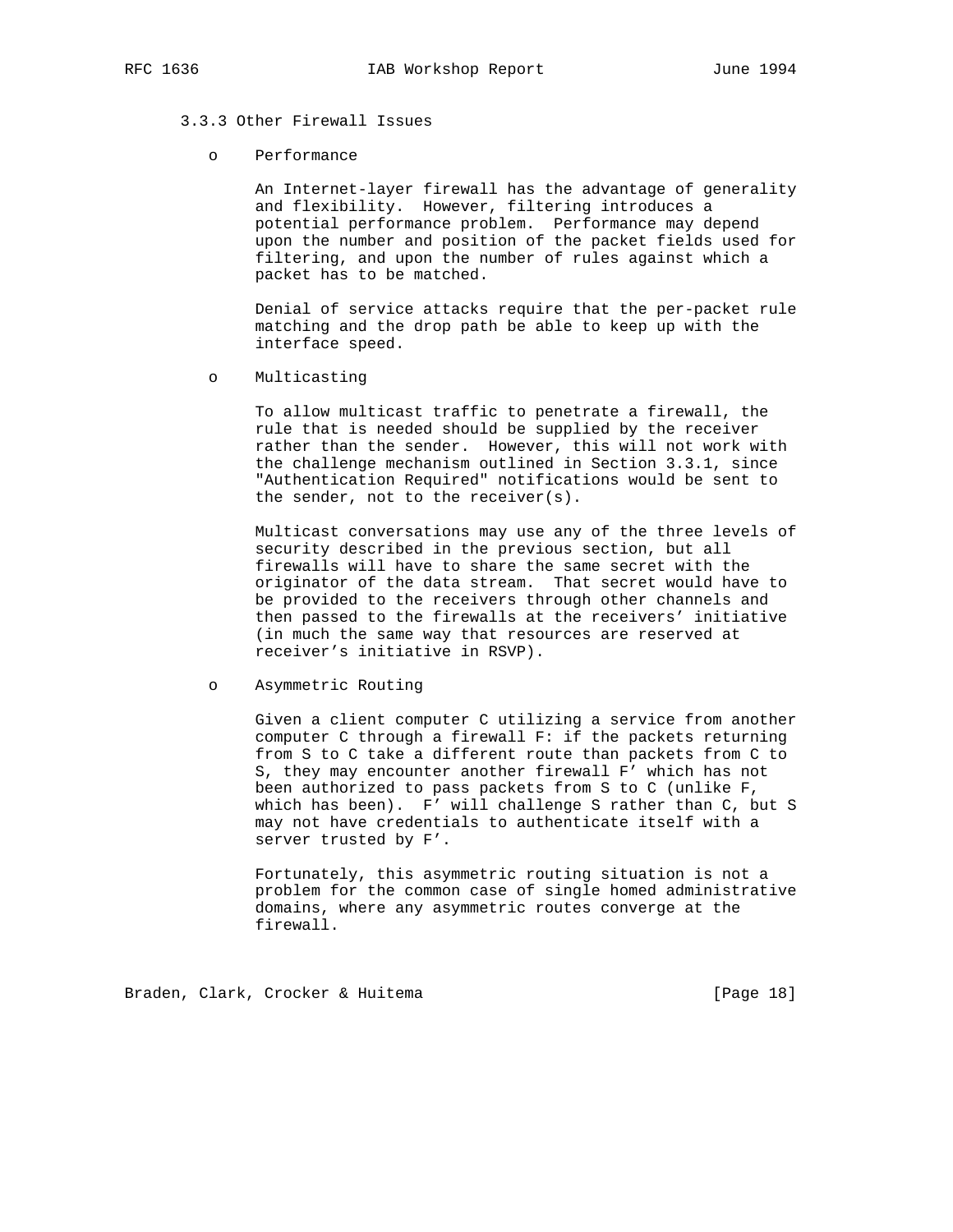# o Illicit Rendezvous

 None of these mechanisms prevent two users on opposite sides of a firewall from rendezvousing with a custom application written over a protocol that may have been authorized to run through a firewall.

 For example, if an organization has a policy that certain information is sensitive and must not be allowed outside its premises, a firewall will not be enough to enforce this policy if users are able to attach sensitive information to mail and send it outside to arbitrary parties. Similarly, a firewall will not prevent all problems with incoming data. If users import programs and execute them, the programs may have Trojan horses which disclose sensitive information or modify or delete important data. Executable code comes in many, many forms, including PostScript files, scripts for various interpreters, and even return addresses for sendmail. A firewall can detect some of these and scan for some forms of potentially hazardous code, but it cannot stop users from transforming things that look like "data" into programs.

 We consider these problems to be somewhat outside the scope of the firewall router mechanism. It is a matter of the policies implemented by the organization owning the firewalls to address these issues.

o Transparency for Security Packets

 For the mechanisms described above to operate, the "Authentication Required" notification and the authentication/authorization protocol that is used between the client computer and the authentication and authorization servers trusted by a firewall, must be passed by all firewalls automatically. This might be on the basis of the packet profiles involved in security. Alternatively, firewall routers might serve as application-layer firewalls for these types of communications. They could then validate the data they pass to avoid spoofing or illicit rendezvous.

3.3.4 Firewall-Friendly Applications

 Firewall routers have problems with certain communication patterns where requests are initiated by the server, including callbacks and multiple connections (e.g., FTP). It was

Braden, Clark, Crocker & Huitema [Page 19]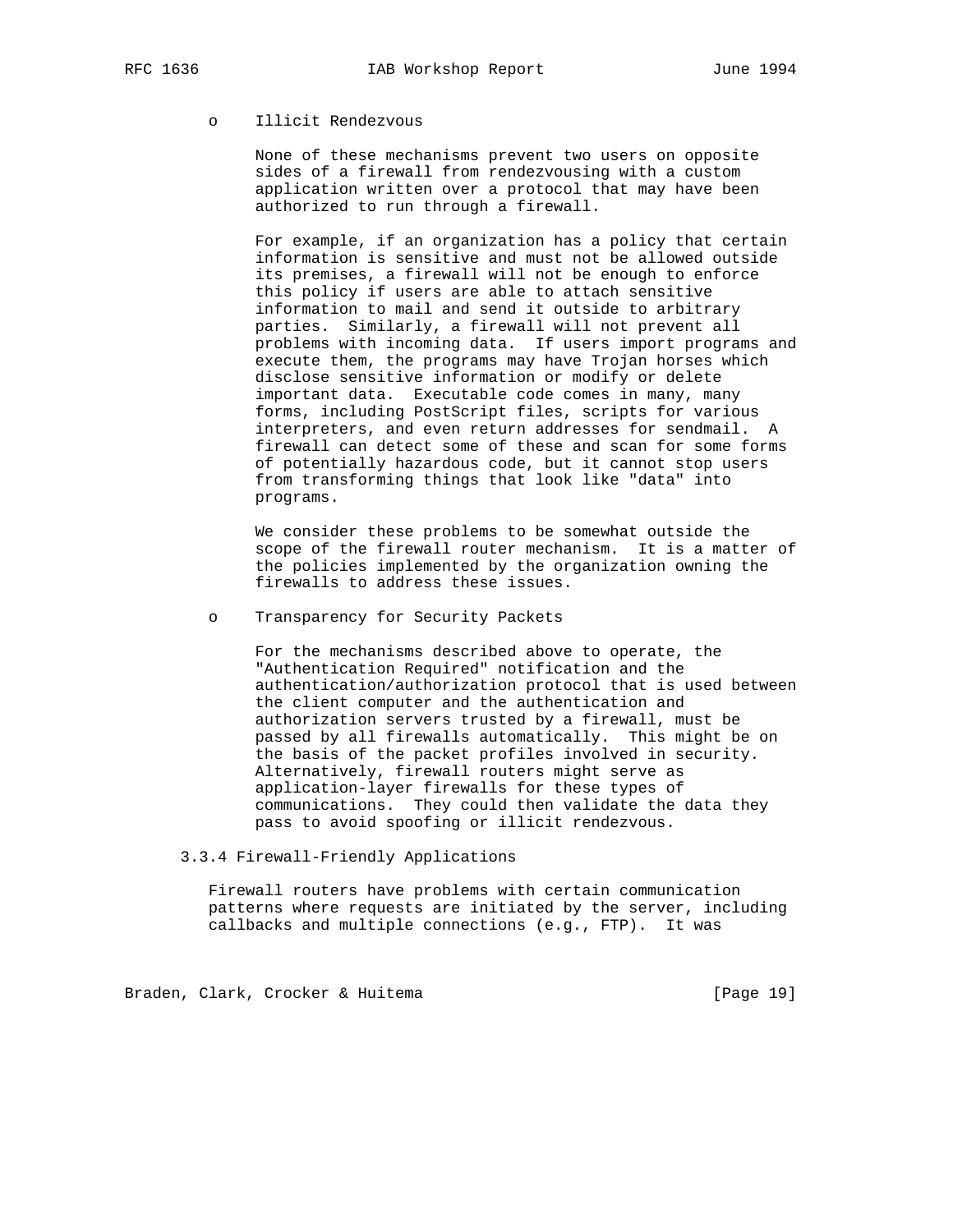suggested that it would be useful to have guidelines to application designers to help them to build 'firewall-friendly applications'. The following guidelines were suggested:

- 1) no inbound calls (the xterm problem),
- 2) fixed port numbers (no portmapper or tcpmux),
- 3) integral redirection is good (application gateways),
- 4) no redirection in the protocol,
- 5) 32 bit sequence numbers that are crypto-strong random #'s, and
- 6) fixed length and number of header fields.

 Type fields are good, but they may not be needed if there are fixed port numbers.

3.3.5 Conclusions

 Compared to an application-layer firewall, an IP-layer firewall scheme could provide a number of benefits:

- No extra authentication is required for end hosts.
- A single authentication protocol can be used for all intended applications.
- An IP-layer firewall causes less performance degradation.
- An IP-layer firewall may be able to crash and recover state without disturbing open TCP connections.
- Routes can shift without disturbing open TCP connections.
- There is no single point of failure.
- It is independent of application.

 However, there are substantial difficult design issues to be solved, particularly in the areas of multiple firewalls, assymmetric routes, multicasting, and performance.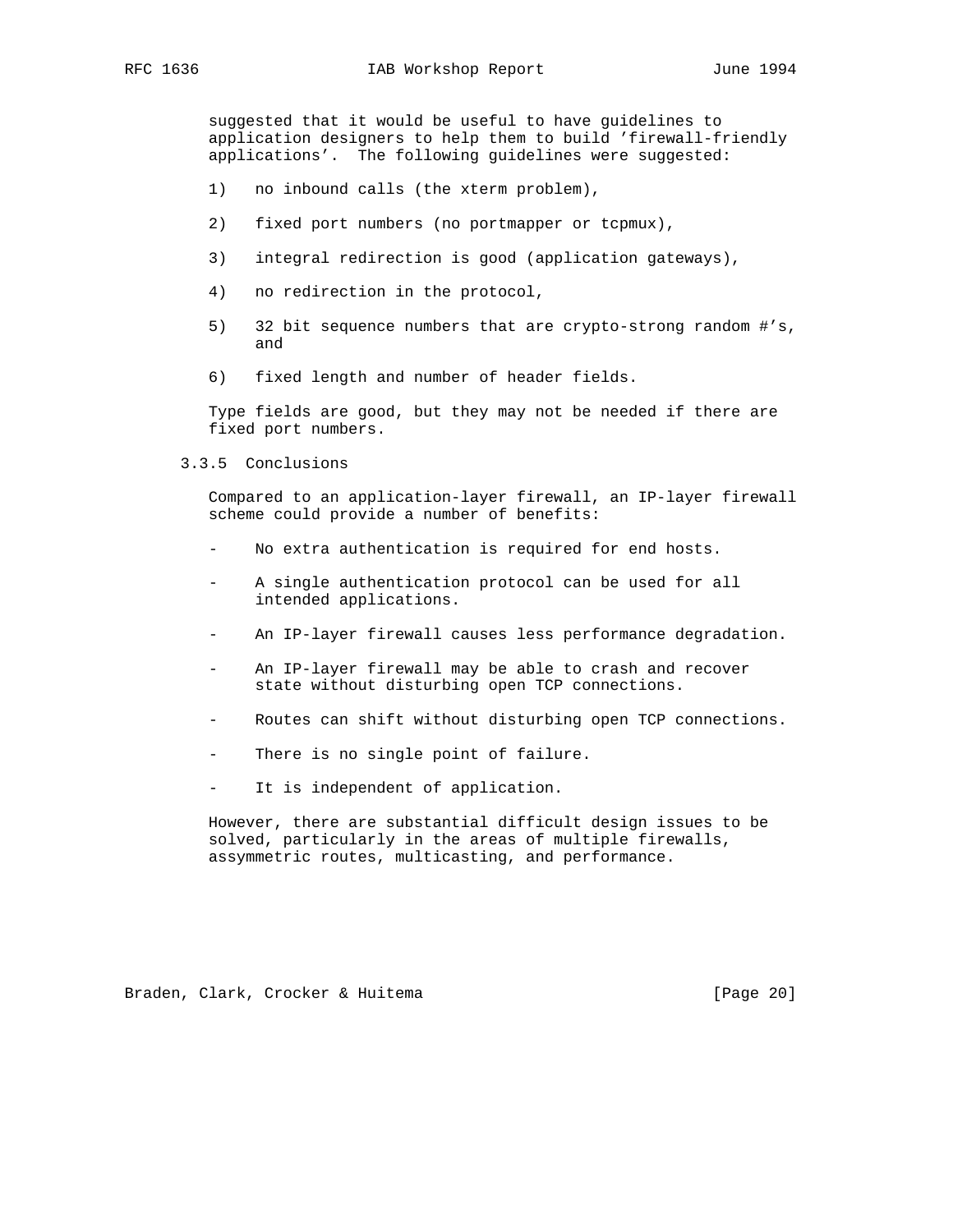# 4. SECURE QOS FORWARDING

When the Internet supports special qualities-of-service (QOS) for particular packet flows, there will be a new set of security problems. There will be a need to authenticate and authorize users asking for those QOS values that are expensive in network resources, and it will be necessary to prevent theft of these resources and denial-of-service attacks by others. This section contains a conceptual model for these problems, which we may call secure QOS forwarding. The issues here differ from end-to-end security and firewalls, because QOS forwarding security may need to be enforced at every router along a path.

 It was noted that this is not a new problem; it was stated and solved in a theoretical way in a thesis by Radia Perlman.

#### 4.1 The Requirement for Setup

 Setup is an essential part of any QOS mechanism. However, it may be argued that there are also good engineering reasons for setup in any Internet-layer security mechanism, even without QOS support. In the abstract, one could imagine a pure datagram model in which each IP packet separately carried the necessary authorizations for all the stages in the forwarding path. Realistically, this is not practical, since the security information may be both unacceptably large and computationally demanding for inclusion in every packet. This seems to imply the need for some form of state setup for security.

 Thus, we presume a two stage process that moves somewhat away from the pure datagram model. In the first stage, the setup stage, some state is established in the routers (and other network elements) that describes how a subsequent stream of packets is to be treated. In the second stage, the classification stage, the arriving packets are matched with the correct state information and processed. The terminology in use today calls these different state descriptions "classes", and the process of sorting "classification".

 Setup can take many forms. It could be dynamic, invoked across the network by an application as described above. The setup process could also be the manual configuration of a router by means of a protocol such as SNMP or remote login. For example, a network link, such as a link across the Atlantic, might be shared by a number of users who purchase it jointly. They might implement this sharing by configuring a router with specifications, or filters, which describe the sorts of packets that are permitted to use each share. Whether the setup is

Braden, Clark, Crocker & Huitema [Page 21]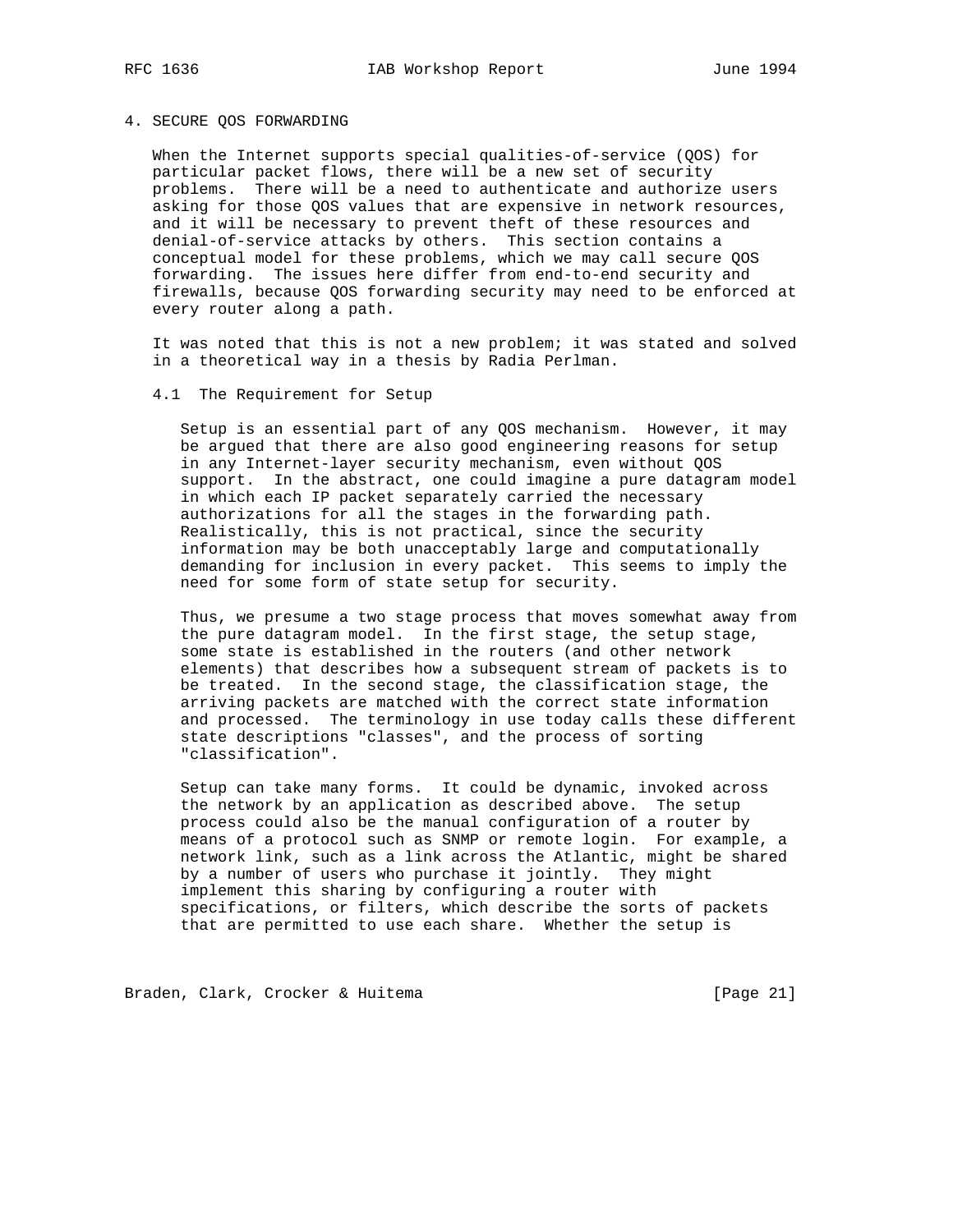dynamic or manual, short-lived or semi-permanent, it has the same effect: it creates packet classes in the router and defines how packets are to be classified as they arrive.

 Much of the current research on extensions to IP for QOS, such as realtime service, has assumed an explicit setup phase and a classification stage. The setup stage is accomplished using protocols such as RSVP or ST-II, which also specify how the subsequent classification is to be done. Security at the setup stage would thus simply be an extension to such a protocol. It should be noted that there are alternative proposals for realtime QOS, based on an implicit setup process.

#### 4.2 Securing the Setup Process.

 To secure the setup process, we require that a setup request be accompanied by user credentials that provide a trustworthy assurance that the requester is known and is authorized to make the request in question. We refer to the credentials used in the setup phase as the high-level identification (HLID).

 A simple version of this authorization would be a password on the management interface to a router (the limitations of such a password scheme are well known and not the issue here). In the case of setup requests made by individual applications, some user-specific authorization must be assumed.

 While there could be any number of ways to organize the HLIDs, the objective of scaling suggests that a global framework for user naming and authentication would be useful. The choice of naming framework is discussed further in Section 5. Note that this discussion, which concerns controlling access to network resources and security devices, is distinct from end-to-end authentication and access control; however, the same authentication infrastructure could be used for both.

 In general, while significant engineering effort will be required to define a setup architecture for the Internet, there is no need to develop new security techniques. However, for the security aspects of the classification process, there are significant problems related to performance and cost. We thus focus on that aspect of the overall framework in more detail.

 Above, we defined the high-level ID (HLID) as that set of information presented as part of a setup request. There may also be a "low-level ID" (LLID), sometimes called a "cookie", carried in each packet to drive classification. In current proposals for IP extensions for QOS, packets are classified based on existing

Braden, Clark, Crocker & Huitema [Page 22]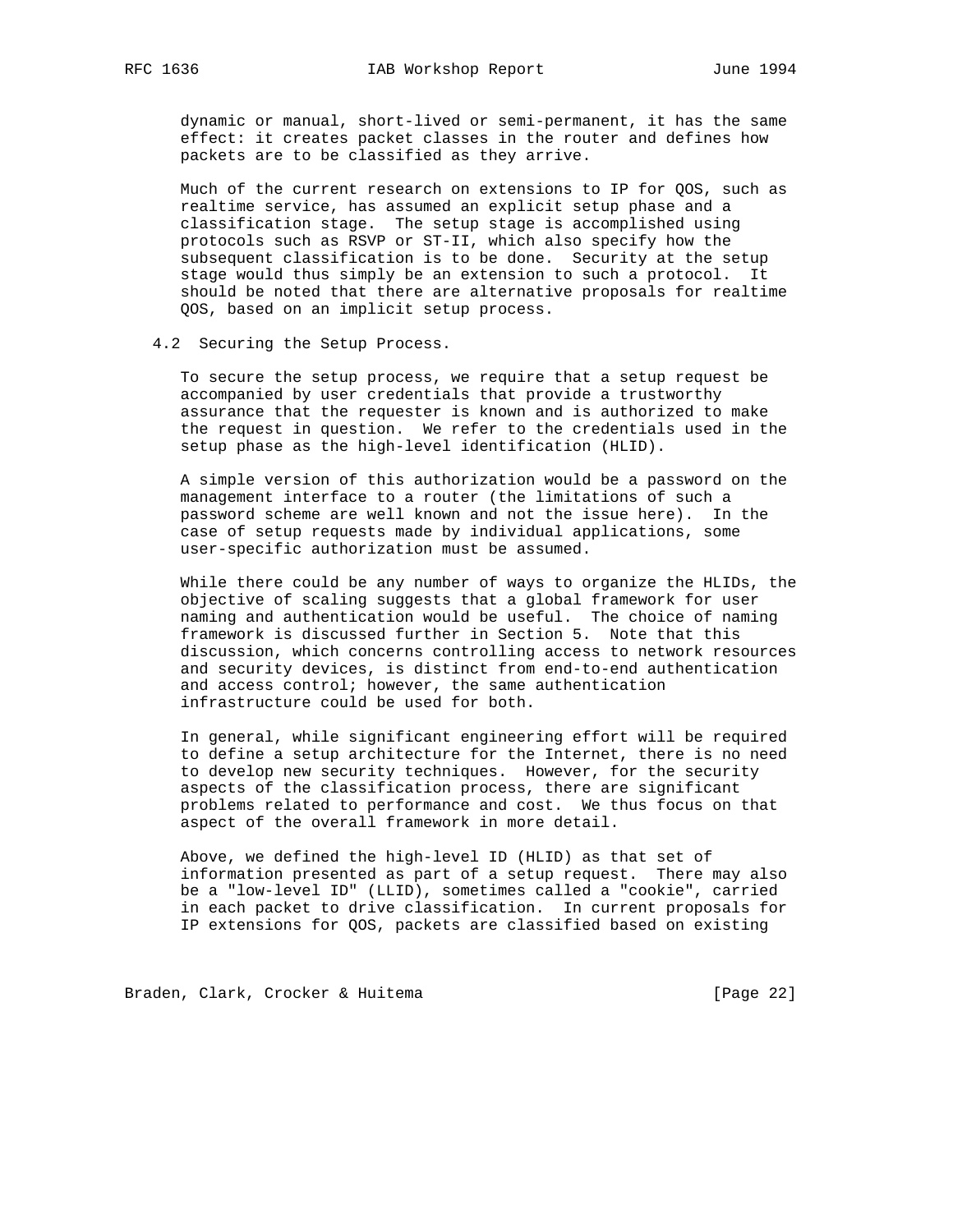packet fields, e.g., source and destination addresses, ports, and protocol type.

 It is important to note that the LLID is distinct from the address of the user, at least conceptually. By stressing this distinction we make the point that the privileges of the user are not determined by the address in use. If the user's address changes, the privileges do not.

 The LLID in a packet acts as a form of tag that is used by some or all routers along a path to make decisions about the sort of QOS that shall be granted to this packet. An LLID might refer to a data stream between a single source-destination address pair, or it might be more general and encompass a range of data streams. There is no requirement that the LLID embody a syntax that permits a router to discern the QOS parameters that it represents, but there also is no prohibition against imposing such a structure.

 We propose that an IP datagram contain one LLID, which can be used at various stages of the network to map the packet to a class. We reject the alternative that the packet should have a variable number of LLIDs, each one for a different point in the net. Again, this is not just a security comment, but it has security implications.

 The attributes of the LLID should be picked to match as broad a range of requirements as possible.

- Its duration (discussed below) must match both the needs of the security protocol, balancing robustness and efficiency, and the needs of the application, which will have to deal with renewal of the setup when the LLID expires. A useful end-node facility would be a service to renew setup requests automatically.
- The degree of trust must be high enough to meet the most stringent requirement we can reasonably meet.
- The granularity of the LLID structure must permit packet classification into classes fine-grained enough for any resource selection in the network. We should therefore expect that each separate stream of packets from an application will have a distinct LLID. There will be little opportunity for aggregating multiple streams under one LLID or one authenticator.

Braden, Clark, Crocker & Huitema [Page 23]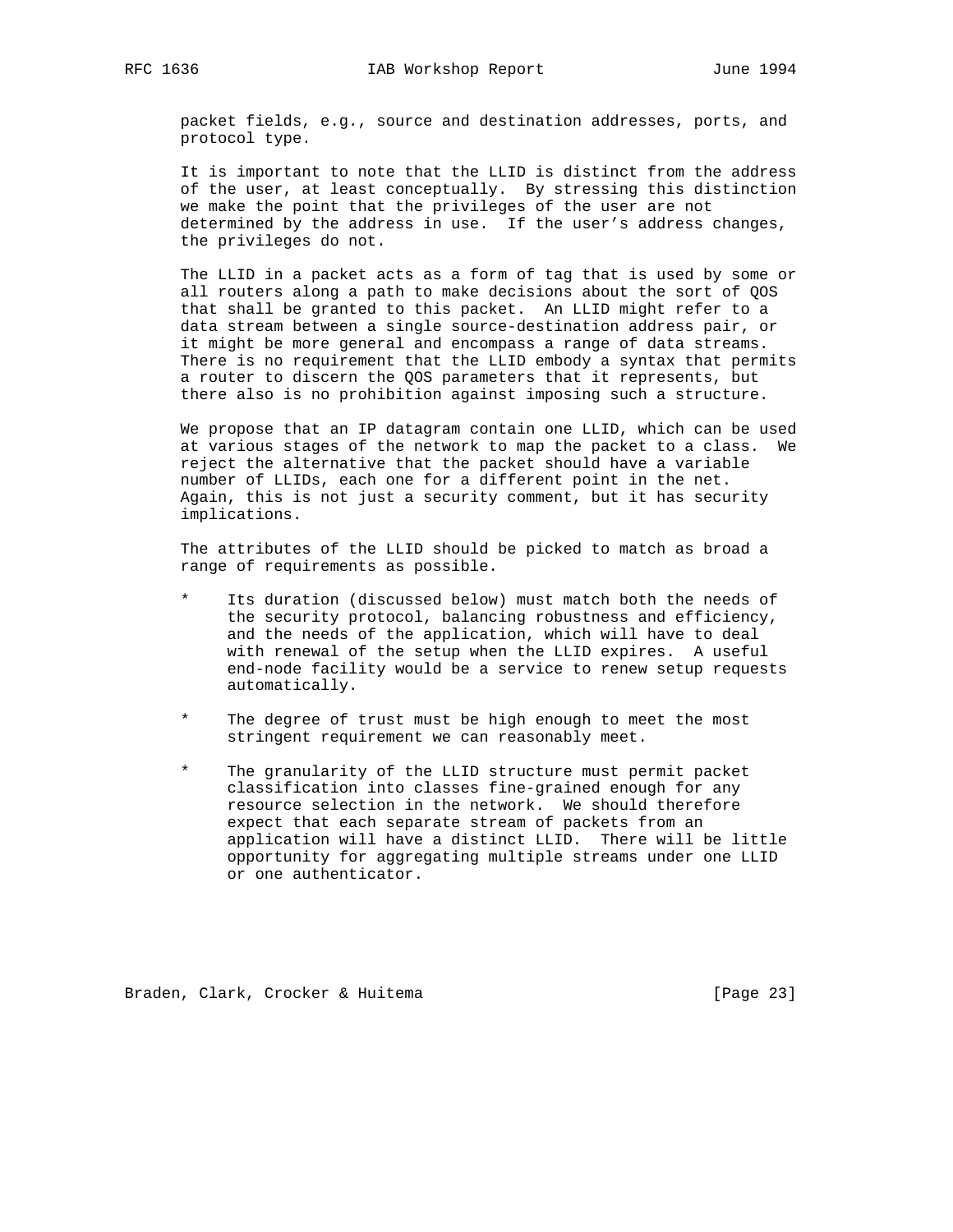#### 4.3 Validating an LLID

 At a minimum, it is necessary to validate the use of an LLID in context, i.e., to ensure that it is being asserted in an authorized fashion. Unauthorized use of an LLID could result in theft of service or denial-of-service attacks, where packets not emitted by an authorized sender are accorded the QOS treatment reserved for that sender (or for a group of which the sender is a member). Thus, use of an LLID should be authenticated by routers that make QOS decisions based on that LLID. (Note that not all routers may "pay attention" to the LLID.)

 In principle, the validity of an LLID assertion needs to be checked on every packet, though not necessarily at every router; it may be possible to restrict the checks to security perimeters. At those routers that must validate LLIDs, there is an obvious concern over the performance impact. Therefore, a router may adopt a less rigorous approach to LLID validation. For example, a router may elect to sample a data stream and validate some, but not all, packets. It may also elect to forward packets first and perform selective validation as a background activity. In the least stringent approach, a router might log selected packets and validate them as part of an audit activity much later.

 There are several candidate techniques for validating the use of LLIDs. We have identified three basic techniques, which differ in terms of computational performance, bandwidth overhead, and effectiveness (resistance to various forms of attack).

Digital Signatures

 The first technique entails the use of public key cryptography and digital signatures. The sender of each packet signs the packet (header and payload) by computing a one-way hash over the packet and transforming the hash value using a private key associated with the LLID. The resulting authenticator value is included in the packet header. The binding between the public key and the LLID is established through a connection setup procedure that might make use of public keys that enjoy a much longer lifetime. Using public key technology yields the advantage that any router can validate a packet, but no router is entrusted with data that would enable it to generate a packet with a valid authenticator (i.e., which would be viewed as valid by other routers.) This characteristic makes this technique ideal from the standpoint of the "principle of least privilege."

Braden, Clark, Crocker & Huitema [Page 24]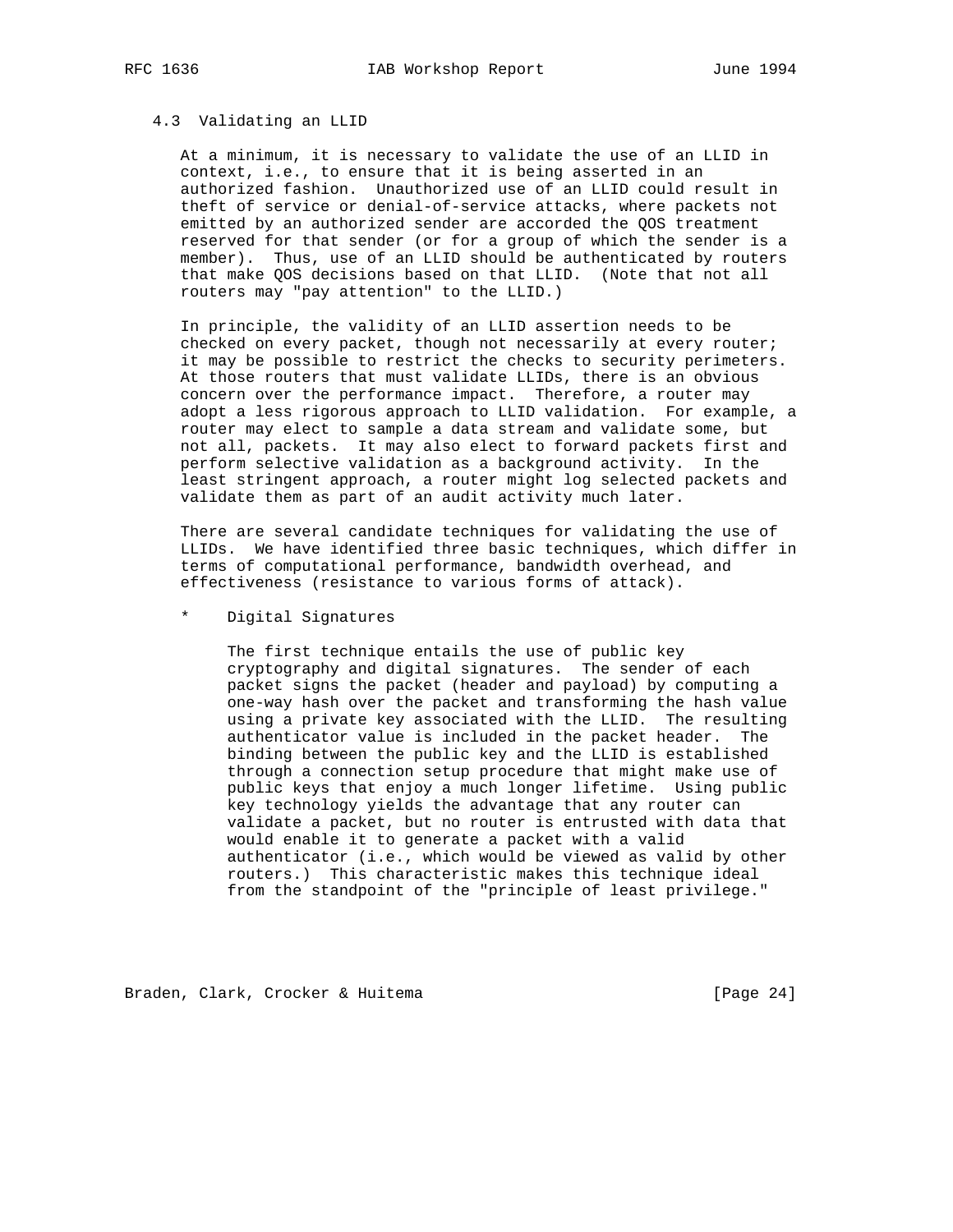Public key cryptosystems such as RSA have the advantage that validation of a signature is much faster than signing, which reduces the router processing burden. Nonetheless, this approach is not likely to be feasible for anything other than selective checking by routers, given current public key algorithm performance.

\* Sealing

 The next technique is based on the use of the same type of one-way hash function used for digital signatures, but it does not require signing the hash value. Here the sender computes a one-way hash with a secret quantity (essentially a "key") appended to the packet. This process is an example of what is sometimes referred to more generically as cryptographic "sealing." The inclusion of this key at the end of the hash computation results in a hash value that is not predictable by any entity not possessing the key. The resulting hash value is the authenticator and is included in the packet header. A router validates a packet by recomputing the hash value over the received packet with the same secret quantity appended. If the transmitted hash value matches the recomputed hash value, the packet is declared valid. Unlike the signature technique, sealing implies that all routers capable of verifying a seal are also capable of generating (forging) a seal. Thus, this technique requires that the sender trust the routers not to misuse the key.

 This technique has been described in terms of a single secret key shared between the sender and all the routers that need to validate packets associated with an LLID. A related alternative strategy uses the same authenticator technique, but shares the secret key on a pairwise basis, e.g., between the sender and the first router, between the first router and the next, etc. This avoids the need to distribute the secret key among a large group of routers, but it requires that the setup mechanism enable Router A to convince his neighbor (Router B) that Router A is authorized to represent traffic on a specific LLID or set of LLIDs. This might best be done by encapsulating the packet inside a wrapper that both ends of the link can validate. Once this strategy is in place, it may even be most efficient for routers to aggregate traffic between them, providing authentication not on a per-LLID basis, since the router pairs are prepared to "trust" one another to accurately represent the data stream LLIDs.

 For a unicast data stream, the use of pairwise keying between routers does not represent a real change in the trust

Braden, Clark, Crocker & Huitema [Page 25]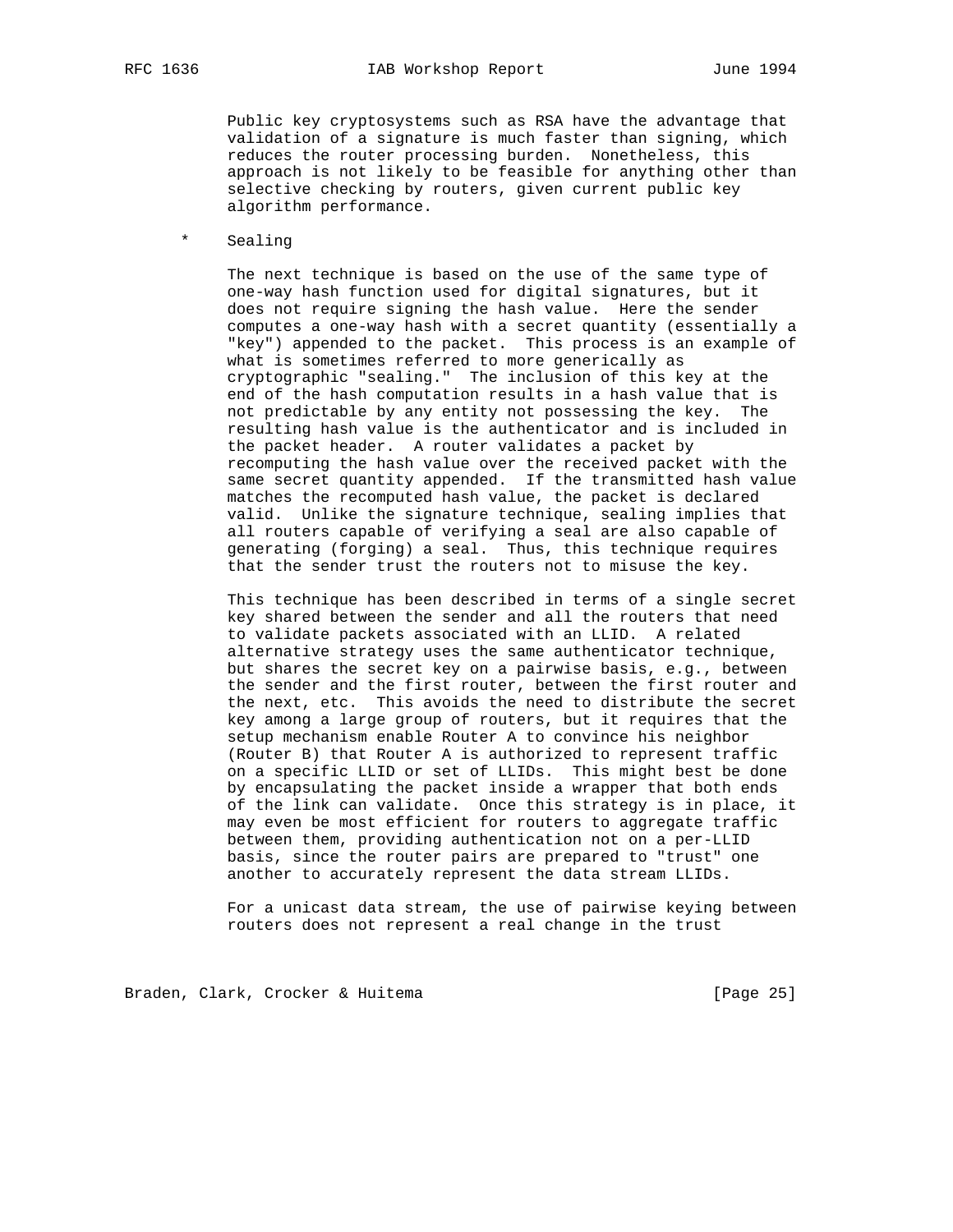required of the routers or of the setup mechanism, because of the symmetric sharing of the secret key. However, for a multicast connection, this pairwise keying approach is superior in that it prevents a router at one point in a multicast tree from being able to generate traffic that could be inserted at another point in the tree. At worst, a router can generate spurious, but authenticatable, traffic only for routers "below" it in the multicast tree.

 Note that the use of network management fault isolation techniques, e.g., sampling router traffic statistics at different points along a data stream, should permit post hoc detection of packet forgery attacks mounted by rogue routers along a data stream path. Use of this technique could provide a deterrent to such activity by routers, further arguing for the pairwise keying approach.

 The sealing technique is faster than the digital signature technique, because the incremental hash calculation (including the appended secret quantity) is much faster than the cryptographic transformation required to sign a hash. The processing burden is symmetric here, i.e., the sender and each router devote the same amount of processing power to seal a packet and to verify the seal. Also, a sealed hash may be smaller than a signed hash, even if the same function is used in both cases. (This is because the modulus size of the public key signature algorithm and any ancillary parameters tend to increase the size of the signed hash value.) Moreover, one could use a hash function with a "wide" value and truncate that value, if necessary to reduce overhead; this option is not available when the authenticator is a signed hash value.

 As a variant on this technique, one could imagine a "clearinghouse" that would receive, from the sender, the secret key used to generate and validate authenticators. A router needing to validate a packet would send a copy of the packet to the clearinghouse, which would check the packet and indicate to the router whether it was a valid packet associated with the LLID in question. Obviously, this variant is viable only if the router is performing infrequent, selective packet validation. However, it does avoid the need to share the authenticator secret among all the routers that must validate packets.

 For both of these techniques, there is a residual vulnerability to denial-of-service attacks based on replay of valid packets during the lifetime of a data stream. Unless

Braden, Clark, Crocker & Huitema [Page 26]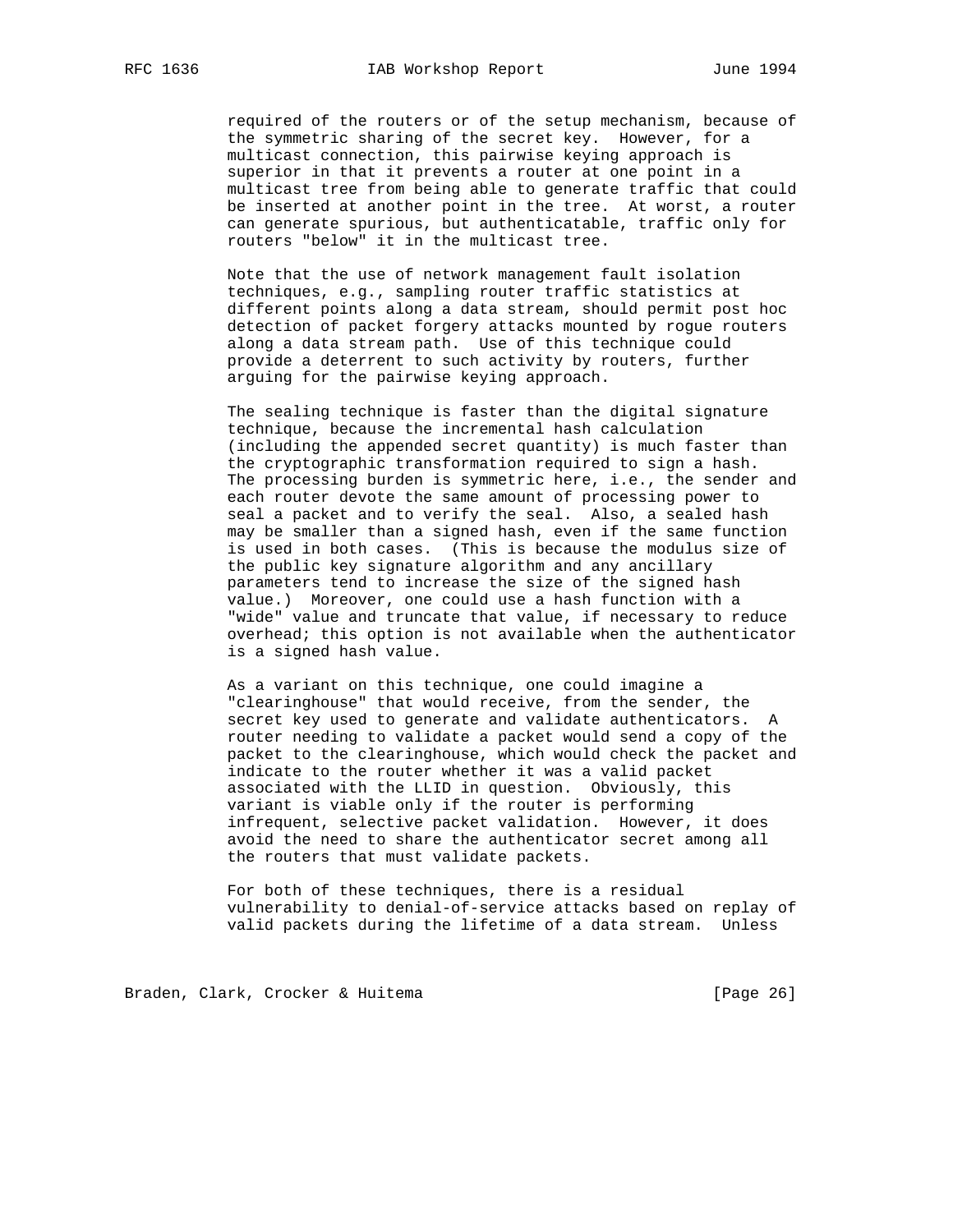packets carry sequence numbers and routers track a sequence number window for each data stream, an (external) attacker can copy valid packets and replay them. It may be easiest to protect against this form of attack by aggregating all traffic between a pair of routers into a single flow and providing replay protection for the flow as a whole, rather than on a per data stream basis.

\* Temporary Passwords

 The final technique explored in the workshop takes a very different tack to packet validation. The preceding techniques compute a function of the bits in a packet and transform that value in a fashion that prevents an intruder from generating packets with valid authenticators. The ability to generate packets with valid authenticators for a given LLID requires access to a secret value that is available only to the sender, or to the sender and to routers participating in a given data stream.

 In contrast, this third technique calls for the authenticator to be a short term, secret quantity that is carried in the packet header, without benefit of further protection. In essence, this technique incorporates a short term "password" into each packet header. This approach, like its predecessor, requires that all of the routers validating the LLID be privy to this authenticator. Moreover, the authenticator is visible to any other router or other equipment along the path, and thus this technique is much more vulnerable than the previous ones.

 Here the same authenticator may be applied to all packets with the same LLID, since the authenticator is not a function of the packet it authenticates. In fact, this suggests that it is feasible to use the LLID as the authenticator. However, adopting this tack would not be consistent with the two previous techniques, each of which requires an explicit, separate authenticator, and so we recommend against this optimization.

 Nonetheless, the fact that the authenticator is independent of the packet context makes it trivial to generate (forge) apparently authentic packets if the authenticator is intercepted from any legitimate packet. Also, if the authenticator can be guessed, an attacker need not even engage in passive wiretapping to defeat this scheme. This latter observation suggests that the authenticator must be of sufficient size to make guessing unlikely, and making the

Braden, Clark, Crocker & Huitema [Page 27]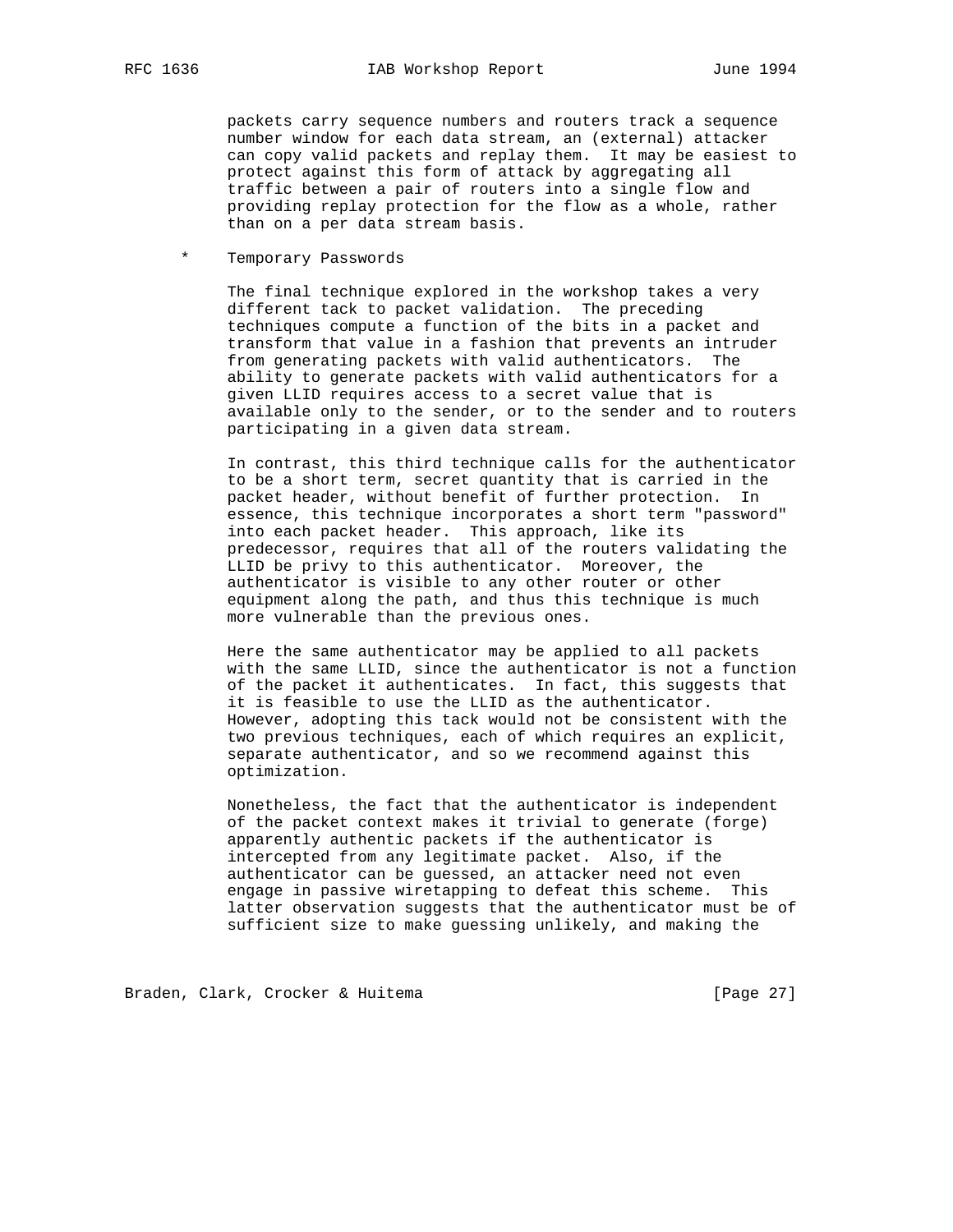LLID and the authenticator separate further supports this requirement.

 The major advantage of this approach is one of performance. The authenticator can be validated very quickly through a simple comparison. Consistent with the need to protect against guessing attacks, the authenticator need not consume a significant amount of space in the packet header.

 The use of a sequence number visible to the routers is an interesting technique to explore to make these somewhat vulnerable methods more robust. If each stream (each source of packets) numbers its packets, then an intruder attempting to use the network resource must delete the legitimate packets, which in many cases would be difficult. Otherwise, the router being attacked would notice duplicate sequence numbers and similar anomalies. The exact details of the numbering would have to be worked out, since for the legitimate stream packets might be lost, which would cause holes in the sequence space.

 We do not consider here the issues of collusion, in which a user with a given LLID and authenticator deliberately shares this with another unauthorized user. This possibility should be explored, to see if there is a practical advantage to this act, and thus a real threat.

- 4.4 Dynamics of Setup
	- o Duration of LLID's

 A key question in the use of LLIDs is how long they remain valid. At one extreme, they last only a very short time, perhaps seconds. This limits the damage that can be done if the authenticator for the LLID is stolen. At the other extreme, LLIDs are semi-permanent, like credit card numbers. The techniques proposed above for securing the LLID traded strength for efficiency, under the assumption that the peril was limited by the limited validity of the LLID.

 The counterbalancing advantage of long-term or semi-permanent LLIDs is that it becomes practical to use primitive setup techniques, such as manual configuration of routers to establish packet classes. This will be important in the short run, since deployment of security and dynamic resource allocation protocols may not exactly track in time.

Braden, Clark, Crocker & Huitema [Page 28]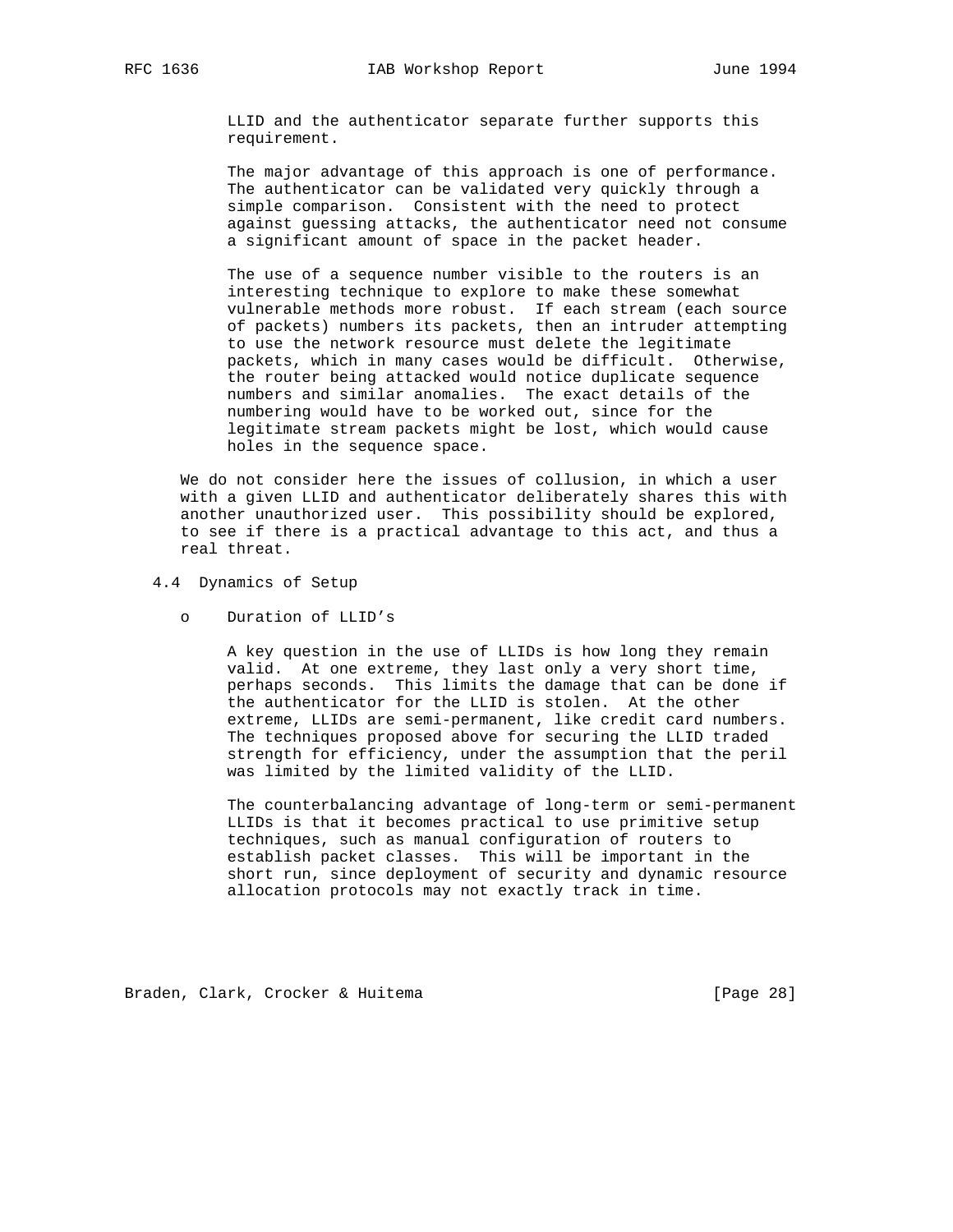We conclude that the correct short-term action is to design LLIDs under the assumption that they are fairly short lived, and to tolerate, in the short run, a longer period of validity. This would imply that we will get an acceptable long-term mechanism in place, which operationally will have a lower level of security at first. As we get better tools for automatic setup, we can shorten the duration of validity on a individual basis, without replacing mechanism in the packet forwarding path.

o Setup Latency

 The tradition of the Internet is not to impose any setup latency in the communication path between end nodes. This supports the classic datagram model for quick transactions, etc., and it is a feature that should be preserved.

 For setup that is done "in advance", either through a management interface or by an end-node in the background, the issue of latency does not arise. The latency issue occurs for dynamic reservations made in response to a specific application request.

 We observe that while latency is a key issue, it is not materially influenced by security concerns. The designers of resource reservation protocols such as RSVP and ST-II are debating the latency of these protocols today, absent security. Adding an authenticator to the request message will increase the processing needed to validate the request, and might even imply a message exchange with an authentication service, but should not substantially change the real time of the setup stage, which might already take time on the order of a round-trip delay. But the design of the high level authentication and authorization methods for the setup protocol should understand that this process, while not demanding at the level of the per-packet processing, is still somewhat time-critical.

 One way of dealing with an expensive setup process is to set up the request provisionally and perform the validation in the background. This would limit the damage from one bad setup request to a short period of time. Note, however, that the system is still vulnerable to an attack that uses a sequence of setup requests, each of which allows unauthorized usage for at least a short period of time.

 Note also that a denial-of-service attack can be mounted by flooding the setup process with invalid setup requests, all

Braden, Clark, Crocker & Huitema [Page 29]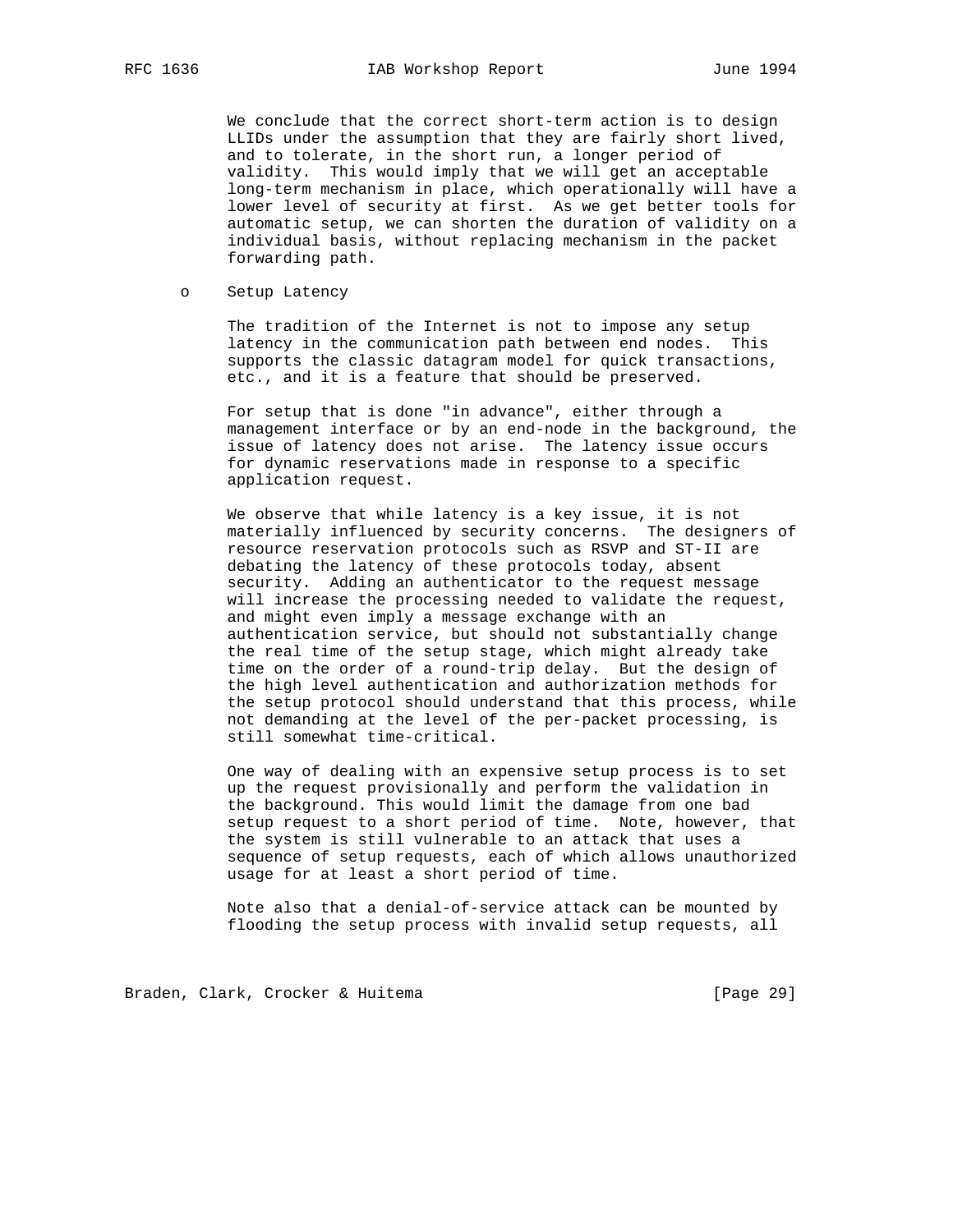of which need to be processed and rejected. This could prevent a valid user from setting up any state. However, denial-of-service attacks based upon flooding leave very large "finger prints"; they should not normally be an important threat. If it is a problem, it may be possible to incorporate a mechanism at the level of setup processing that is equivalent to "fair queueing", to limits the damage from a flooding attack at the packet level.

#### 4.5 Receiver-Initiated Setup

 Recent work on a QOS extension for the Internet, embodied in the RSVP protocol, uses the model that the receiver will reserve resources. This scheme is consistent with the current IP multicast paradigm, which requires the receiver to join the multicast group. The receiver reserves the resources to insure that the multicast traffic reaches the receiver with the desired QOS. In this case, it is the credentials (the HLIDs) of the receivers that will be presented to the setup phase.

 Note that receiver initiation requires an explicit setup phase. Suppose setup were implicit, driven by pre-existing fields in the packet. Then there would be no way to associate a packet with a particular receiver, since in multicast, the address of the receiver never appears in the packet.

 Further, it is impossible in this case to perform a setup "in advance", unless the sender and the receiver are very tightly co ordinated; otherwise, the receiver will not know in advance what LLID will be in the packet. It is certainly impossible, in this case, for the receiver to set up "semi-permanent" reservations for multicast traffic coming to it. This, again, is not a security issue; the problem exists without adding security concerns, but the security architecture must take it into account.

#### 4.6 Other Issues

4.6.1 Encrypting Firewalls and Bypass

 Our view of security, both end node and network protection, includes the use of firewalls, which partition the network into regions of more or less trust. This idea has something in common with the encrypting-firewall model used in the military/intelligence community: red (trusted) networks partitioned from black (untrusted) networks. The very significant difference is that, in the military model, the partition uses an encryption unit that encodes as much as possible of the packet for its trip across the black network to

Braden, Clark, Crocker & Huitema [Page 30]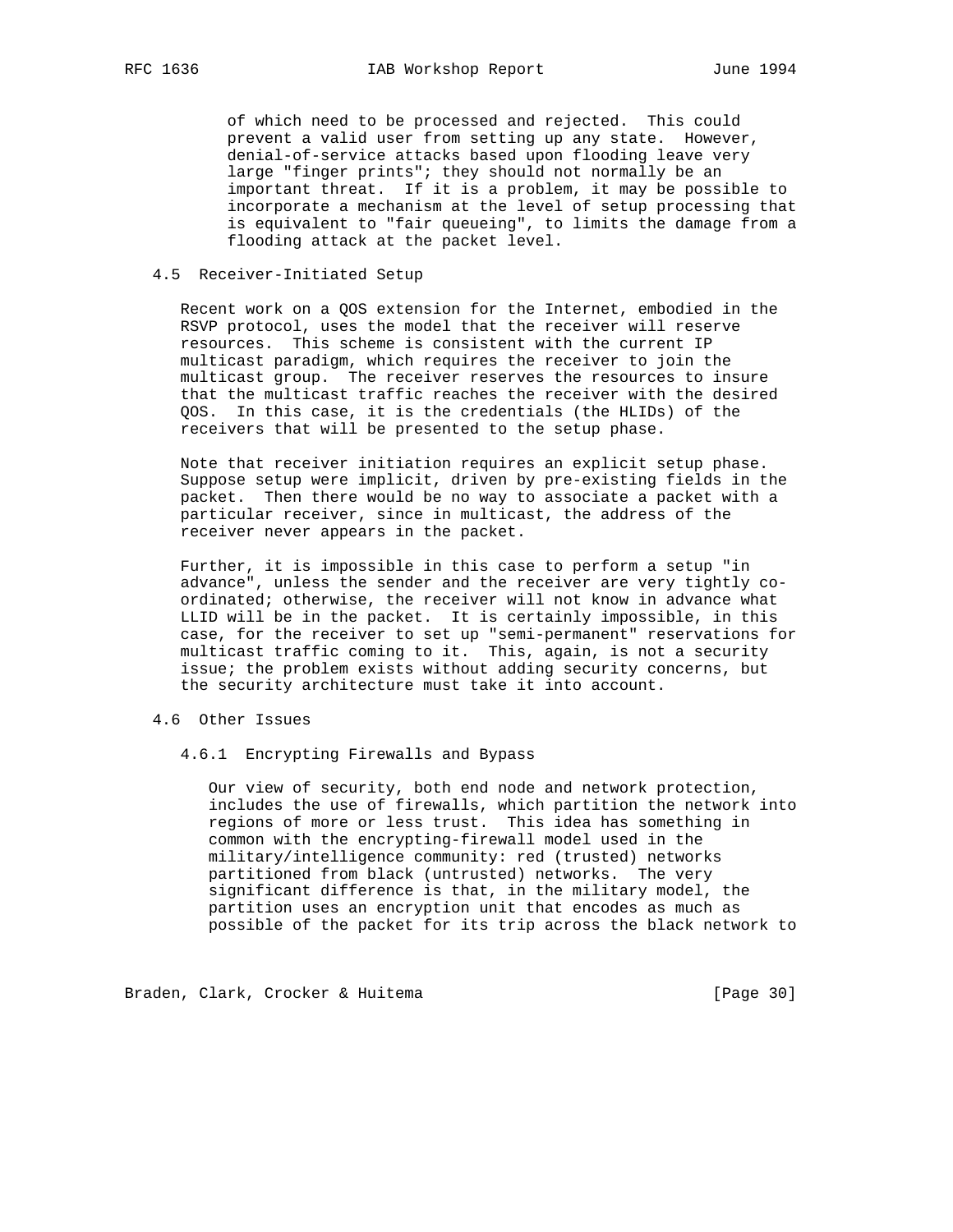another red network. That is, the purpose of the encryption unit, among others, is to provide a very high degree of protection against disclosure for data housed within the red networks. In contrast, our version of a firewall is more to protect the trusted (red) region of the network from outside attacks. It is concerned both with what comes in and with what goes out. It does permit communication between a node on the trusted and nodes in the untrusted parts of the network.

 We would like to be able to adapt our model of secure QOS to the case of military-style encrypting firewalls. However, this use of encryption raises a problem with our model of secure resource management, discussed above, which was based on a two-stage process of setup and classification. This model is problematic because it requires information to pass from the red region to the black region in the clear. This information includes both the setup packets themselves, if setup is done dynamically from the end node, and the classification fields (the LLIDs) in the data packets. Obviously, this information cannot be encrypted when leaving the red region of the network, since it would then be meaningless to the black net, so that the black network would be unable to make resource allocation decisions based on it.

 To make this sort of control scheme work, it is necessary for the encryption device to be programmed to permit certain packets and fields in packets to pass through the encryptor in the clear. This bypass of the encryption is considered highly undesirable. In a high security situation, the process generating the bypassing information might be corrupted, with the result that information that should be controlled is removed from the secure network by hiding it in the bypassed fields of the packets.

 We concluded, however, that this bypass problem is not insurmountable. The key idea, as in all cases of bypass, is to limit, rather than wholly outlaw, the information passing in the clear. To limit the information needed for bypass, one can either perform the setup as a management function totally within the black environment, or divide the process into two stages. The first stage, again totally in the black context, defines a limited number of setup situations. The second stage involves sending from the red net a very small message that selects one request to be instantiated from among the pre defined set.

 Perhaps the more difficult issue is the LLID in the packet header. If the LLID is an explicit field (as we have discussed

Braden, Clark, Crocker & Huitema [Page 31]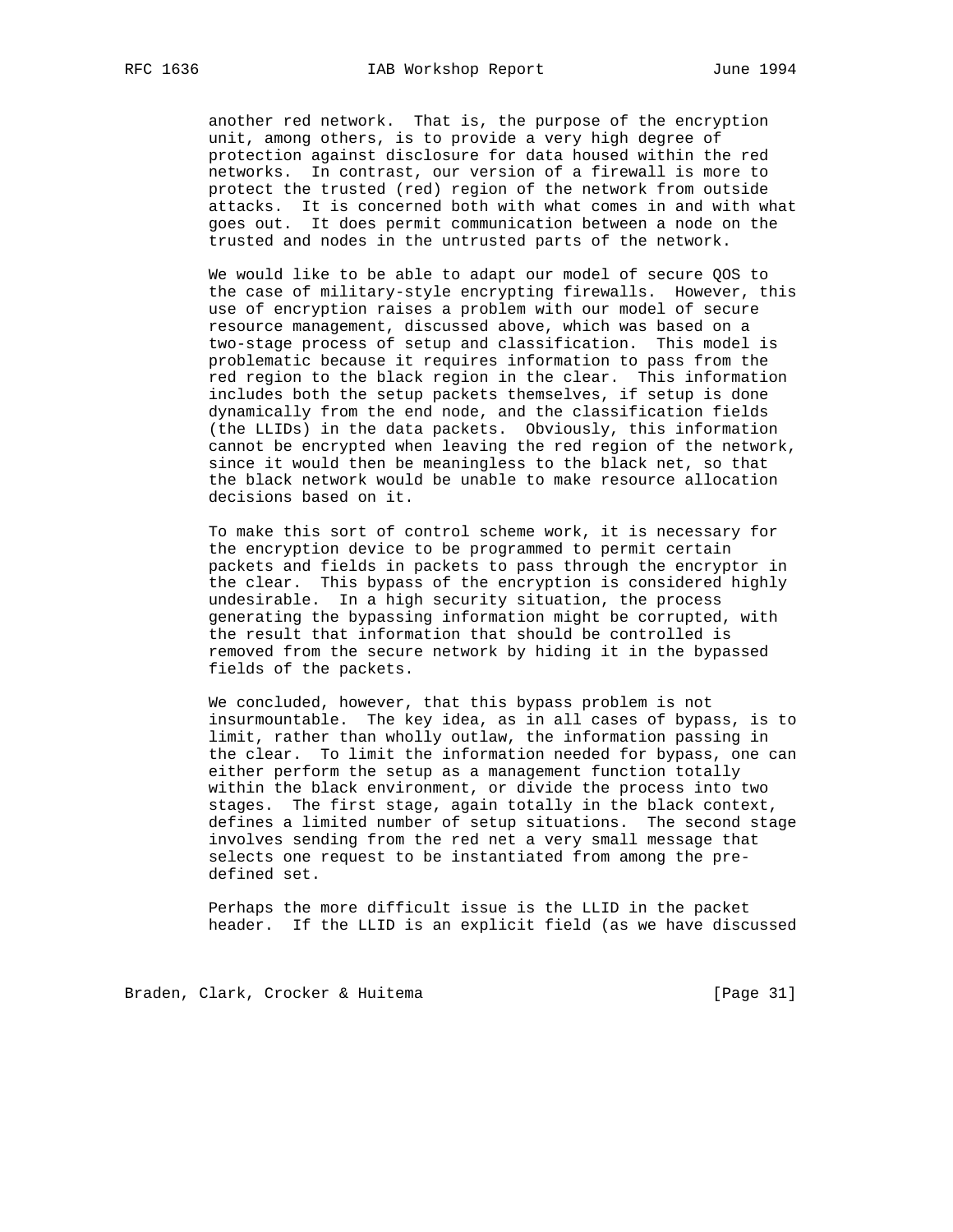so far, but see below), it represents a new field in each packet, with perhaps as many as 32 bits. Again, the solution is to limit the way this field can be used. When the end-node performs a setup, it will specify the value of the LLID to be used. This fact can be observed by the red/black encryption unit, which can then limit the components of this field to the values currently in use. To further improve the situation, the encryption unit might be able to aggregate a number of flows onto one flow for the purpose of crossing the black net, which would permit a further reduction in the number of distinct LLIDs that must escape the red region.

 The details of this proposal, including some important issues such as the time duration of LLIDs in this case, must be considered further. However, the initial conclusion that bypass can be incorporated into a general resource control framework is very encouraging, since it suggests that both military and commercial forms of security can be built out of the same building blocks.

4.6.2 The Principle of Consistent Privilege

 A well understood principle of security is the principle of least privilege, which states that a system is most robust when it is structured to demand the least privilege from its components.

 A related rule we observe is the principle of consistent privilege. This can be illustrated simply in the case of denial of service, where it is particularly relevant. For a particular route, no assumption of service can be justified unless we trust the routers to deliver the packets. If a router is corrupted and will not forward packets, the only solution is to find another route not involving this router. We do not concern ourselves here with protocols for finding new routes in the presence of a corrupted router, since this topic is properly part of another topic, securing the network infrastructure. We only observe that either we will get service from the router or we will not. If the router is corrupted, it does not matter how it chooses to attack us. Thus, as long as the router is part of a forwarding path (most generally a multicast forwarding tree), we should not hesitate to trust it in other ways, such as by giving it shared resource keys or LLID verifiers.

 This illustrates the principle of consistent privilege. This principle is exploited in the scheme for hop-by-hop or pairwise use of secrets to validate LLIDs in a multicast tree. If a

Braden, Clark, Crocker & Huitema [Page 32]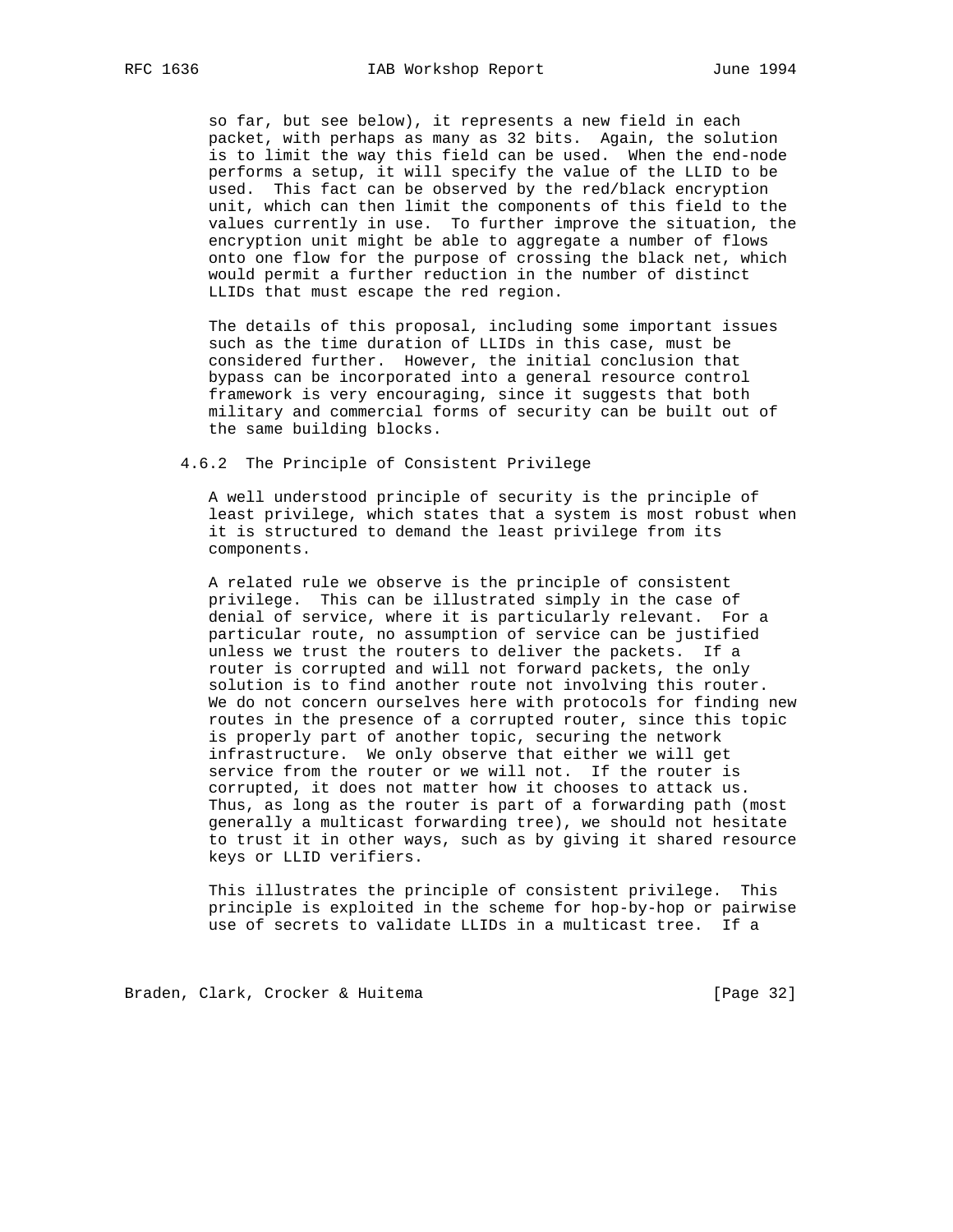single key is issued for the whole tree, then the privilege is not consistent. We only need to trust a router with respect to the nodes "below" it in the tree. If it fails to forward traffic, it can affect only those nodes. But if we give it the group key, then it can generate bogus traffic and inject it into the tree at any point, affecting traffic for other parts of the tree. If, on the other hand, we use pairwise keys, then a corrupt node can only generate bogus traffic with the key for traffic it would directly receive, which is the part of the tree it could damage anyway.

 Another requirement we must place on the network concerns routing. If a firewall is in place, we must trust the routing architecture not to bypass that firewall. One way to accomplish this is to eliminate any physical path between the regions other than those that go through the firewall. Operational experience will be required to see if this simple physical limit is an acceptable constraint.

#### 4.6.3 Implicit LLID's

 We stress the importance of a strong conceptual distinction between the addresses in a packet and the LLID which is used to classify the packet. The conceptual distinction is important, but under limited circumstances it may be possible to overload some of the packet fields and create an LLID from the current packet header. For example, current packet classifiers for IPv4, which are not secure but which seem to work for classifying the packets into service classes, use a number of the packet fields together as a form of LLID: the source and destination IP addresses and ports plus the protocol type.

 This sort of "implicit" LLID must be short-lived, especially if the host can change its IP address as it moves. But if the LLID is established by some sort of dynamic setup protocol, it should be possible reestablish the LLID as needed.

 The current IPv4 header has no authenticator field to validate the LLID. An authenticator field could be optionally carried in an option; adding it gives robustness to network reservations. Any of the schemes described above for creating an authenticator could be used, except that if the simple password-style authenticator is used, it must be an explicit separate field, since the LLID cannot be picked randomly.

Braden, Clark, Crocker & Huitema [Page 33]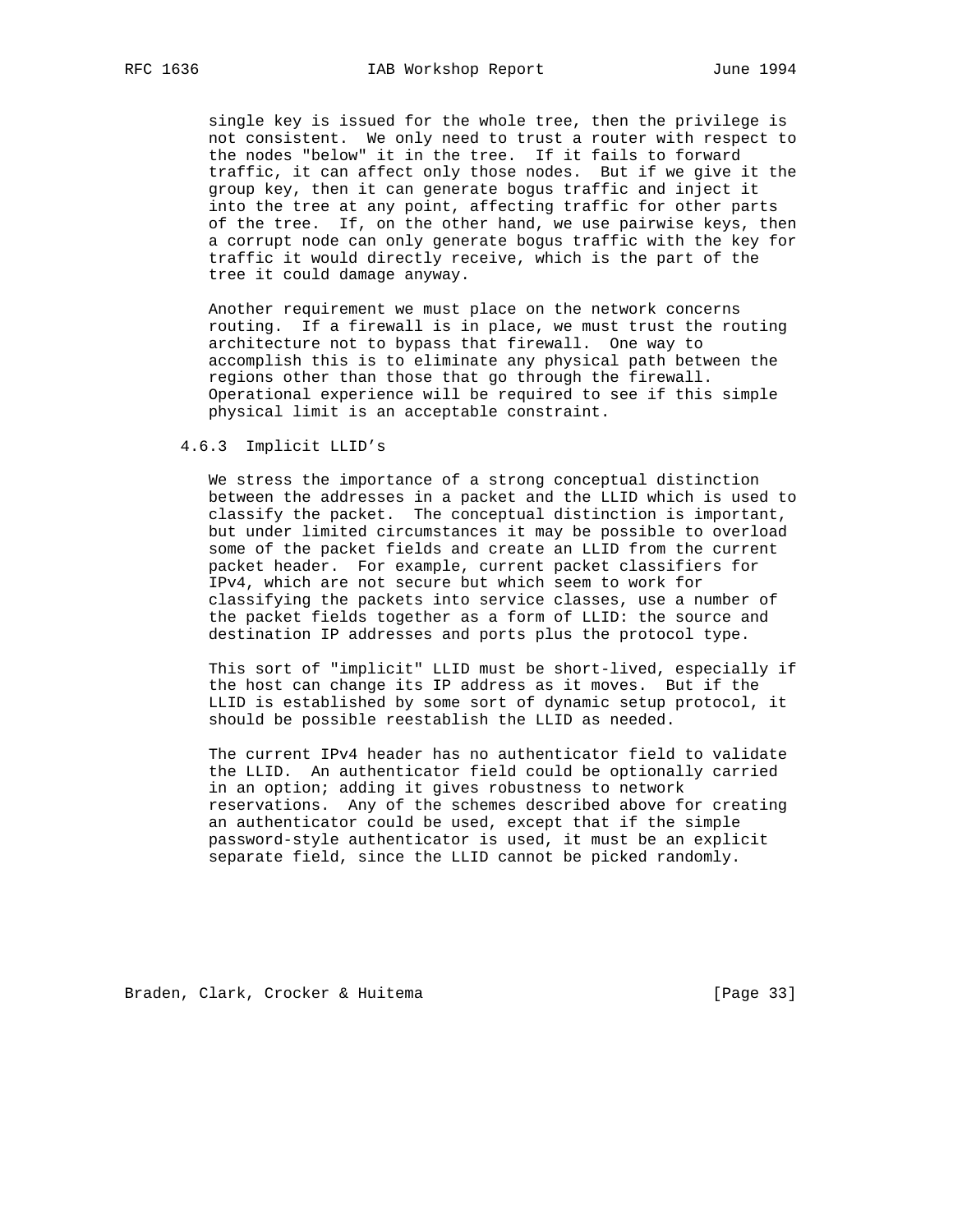## 4.6.4 Security without Setup

 As we describe this architecture, the setup phase is an essential part of the sequence. This suggests that the current Internet, which has no setup protocols, cannot be secured against denial-of-service attacks. It is important to explore the limits of this point. As we stressed above, setup can occur in many ways. Routers today offer management options to classify packets based on protocol types and other fields found in the header, and to use this classification to create a few fair queueing classes that can prevent one class from overloading the net to the exclusion of the others.

 There are two problem here. The first is that for a setup done using a management interface, the secret that is shared among the source and the routers to validate the LLID must remain valid for a long time, and it must be manually configured. The second problem is that the granularity of the categories may be coarse. However, it has been proposed, in a thesis by Radia Perlman, that a router might create a separate fair queueing class implicitly for each source address. This approach, which uses the addresses as an implicit LLID, must have some form of authenticator for robustness. But if the LLID can be trusted, this scheme provides classification of traffic based only on an implicit setup operation. The granularity of classification is not sufficient to provide any QOS distinction. The only objective is to prevent the traffic from one source from flooding the net to the exclusion of another.

## 4.6.5 Validating Addresses

 We make a claim here that if the LLID and the addresses in the packet are conceptually distinct, and if there is a suitable means to validate the LLID, then there is no reason to validate the addresses. For example, a packet constructed with a false source address does not seem to represent any security problem, if its LLID can be validated.

 An exception to this might possibly lie in communication with mobile hosts, but it will require a complete model of threats and requirements in the mobile environment to be sure. However, we make the claim, as a starting point for discussion, that if LLIDs are distinguished from addresses, many of the security concerns with mobility are mitigated and perhaps removed. This point should be validated by more detailed consideration of the mobility problem.

Braden, Clark, Crocker & Huitema [Page 34]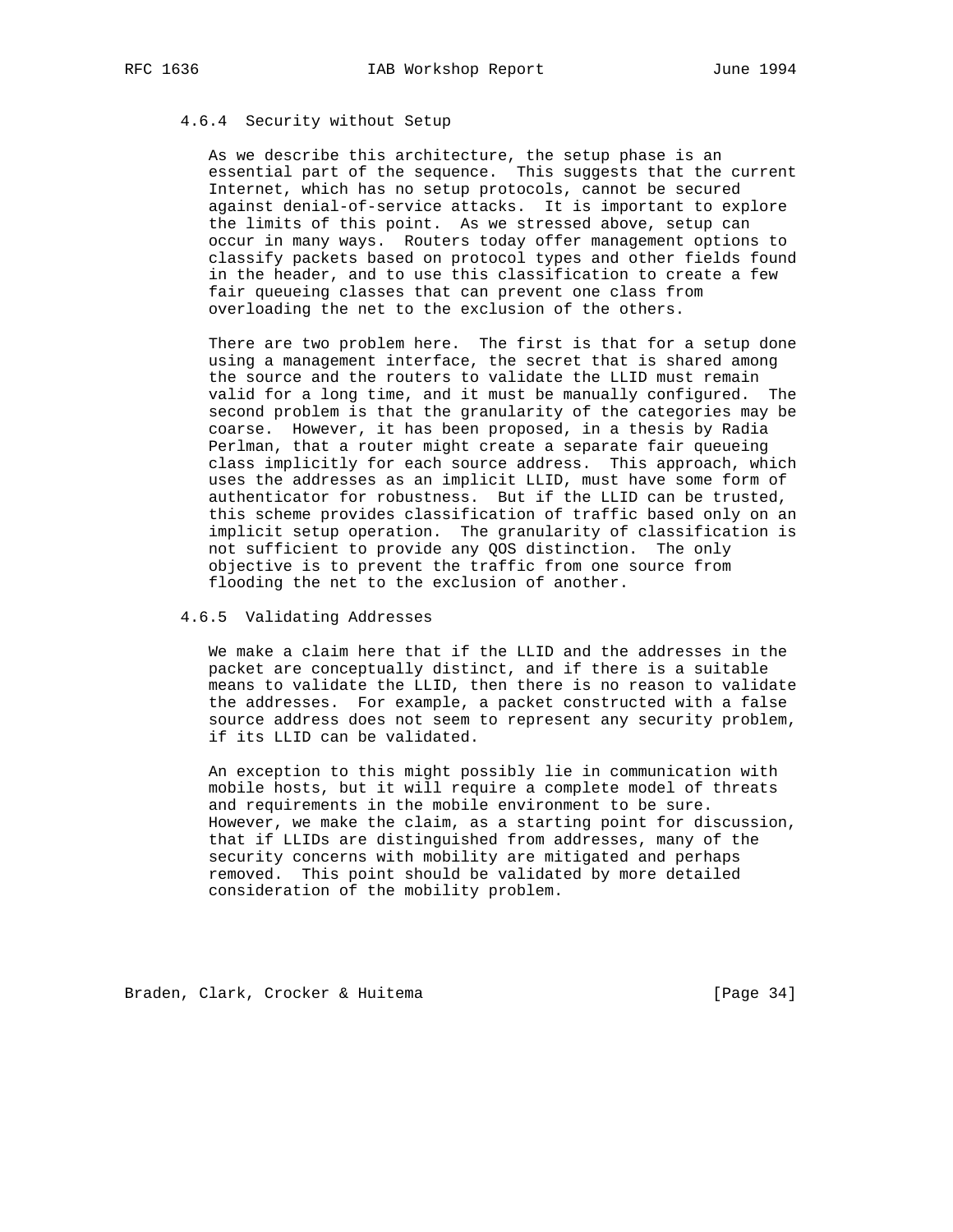# 4.6 Conclusions

- a) It is important to conceptually separate a LLID (Low-Level IDentifier) carried in a packet from addresses in the packet.
- b) There will be a single LLID carried in each packet. Although this might imply some additional state in the routers than if multiple LLIDs were used, using only one LLID choice is more scalable.
- c) Hop-by-hop LLID authentication mechanisms might provide a highly scalable approach that limits the distribution of secrets. However, the robustness limitations must be investigated thoroughly.
- d) Statistical sampling or after-the-fact detection mechanisms may be employed by routers to address performance concerns.

## 5. AN AUTHENTICATION SERVICE

 The purpose of an authentication service is simply to verify names, or more precisely to verify the origin of "messages". It differs from the authorization service, which determines what services are available to an authenticated name. We expect that authentication will be an Internet-wide service, while authorization will be specific to the resources to which access is being authorized.

 This "identification" function can be used in several contexts, for example:

- One-time passwords: "it is really <huitema@inria.fr> that is responding to this challenge".
- \* Access to a firewall: "it is really <huitema@inria.fr> that is trying to send data to host-A at port-a".

There are many Internet objects that we may want to name,  $e.g.,$ :

| domain names: | sophia.inria.fr                                              |
|---------------|--------------------------------------------------------------|
|               | machine names: jupiter.inria.fr                              |
|               | service names: www.sophia.inria.fr<br>(in fact, a data base) |
| users:        | huitema@sophia.inria.fr                                      |

Braden, Clark, Crocker & Huitema [Page 35]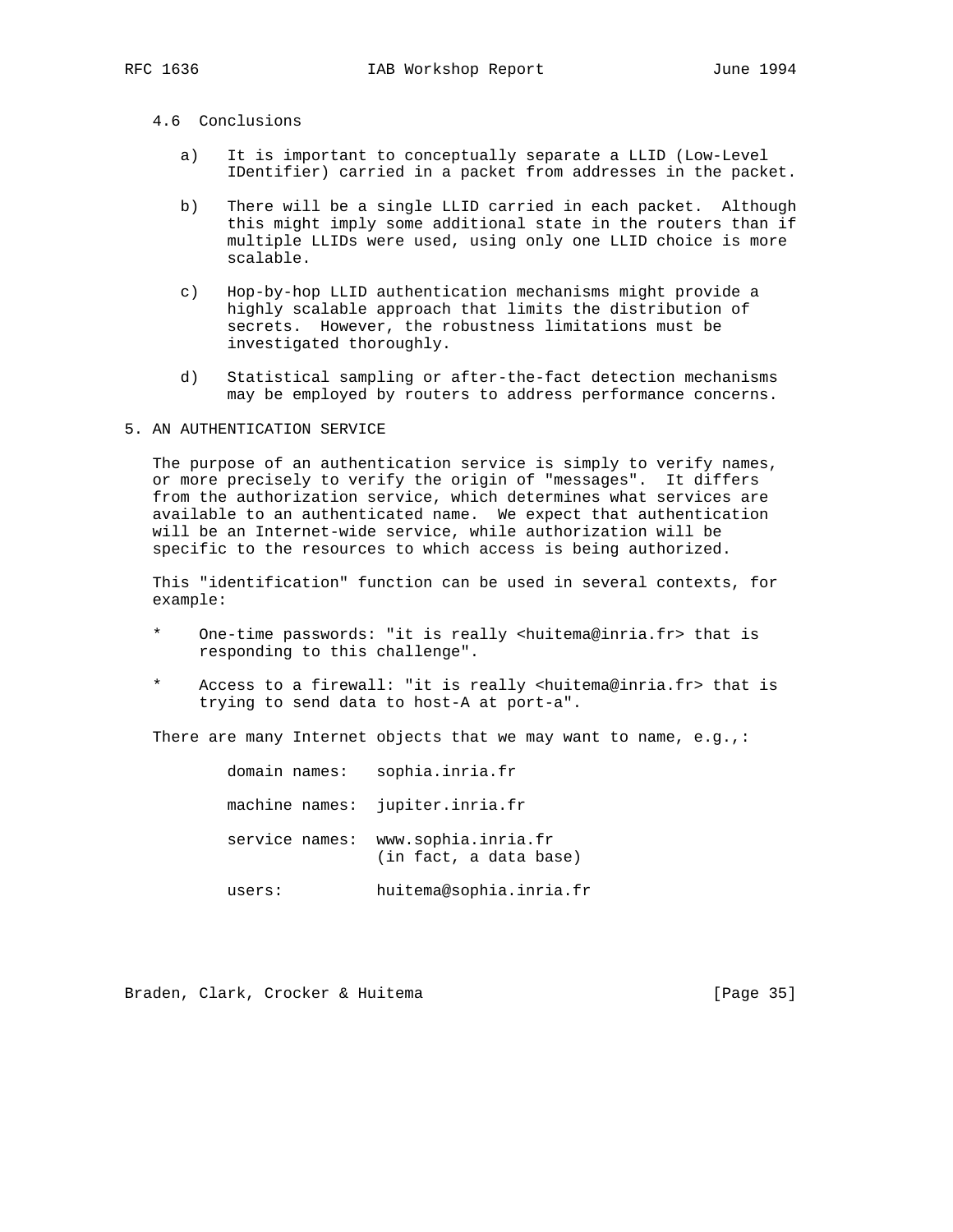processes: p112.huitema@sophia.inria.fr p112.sophia.inria.fr

 universal resource locators: http//www.sophia.inria.fr:222/tmp/foobar

 One could be tempted to believe that the authentication service will only be concerned with naming humans, as only humans are "responsible"; a process obtains some access rights because it is acting on behalf of a person. However, this is too reductive and potentially misleading. We may have to authenticate "machines" or hardware components. For example:

- When a machine boots it needs to access resources for configuring itself, but it is not yet "used" by a person; there is no user.
- On a "distributed processor", component CPUs may need to authenticate each other.

 Machines do differ from users; machines cannot keep their "secrets" in the same way that people do. However, there is a big value in having a simple and extensible name space.

5.1 Names and Credentials

 We make the hypothesis that the authorization services will generally use "access control lists" (ACLs), i.e., some definition of a set of authorized users. A compact way to represent such a set would be to allow "wildcard" authorizations, e.g., "anybody at <Bellcore.com>", or "any machine at <INRIA.FR>". The authentication service should be designed to facilitate the realization of the authorization service and should support "wildcards".

 However, wildcards are not general enough. Assuming that we have a hierarchical name space, a wildcarded entry is limited to the naming hierarchy. For example, a name like <huitema@sophia.inria.fr> could be matched by the wildcard <\*@sophia.inria.fr> or <\*.inria.fr> or <\*.fr>. This is useful as long as one stays at INRIA, but does not solve the generic problem. Suppose that an IETF file server at CNRI is to be accessible by all IAB members: its ACL will explicitly list the members by name.

 The classic approach to naming, as exemplified in the X.500 model, is to consider that people have "distinguished names". Once one has discovered such a name through some "white pages" service, can

Braden, Clark, Crocker & Huitema [Page 36]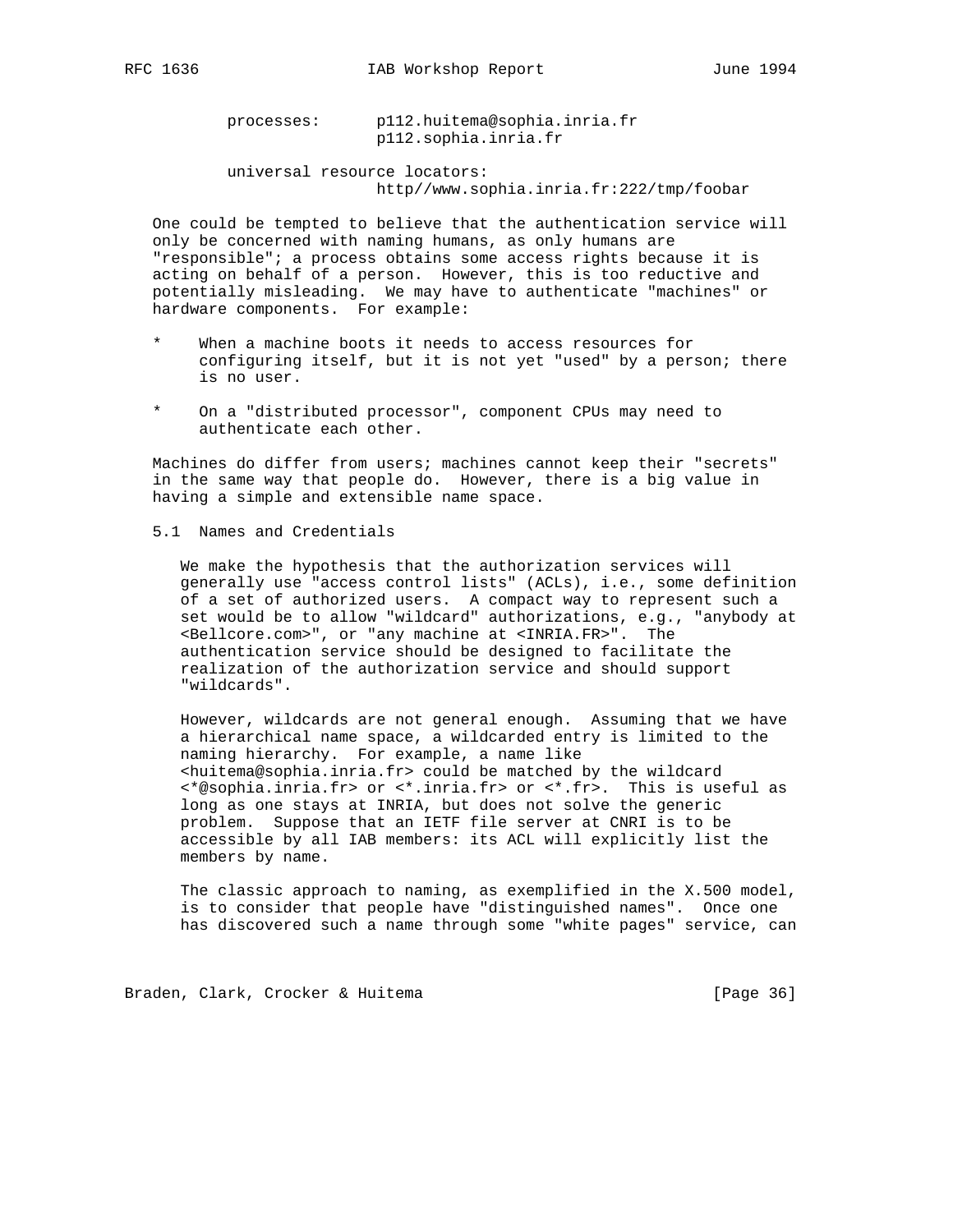use it as an access key in a global directory service.

 An individual may acquire authorizations from a variety of sources. Using a pure, identity-based access control system, the user would have to acquire multiple identities (i.e., distinguished names), corresponding to the roles in which she is authorized to access different services. We discuss this approach in the next section.

 An alternative approach is for the user to have a very small number of identities, and to have the grantors of authorizations issue (signed) credentials granting permissions to the user, linked to her ID. These additional signed credentials are known as "capabilities". The user can then establish her identity through a generic identity credential, e.g., an X.509 certificate, and can establish authorization by presenting capabilities as required. This is somewhat analogous to a person acquiring credit cards linked to the name on a driver's license, and presenting the appropriate credit card, plus the license for picture verification of identity.

#### 5.2 Identity-Based Authorization

 Let's open the wallet of an average person: we find several "credit cards" in it. We all have many "credit cards", e.g., company cards, credit cards, airline frequent flyers memberships, driver licenses. Each of these cards is in fact a token asserting the existence of a relation: the bank certifies that checks presented by the bearer will be paid, the traffic authorities certifies that the bearer has learned how to drive, etc. This is an example of identity-based authorization, in which an individual is given different names corresponding to different relations entered into by that individual.

 If we imagine that the name space is based upon DNS (domain) names, then for example, the person mentioned above could be authenticated with the names:

customer@my-big-bank.com

customer@frequent-flyer.airline.com

 The model we used here is that "the name is an association". This is consistent with name verification procedures, in which that one builds a "chain of trust" between the user and the "resource agent". By following a particular path in the trust graph, one can both establish the trust and show that the user belongs to an "authorized group".

Braden, Clark, Crocker & Huitema [Page 37]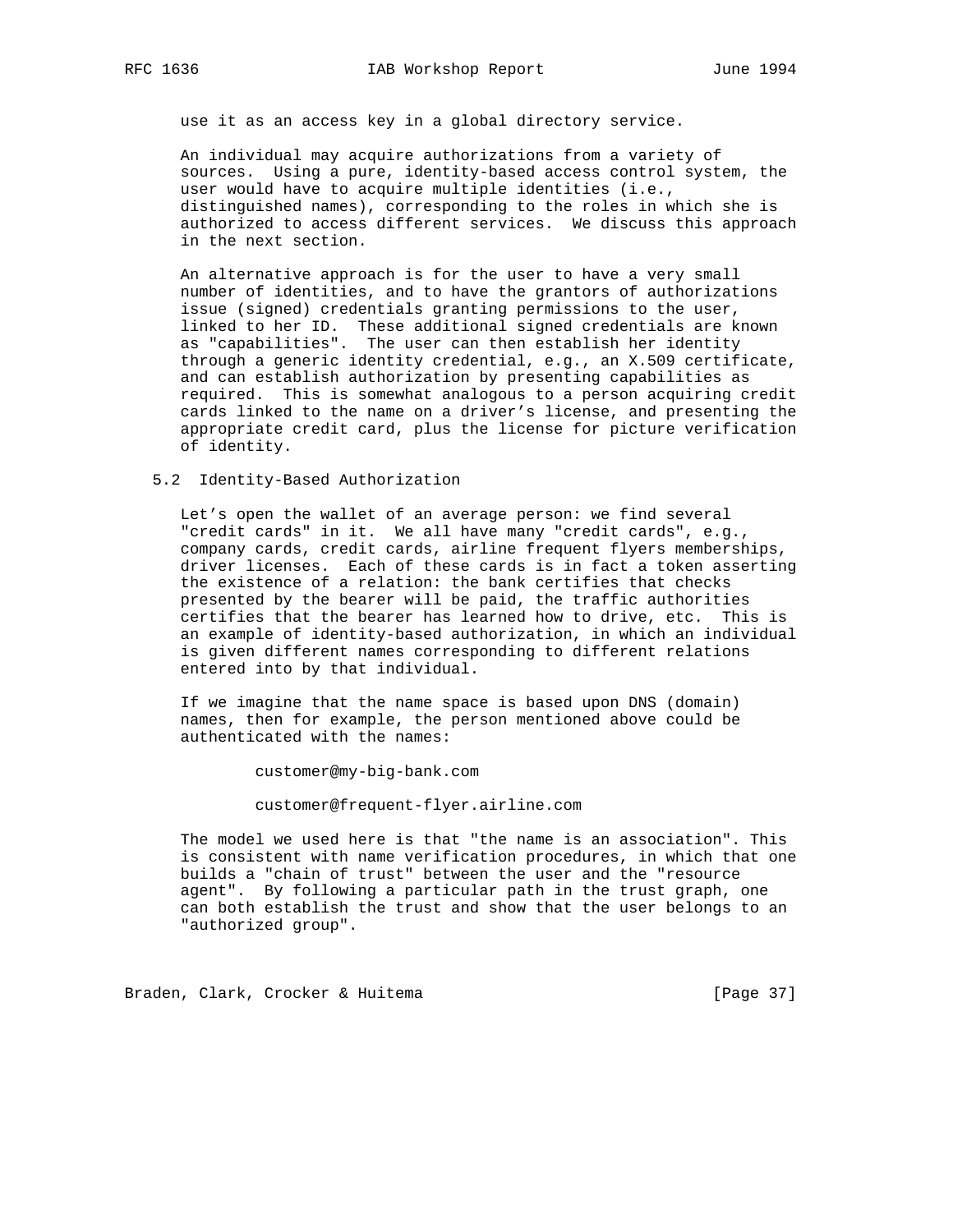The existence of "multiple names" for a person may or may not imply the existence of an "equivalence" relation. It may be useful to know that <huitema@sophia.inria.fr> and <huitema@iab.isoc.org> are two names for the same person, but there are many cases where the user does not want to make all his tokens visible.

## 5.3 Choosing Credentials

 Let's consider again the example of Christian Huitema accessing a file at CNRI. He will have to interact with INRIA's outgoing firewall and with CNRI's incoming controls. Regardless of whether authorization depends upon capabilities or upon multiple association names, a different credential may be needed in each firewall on the path. For example, assuming multiple names are used, he will use an INRIA name, <huitema@sophia.inria.fr>, to be authorized by INRIA to use network resources, and he will use an IAB name, <huitema@iab.isoc.org>, to access the file server. Thus comes an obvious problem: how does he choose the credential appropriate to a particular firewall? More precisely, how does the computer program that manages the connection discover that it should use one credential in response to INRIA's firewall challenge and another in response to CNRI's request?

 There are many possible answers. The program could simply pass all the user's credentials and let the remote machine pick one. This works, but poses some efficiency problems: passing all possible names is bulky, looking through many names is long. Advertising many names is also very undesirable for privacy and security reasons: one does not want remote servers to collect statistics on all the credentials that a particular user may have.

 Another possibility is to let the agent that requests an authorization pass the set of credentials that it is willing to accept, e.g., "I am ready to serve CNRI employees and IAB members". This poses the same privacy and security problems as the previous solutions, although to a lesser degree. In fact, the problem of choosing a name is the same as the generic "trust path" model. The name to choose is merely a path in the authentication graph, and network specialists are expected to know how to find paths in graphs.

 In the short term, it is probably possible to use a "default name" or "principal name", at least for local transactions, and to count on the user to "guess" the credential that is required by remote services. To leave the local environment we need only the local credentials; to contact a remote server we need only the destination credentials. So we need one or maybe two credentials,

Braden, Clark, Crocker & Huitema [Page 38]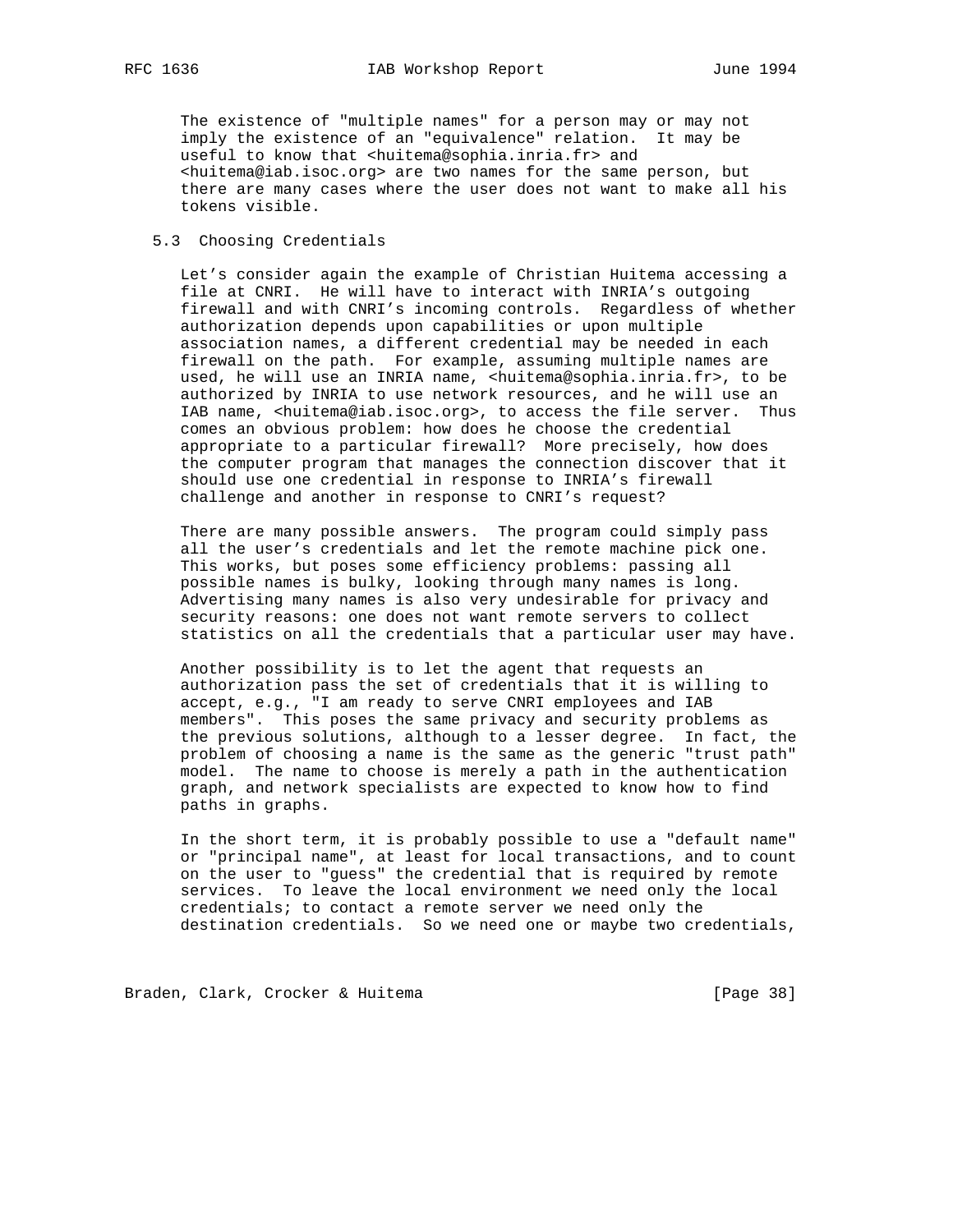which may be derived from the destination. It will be very often the case that the generic credential is enough; then wildcards; then "FTP provided" tokens.

# 6. OTHER ISSUES

6.1 Privacy and Authentication of Multicast Groups

 Multicast applications are becoming an increasingly important part of Internet communications. Packet voice, video and shared whiteboard can be powerful productivity tools for users. For these applications to have maximum value to their users, a variety of security services will be required.

 Existing techniques are directly applicable to providing privacy for a private teleconference. If each member of the conference shares a single key for a symmetric encryption algorithm (such as DES), existing point-to-point security techniques can be extended to protect communication within the group from outsiders.

 However, slight modifications to existing techniques are required to accommodate the multicast environment. Each packet will require independent cryptographic processing to ensure that packets from multiple sources can be independently decrypted by the numerous receivers, particularly in the presence of lost packets. N-party authentication and key management will be required to establish the shared key among the proper group members. This can be done by extending existing two-party key management techniques pairwise. For example, the conference manager may provide the key to each member following individual authentication; for example, this could be implemented trivially using PEM technology. The overhead experienced by each host computer in the conference will be similar to that of existing point-to-point encryption applications, This overhead is be low enough that, today, software encryption can offer adequate performance to secure whiteboard and voice traffic, while hardware encryption is adequate for video.

 The nature of multicast communication adds an additional requirement. Existing multicast conferences provide gradual degradation in quality as the packet loss rate increases. To be acceptable, authentication protocols must tolerate lost packets. Techniques to accomplish this efficiently need to be developed. One initial sketch is outlined below. Engineering work will be required to validate the practicality of this approach.

Braden, Clark, Crocker & Huitema [Page 39]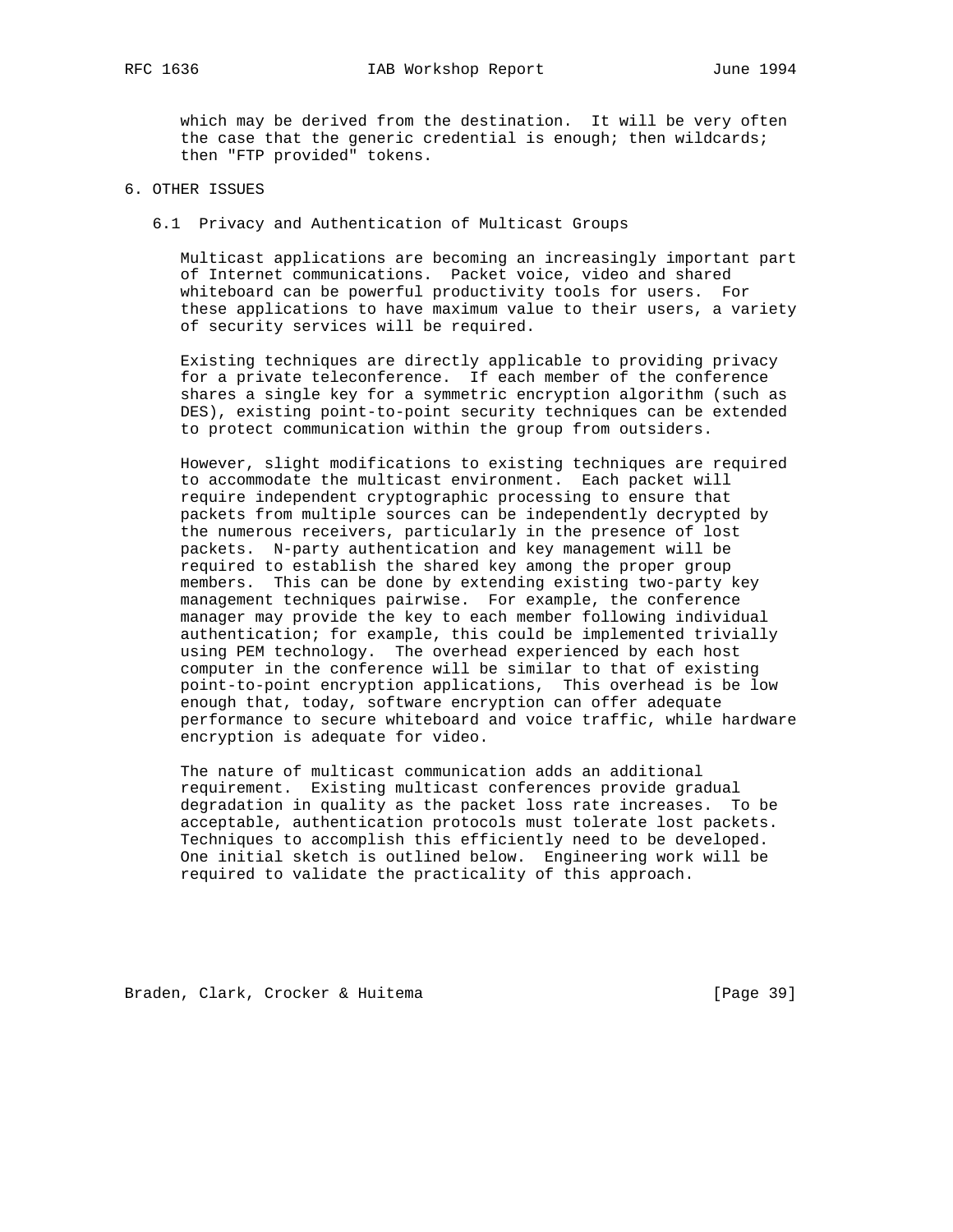The use of symmetric encryption provides the members of the conference with effective protection from outsiders. However, because all members of the conference share a single key, it does not provide a means of authenticating individual conference members. In principle, existing techniques, based on one-way hash functions coupled with digital signatures based on asymmetric encryption algorithms, can provide individual authentication. One-way hash functions such as MD5 are comparable in cost to symmetric encryption. However, digital signatures are considerably more costly, both in computation and in communication size. The degree of overhead depends on the quality of authentication required.

 In summary, realtime authentication at the granularity of group membership is easy and cheap, but individual authentication is costly in time and space. Over time, the costs of both communications and processing are expected to decline. It is possible that this will help make authentication at the level of individual conference participants. There are two conflicting trends: (1) increasing CPU speeds to provide symmetric encryption, and (2) increasing communication data rates. If both technologies increase proportionally, there will be no net gain, at least if the grain size is measured in terms of bits, rather than as a period in seconds.

 The group felt that the correct approach to end-to-end controls is the use of encryption, as discussed above. The alternative is to control the ability of a user to join a multicast group as a listener, or as a speaker. However, we are not comfortable with the level of assurance that we can offer if we attempt to ensure end-to-end semantics using these means. Any passive penetration of the network, i.e., any wire-tap, can compromise the privacy of the transmitted information. We must acknowledge, however, that problems with deployment of encryption code and hardware, and especially problems of export controls, will create a pressure to use the tools described in Section 4 to implement a form of end to-end control. Such a decision would raise no new issues in security technology. The shared key now used for encrypting the data could instead be used as the basis for authenticating a multicast group join request. This would require modification of the multicast packet format, but nothing more. Our concern is not the technical difficulty of this approach, but the level of assurance we can offer the user.

Braden, Clark, Crocker & Huitema [Page 40]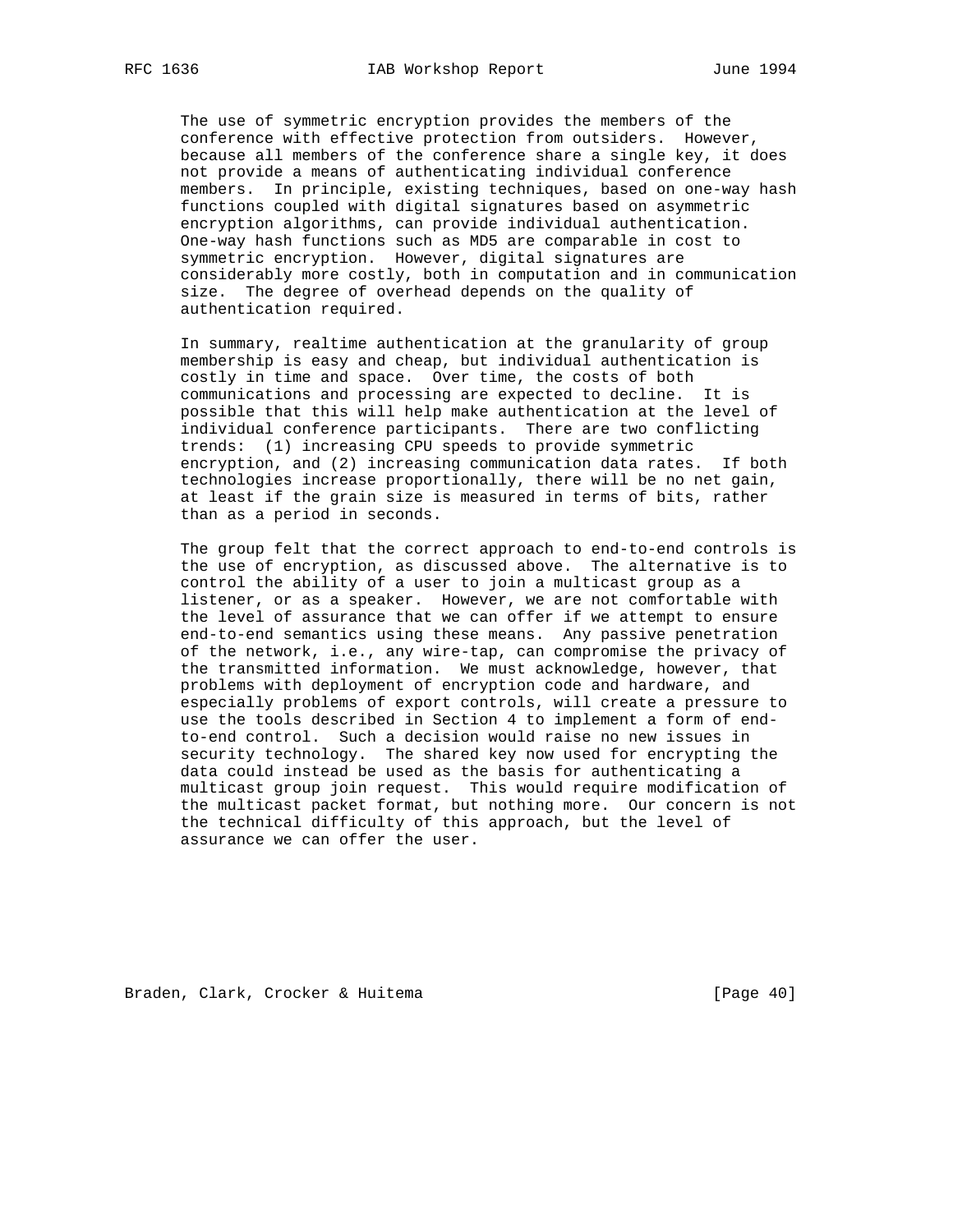6.2 Secure Plug-and-Play a Must

 Plug-and-play is the ability to plug a new device into a network and have it obtain the information it needs to communicate with other devices, without requiring any new configuration information. Secure plug-and-play is an important Internet requirement, and a central architectural issue is whether it can be made to scale well.

 For plug-and-play operation, a new machine that is "plugged" into the network needs to:

- (1) Obtain an locator so it can communicate with other devices
- (2) Register or obtain a name to be identified by (e.g., machine name)
- (3) Discover services available on the network (e.g., printers, routers, file servers, etc.)
- (4) Discover other systems on the network so it can communicate with them.

 In some environments, no security mechanisms are required because physical security and local knowledge of the users are sufficient protection. At the other end of the spectrum is a large network with many groups of users, different types of outside connections, and levels of administrative control. In such environments, similar plug-and-play capabilities are needed, but the new device must be "authenticated" before it can perform these functions. In each step in the discovery process the new device must authenticate itself prior to learning about services.

The steps might be:

- Obtain a HLID from a smart card, smart disk, or similar device.
- Authenticate itself with the first plug-and-play server using its HLID, to register a name and to find the location of other services.
- Discover services available on the network (e.g., printers, routers, file servers, etc.) based on its HLID.
- Discover other systems on the network so it can communicate with them.

Braden, Clark, Crocker & Huitema [Page 41]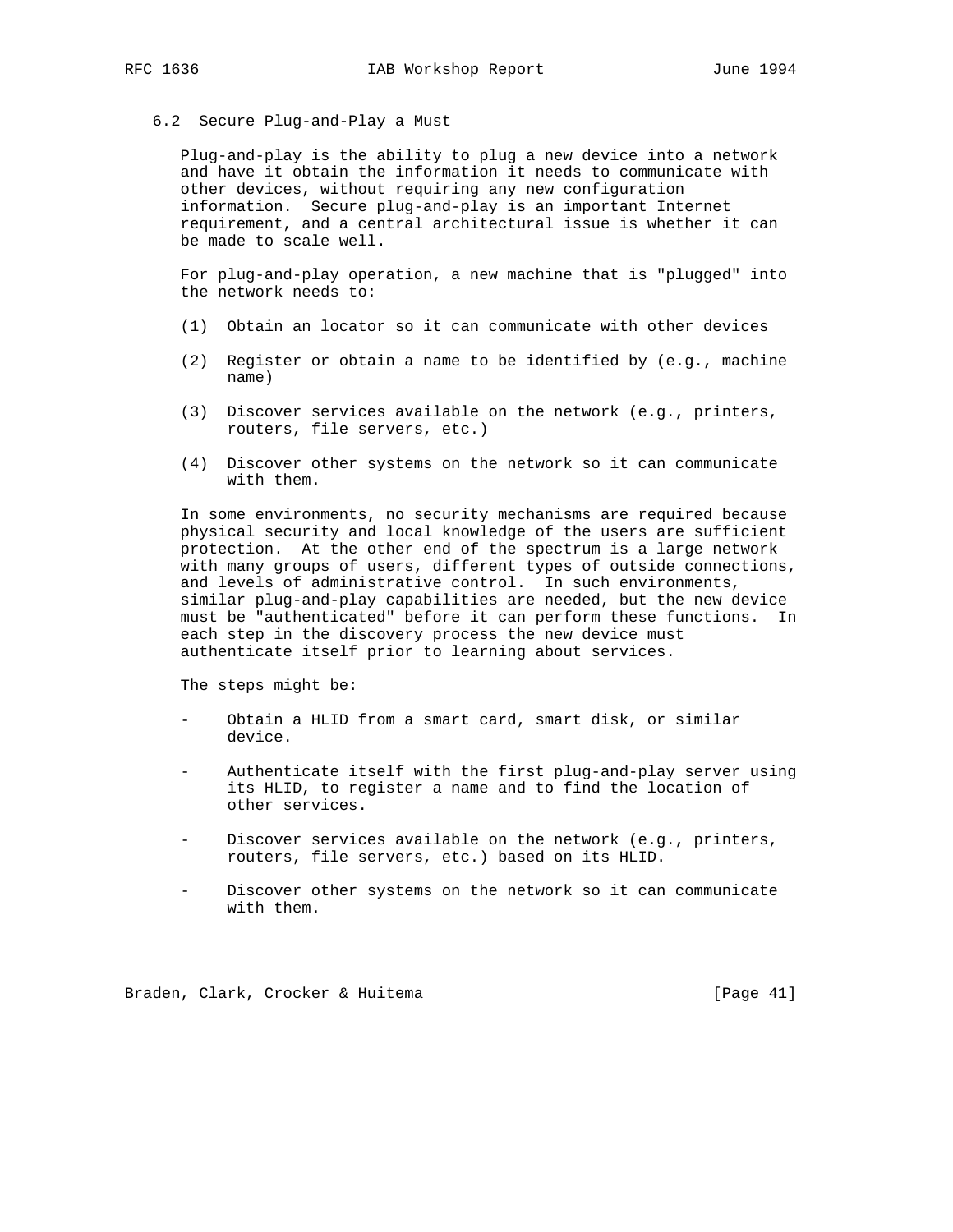The problem of taking a system out of the box and initially configuring it is similar to the problem of a mobile or portable machine that a human wants to connect to a local network temporarily in order to receive services on that network. How can the local network authenticate the human (and therefore the human's machine) and know which services this visiting machine is permitted to use?

 The human must be endowed with a high level identifier (HLID) which acts as his/her passport and can be verified by the local network. This high level identifier must be globally unique and registered/assigned by some recognized authority.

 When the human plugs the machine onto a local net, the machine identifies itself to the net with the human's high level identifier. If local net has a policy of permitting anyone to plug and play on its network, it will ignore the HLID and assign an address (locator), permitting the visitor unrestricted access and privileges. More likely, the local net will authenticate the HLID prior to granting the visitor an address or any privileges.

 At this point, the HLID has only authenticated the visitor to the local network; the issue of which services or resources the visitor is entitled to use has not been addressed. It is desirable to develop a low-overhead approach to granting authentications to new users. This will help in the case of visitors to a site, as well as new users joining a facility.

6.3 A Short-Term Confidentiality Mechanism

 Authentication has customarily been achieved using passwords. In the absence of active attacks, the greatest threat to computer system security may be the ease with which passwords can be "snooped" by the promiscuous monitoring of shared-media networks. There are known security techniques for achieving authentication without exposing passwords to interception, for example the techniques implemented in the well-known Kerberos system. However, authentication systems such as Kerberos currently operate only in isolation within organizational boundaries. Developing and deploying a global authentication infrastructure is an important objective, but it will take some years. Another useful approach in the short term is the use of a challenge-response user authentication scheme (e.g., S/Key).

 One of the groups explored another interim approach to guarding passwords: introducing a readily-used confidentiality mechanism based on an encrypted TCP connection. This would operate at the IP level to encrypt the IP payload, including the TCP header, to

Braden, Clark, Crocker & Huitema [Page 42]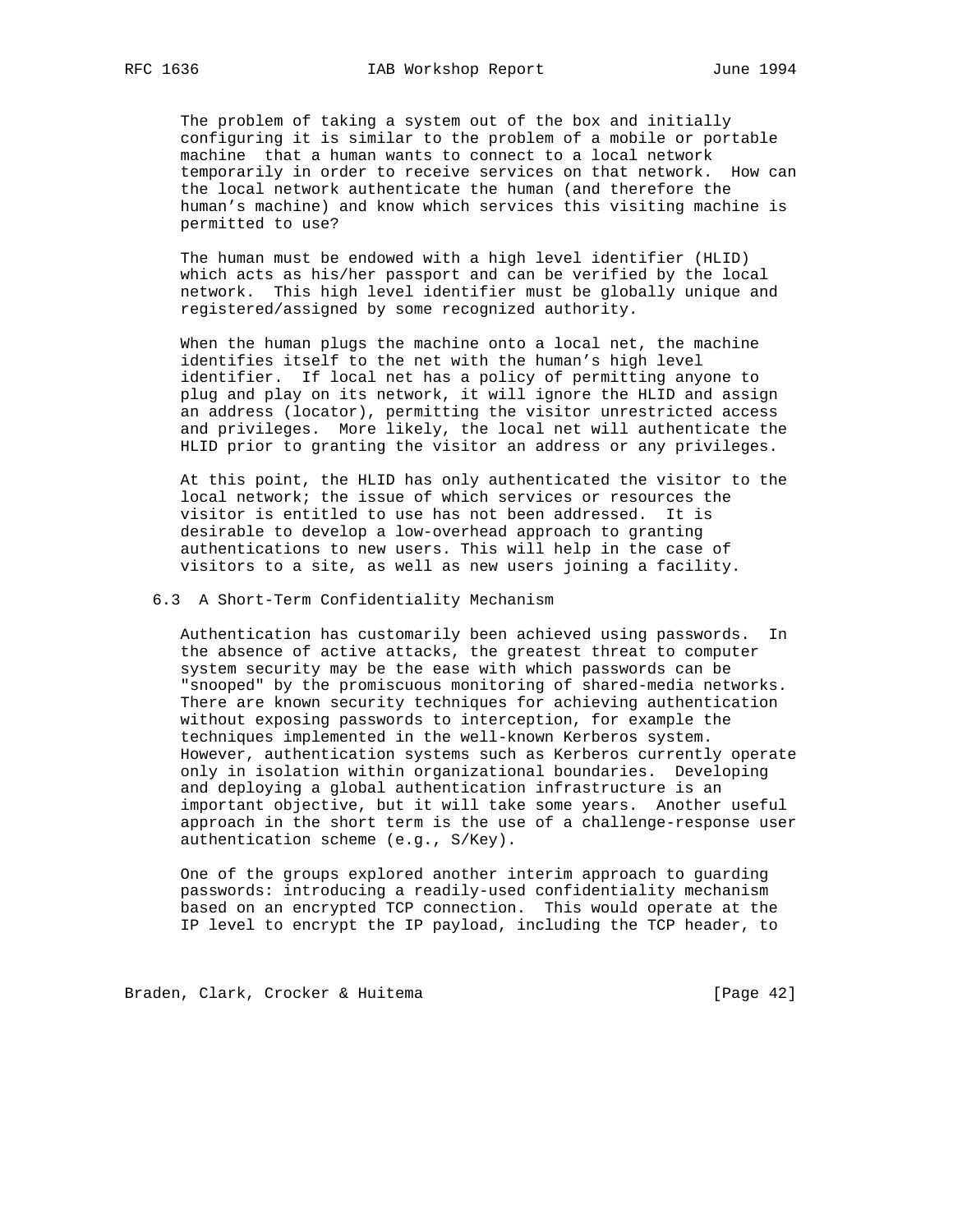allow the nature as well of the contents of the communication to be kept private. It could be implemented to provide either "strict" protection (the connection fails if the other side cannot decrypt your data stream) or "loose" protection (falling back to non-private TCP if decryption fails).

 Loose protection would allow interoperability with older hosts in a seamless (non-user-intrusive) manner.

 One-time keys may be exchanged during the SYN handshake that starts the TCP connection. Using one-time keys avoids a need for infrastructure support and does not require trust between the organizations on the two ends of the connection. Tieing the key exchange to the SYN handshake will avoid the possibility of having the connection fully open without knowing the state of encryption on both ends of the connection. Although it may still be theoretically possible to intercept the SYN exchange and subvert the connection by an active "man-in-the-middle" attack, in practice such attacks on TCP connections are quite difficult unless the routing protocols have been subverted.

 The keys could be exchanged using a new option that specifies the key exchange protocol, the data encryption algorithm, and the key to be used to decrypt the connection. It could be possible to include multiple options in the same SYN segment, specifying different encryption models; the far end would then need to acknowledge the option that it is willing to use. In this case, the lack of an acknowledgement would imply disinterest in decrypting the datastream. If a loose privacy policy were in force, the connection could continue even without an acknowledgment. The policy, "strict" or "loose", would be set by either the user or the default configuration for the machine.

 One must however observe that a TCP option can carry only a limited amount of data. Efficient protection against crypto analysis of the Diffie-Hellmann scheme may require the use of a very long modulus, e.g., 1024 bits, which cannot be carried in the 40 bytes available for TCP options. One would thus have either to define an "extended option" format or to implement encryption in a separate protocol layered between TCP and IP, perhaps using a version of "IP security". The detailed engineering of such a solution would have to be studied by a working group.

 A TCP connection encryption mechanism such as that just outlined requires no application changes, although it does require kernel changes. It has important drawbacks, including failure to provide privacy for privacy for UDP, and the great likelihood of export control restrictions. If Diffie-Hellman were used, there would

Braden, Clark, Crocker & Huitema [Page 43]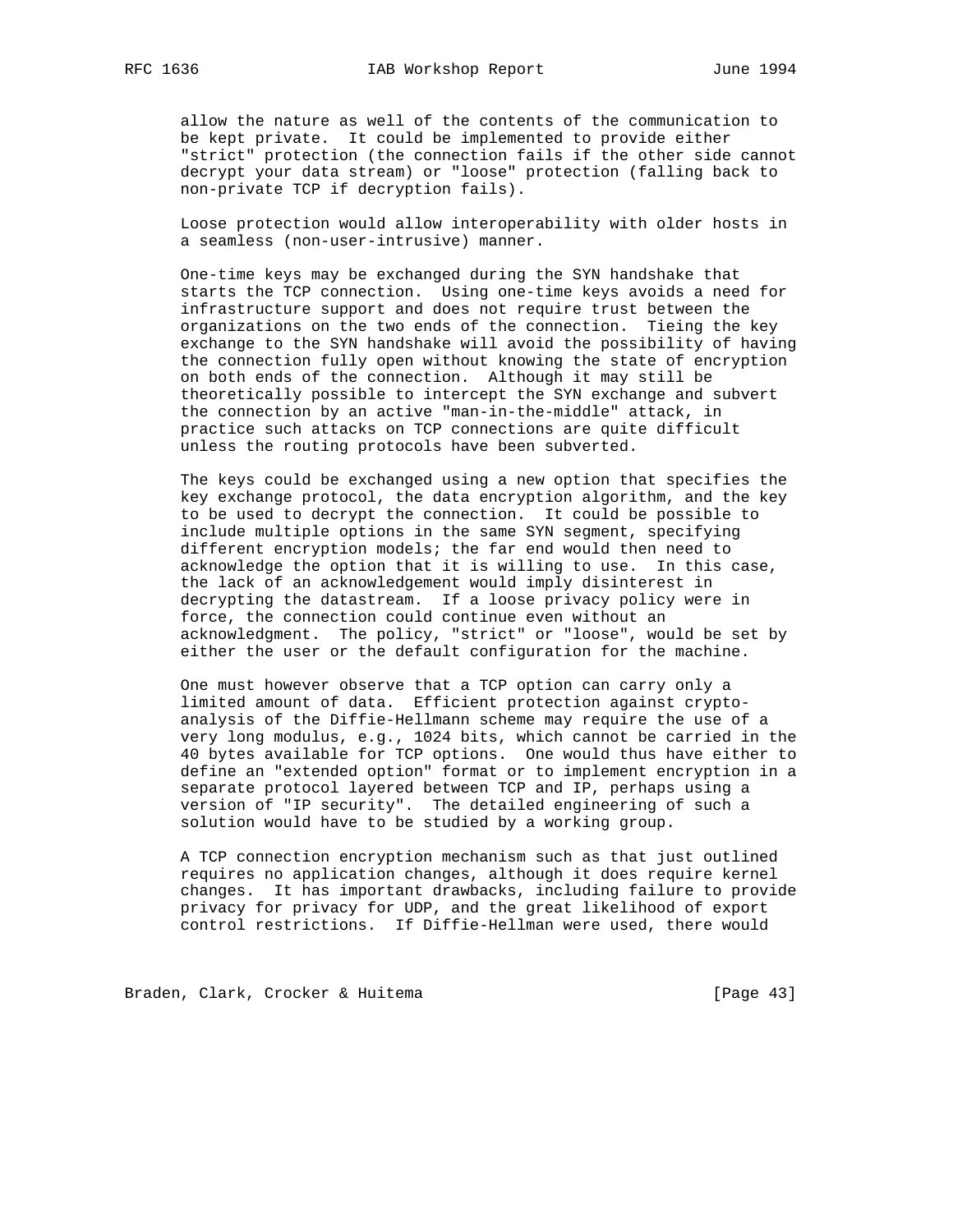also be patent issues.

#### 7. CONCLUSIONS

 As a practical matter, security must be added to the Internet incrementally. For example, a scheme that requires, as a precondition for any improvement, changes to application code, the DNS, routers and firewalls all at once will be very hard to deploy. One of the reasons the workshop explored schemes that are local to the IP layer is that we surmise that they might be easier to deploy in practice.

 There are two competing observations that must shape planning for Internet security. One is the well known expression: "the best is the enemy of the good." The other is the observation that the attacks are getting better.

 Finally, it should noted that the principle of least privilege, which was mentioned above, may be in contradiction to the principle of least cost.

7.1 Suggested Short-Term Actions

 The general recommendation for short-term Internet security policy was that the IETF should make a list of desirable short-term actions and then reach out to work with other organizations to carry them out. Other organizations include regionals, which may be in a good position to provide site security counseling services to their customers, vendors and other providers, and other societies. We should also give input to the US government to influence their posture on security in the direction desired by the community.

A suggested preliminary list of short-term actions was developed.

o Perform external diagnostic security probes

 Organizations should be encouraged to use CRACK and other tools to check the robustness of their own passwords. It would also be useful to run a variety of security probes from outside. Since this is a very sensitive issue, some care needs to be taken to get the proper auspices for such probing.

Braden, Clark, Crocker & Huitema [Page 44]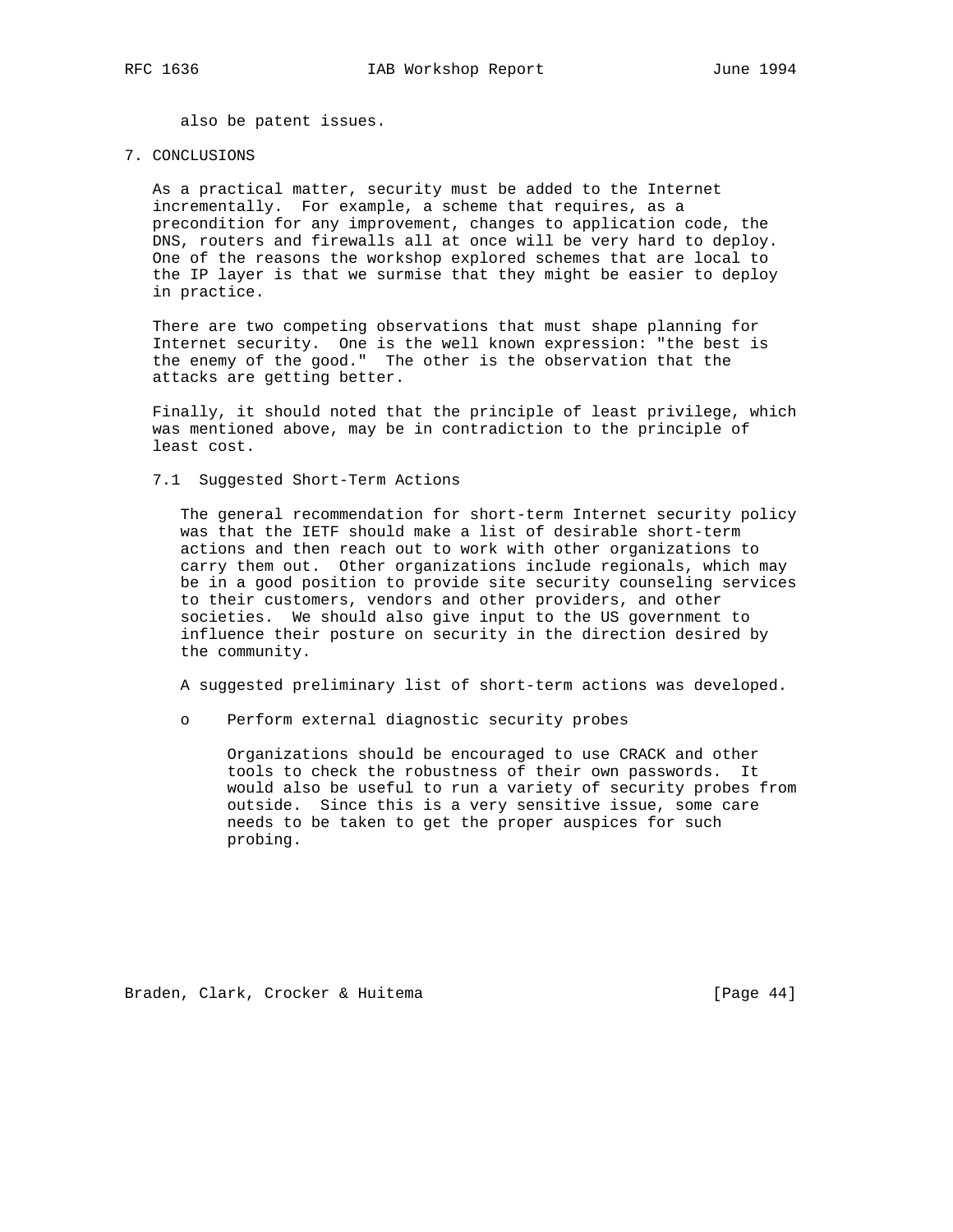Useful probe tools include:

 ISS: Klaus (GA) SATAN: Farmer Venema ICEPICK: NRL

o Determine Security-Risk Publication Channels

 What channels should be used for disseminating information of security risks?

o Encourage use of one-time passwords.

Available packages: S/Key, SecurID, Enigma, Digital Pathways.

- o Develop and publish guidelines for protocol developers, for security-friendliness and firewall-friendliness.
- o Control topology to isolate threats
- o Set privacy policy:
	- \* Always
	- As much as possible
- o Bring Site Security Handbook up to date
- o Support use of Kerberos

 The subject of the "Clipper chip" came up several times, but there was not sufficient discussion of this very complex issue for this grouip to reach a recommendation. It has been observed that there are a number of quite differing viewpoints about Clipper.

- o Some people accept the government's Clipper proposal, including key escrow by the US government and the requirement that encryption be in hardware.
- o Some people don't mind key escrow by the government in principle, but the object to the hardware requirement.
- o Some people don't mind key escrow in principle, but don't want the government to hold the keys. They would be comfortable with having the organization which owns the data hold the keys.
- o Some people don't want key escrow at all.

Braden, Clark, Crocker & Huitema (1999) [Page 45]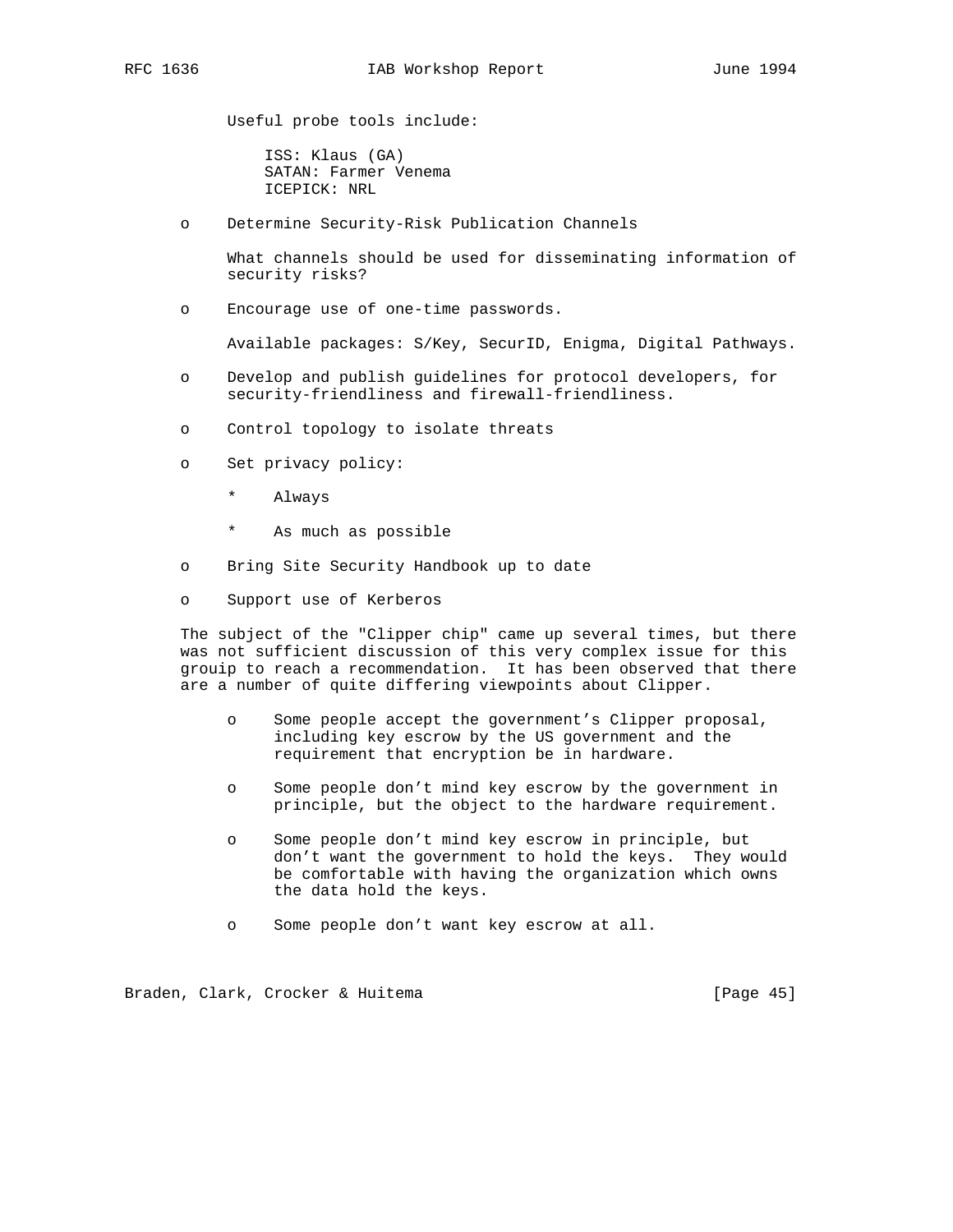o Some people don't mind the hardware or the key escrow, but they don't think this will be acceptable to other countries and thus will not work internationally.

This report takes no position on any of these viewpoints.

7.2 Suggested Medium-Term Actions

 These actions require some protocol design or modification; however, they use existing security technology and require no research.

o Authentication Protocol

 There is a problem of the choice of technology. Public key technology is generally deemed superior, but it is patented and can also induce relatively long computations. Symmetric key technology (Needham-Schroeder algorithm, as used in Kerberos) has some technical drawbacks but it is not patented. A system based on symmetric keys and used only for authentication would be freely exportable without being subject to patents.

o Push Kerberos

 Engineering is needed on Kerberos to allow it to interoperate with mechanisms that use public key cryptography.

- o Push PEM/RIPEM/PGP...
- o Develop an authenticated DNS
- o Develop a key management mechanism
- o Set up a certificate server infrastructure

 Possible server mechanisms include the DNS, Finger, SNMP, Email, Web, and FTP.

- o Engineer authentication for the Web
- 7.3 Suggested Long-Term Actions

 In this category, we have situations where a threat has been identified and solutions are imaginable, but closure has not been reached on the principles.

Braden, Clark, Crocker & Huitema (1999) [Page 46]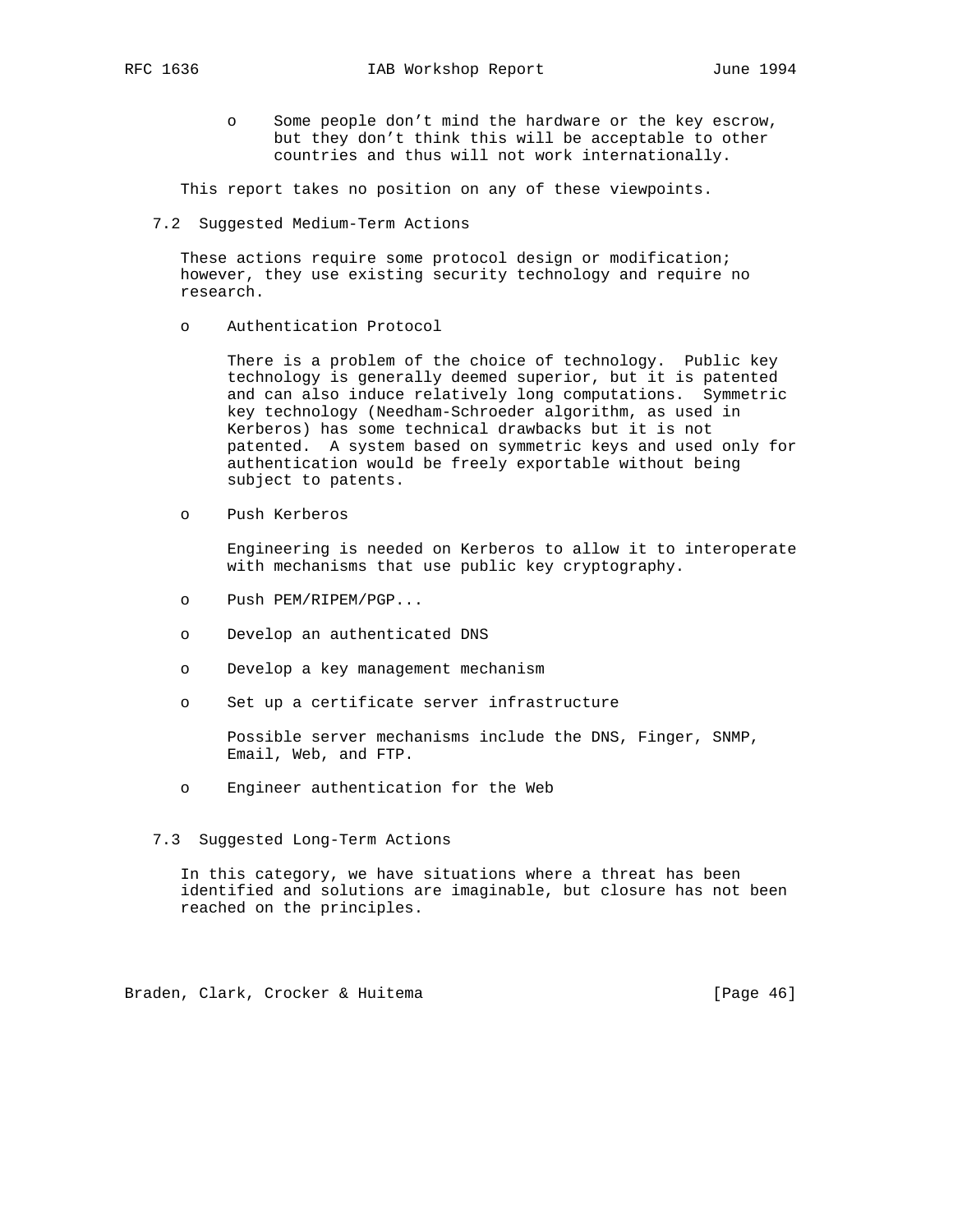- o Executable Apps
- o Router sabotage counter-measures
- o Prevent Byzantine routing.
- o Proxy Computing
- o Decomposition of computers
- o Are there "good" viruses?

Braden, Clark, Crocker & Huitema (Page 47)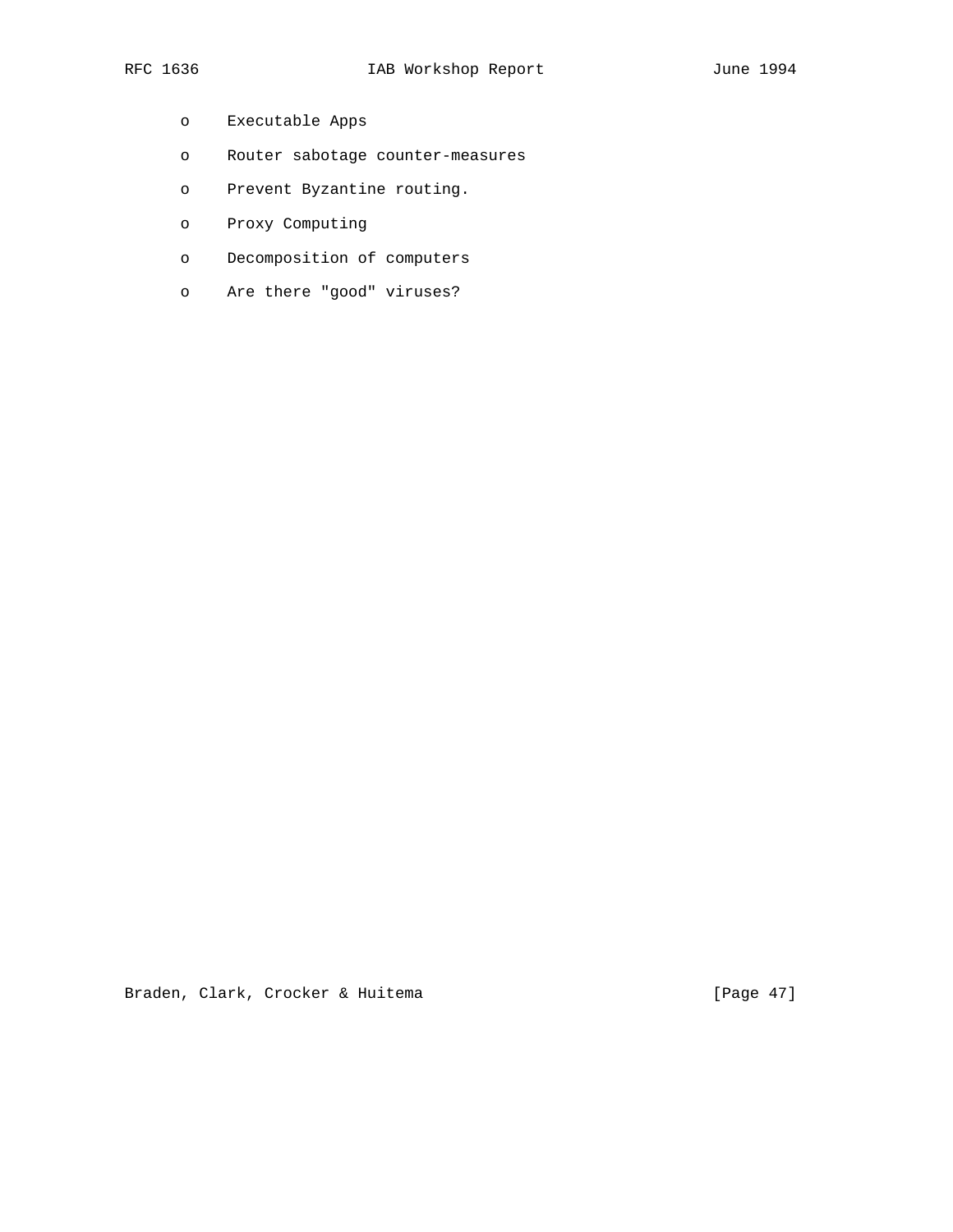# APPENDIX A -- Workshop Organization

 The following list of attendees indicates also the breakout group to which they were assigned.

Breakout Groups

 Group I.1 Leader: 1 Christian Huitema, INRIA (IAB) 1 Steve Bellovin, AT&T 1 Bob Braden, ISI (IAB) 1 John Curran, NEARNET<br>1 Phill Gross, ANS 1 Phill Gross, ANS (IETF/IAB) 1 Stev Knowles, FTP Software (Internet AD) 1 Barry Leiner, USRA (IAB) 1 Paul Mockapetris, ISI 1 Yakov Rekhter, IBM (IAB) 1 Tans Remneer, Inf. (Inc. )<br>1 Dave Sincoskie, Bellcore (IAB) Group I.2 Leader: 2 Steve Crocker, TIS (Security AD) 2 Jon Crowcroft 2 Steve Deering, PARC 2 Paul Francis, NTT 2 Van Jacobson, LBL 2 Phil Karn, Qualcomm 2 Allison Mankin, NRL (Transport AD, IPng AD) 2 Radia Perlman, Novell 2 John Romkey, ELF (IAB) 2 Mike StJohns, ARPA (IAB) Group I.3 Leader: 3 Dave Clark, MIT 3 Deborah Estrin, USC 3 Elise Gerich, Merit (IAB) 3 Steve Kent, BBN (IAB) 3 Tony Lauck, DEC (IAB) 3 Tony Li, CISCO 3 Bob Hinden, Sun (IESG->IAB liaison, Routing AD) 3 Jun Murai, WIDE (IAB) 3 Scott Shenker, PARC 3 Abel Weinrib, Bellcore

 The following were able to attend only the third day, due to a conflicting ISOC Board of Trustees meeting:

Braden, Clark, Crocker & Huitema (1999) [Page 48]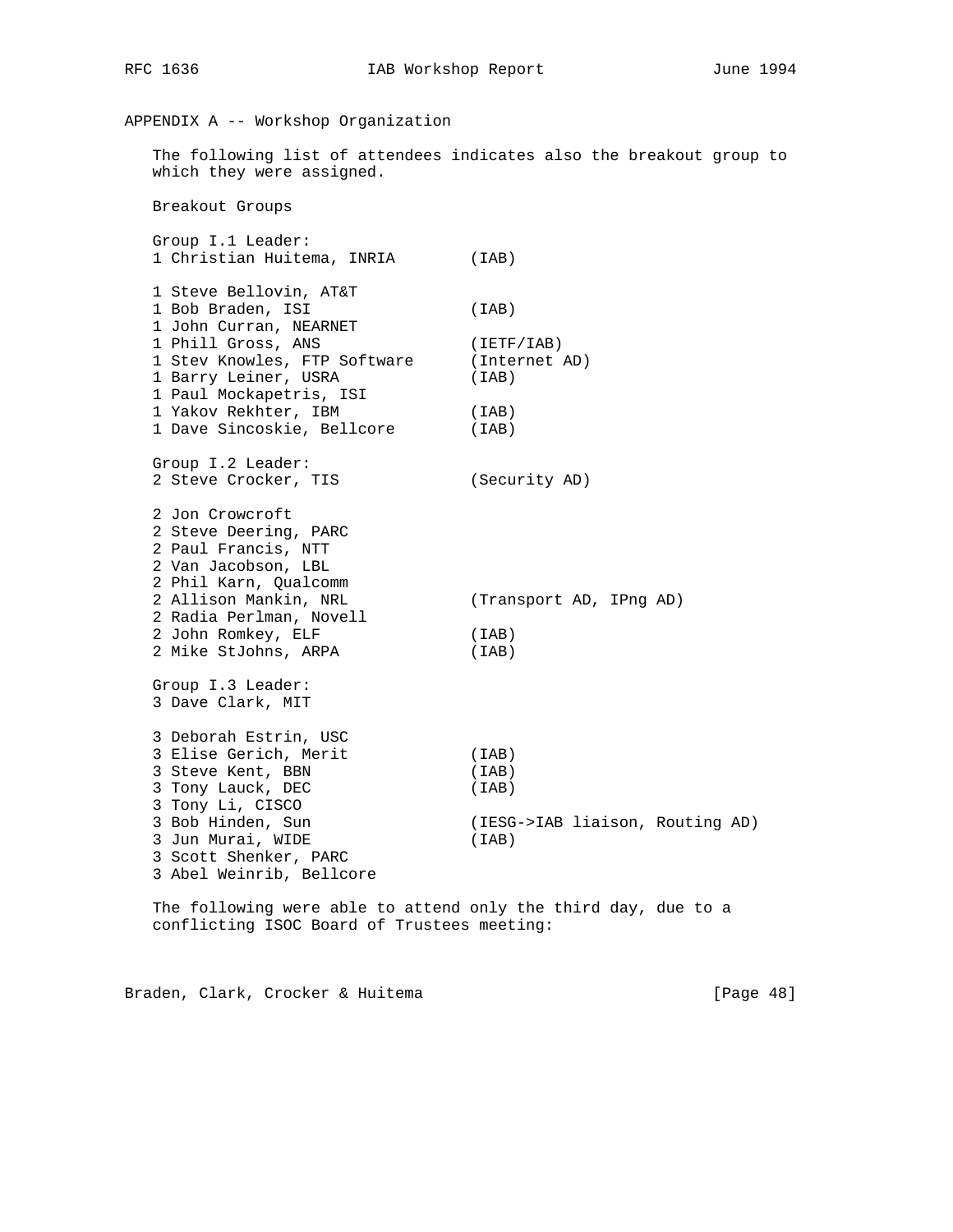Scott Bradner, Harvard (IPng AD) Jon Postel, ISI (IAB) The workshop agenda was as follows. Tues Feb 8 9:00 - 10:30 Plenary Discuss facilities, meeting goals, agenda, organization. Establish some minimal common understandings. Assign scenarios to Breakout I groups. 10:30 - 13:00 Breakout I meetings Each breakout group examine one or more scenarios and formulate a list of design questions. Lunch available on 11th floor. 13:00 - 15:00 Plenary Report, discuss. Collate and shorten list of design issues. Organize Breakout II groups to work on these issues. 15:00 - 17:30 Breakout IIa meetings Work on design issues. Wed Feb 9 9:00 - 10:00 Plenary Report, discuss. 10:00 - 13:30 Breakout IIb meetings More work on design questions, develop list of requirements. 13:30 - 14:30 Plenary Report, discuss. 15:30 - 17:30 Breakout III groups Thurs Feb 10 9:00 - 9:30 Plenary 9:30 - 11:00 Breakout Groups (wrapup) 11:00 - 12:00 Plenary Discuss possible short-term security recommendations 13:00 - 14:00 Plenary -- Discuss short-term security issues 14:00 - 14:30 Plenary -- Presentation by Steve Bellovin

Braden, Clark, Crocker & Huitema (1998) [Page 49]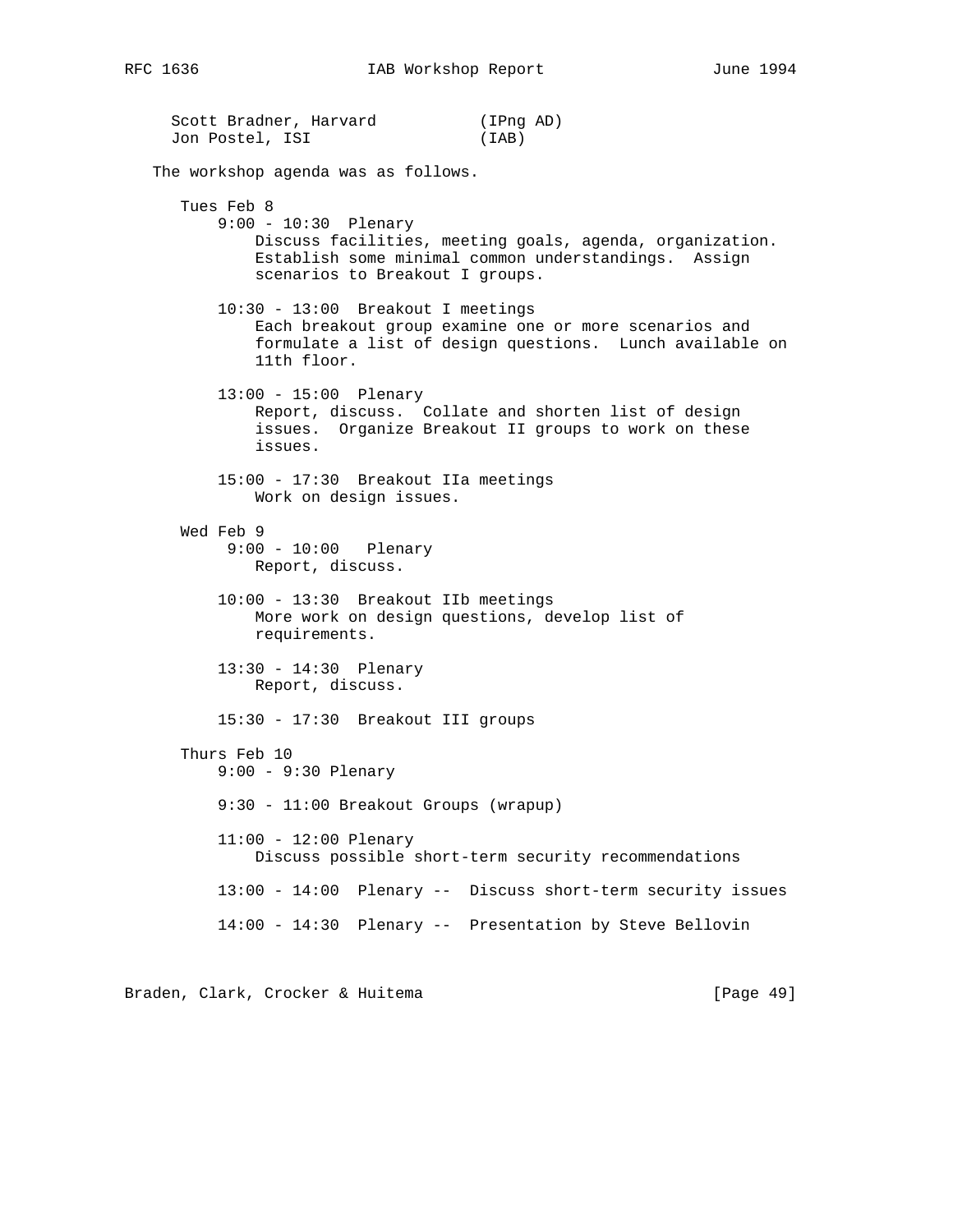14:30 - 16:00 Plenary -- Long- and Medium-term Recommendations

 The following scenarios were used as a starting point for discussions. It distinguished security-S (security as a service to the end systems) from security-M, security as a mechanism to support other services. The workshop was intended to be primarily concerned with interactions among the following different \*services\*:

- o Security-S
- o Routing
- o Multi-destination delivery (mcast-S)
- o Realtime Packet scheduling (realtime)
- o Mobility
- o Accounting

(and maybe large-scale?)

These categories were then applied to the following scenarios:

- S1. Support a private teleconference among mobile hosts connected to the Internet. [Security-S, mcast-S, realtime, mobility]
- S2. The group in S1 is 1/3 the Internet, i.e., there are VERY severe scaling problems. [Security-S, mcast-S, realtime, mobility, large-scale]
- S3. Charge for communication to support a video teleconference. [Accounting, realtime, mcast-S]
- S4. I am travelling with my laptop. I tune in to radio channel IP- RADIO, pick-up the beacon and start using it. Who gets the bill? Why do they believe this is me? Is "me" a piece of hardware (IP address) or a certified user (PEM certificate)? [Mobility, accounting (, realtime, mcast-S)]
- S5. A Politically Important Person will mcast an Internet presentation, without danger of interruptions from the audience.
- S6. The travel industry wants to use Internet to deliver tickets to customer premises directly in a secure way, but the customer has only dial-up capability. [Security-S, mobility]

Braden, Clark, Crocker & Huitema [Page 50]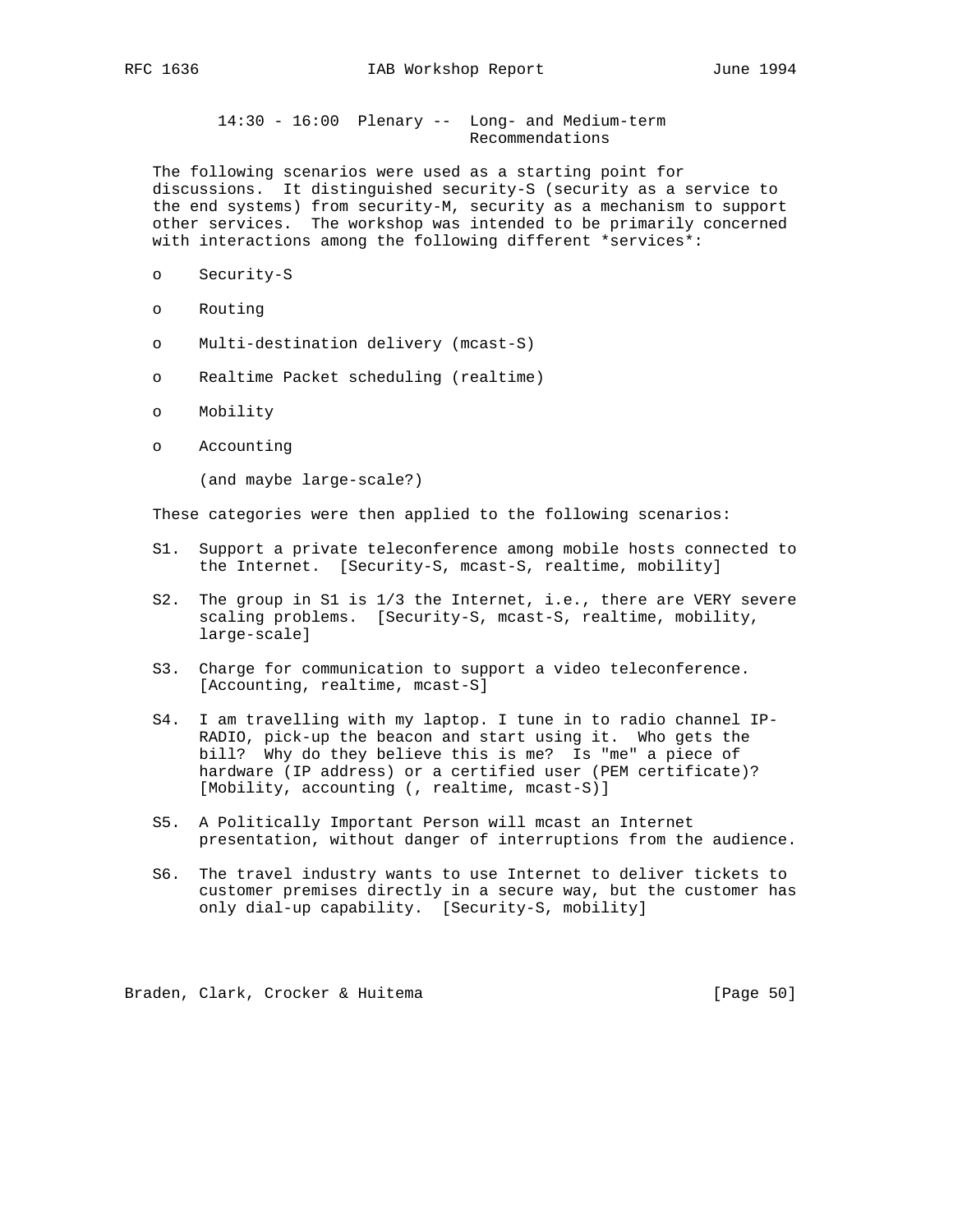- S7. I am traveling with my laptop and this friendly host is running the autoconfiguration protocol. I immediately get an address as "mac1.friendly.host.com". (What is the difference between my laptop and a bona fide autoconfigured local station?) [Security-S, mobility]
- S8. Multiple people are connected to a subnetwork providing mobility (e.g., cellular, packet radio). The subnetwork is connected to multiple places in the "fixed" backbone. How can routing be done efficiently? [Routing, mobility]

 The following scenarios that were suggested do not fit into the primary thrust of the workshop, generally because they are single issue topics. Most of them are pure security topics and are concerned with the security perimeter. The last two do not fit into our classification system at all.

- S9. XYZ corporation has two major branches on opposite ends of the world, and they want to communicate securely over the Internet, with each branch having IP-level connectivity to the other (not through application gateways).
- S10. I am visiting XYZ corporation, with my laptop. I want to connect it to their LAN to read my email remotely over the Internet. Even though I am inside their corporate firewall, they want to be protect their machines from me.
- S11. XYZ corporation is trying to use the Internet to support both private and public networking. It wants to provide full connectivity internally between all of its resources, and to provide public access to certain resources (analogous of anonymous ftp servers)
- S12. The travel industry wants to use Internet to deliver tickets to customer premises directly in a secure way.
- S13. Some hacker is deliberately subverting routing protocols, including mobile and multicast routing. Design counter measures.
- S14. Part of the Internet is running IPv4 and part is running IPng (i.e. the Internet is in transition). How can we assure continued secure operation through such a transition?
- S15. A corporation uses ATM to connect a number of its sites. It also uses Internet. It wants to make use of the ATM as its primary carrier, but also wants to utilize other networking technologies as appropriate (e.g., mobile radio). It wants to support all

Braden, Clark, Crocker & Huitema [Page 51]